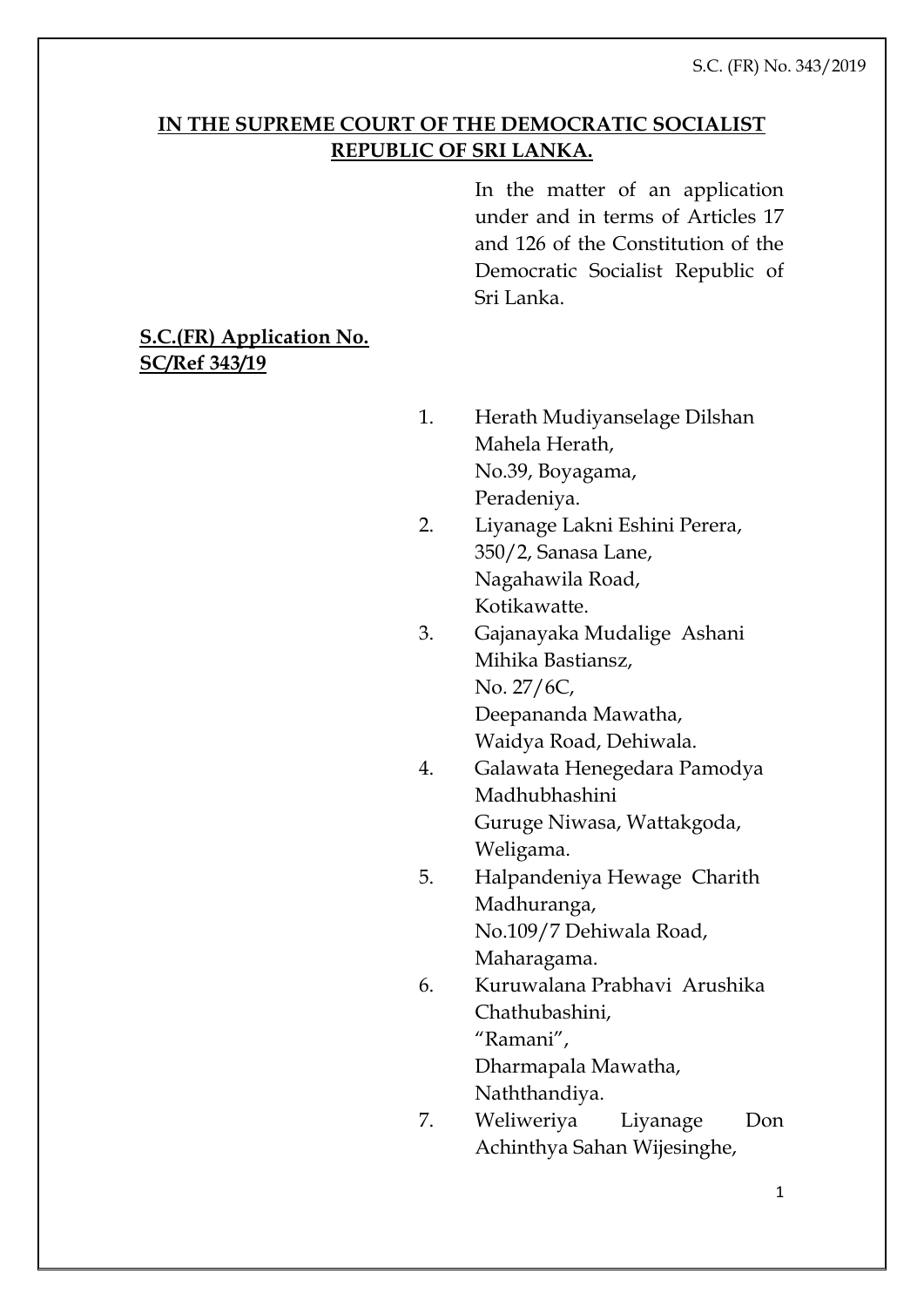No.42/B2, Awriyawatta,

Sisila Uyana, Alubomulla, Panadura.

- 8. Wannakuwaththa Mitiwaduge Sachini Shehara Perera, No.42/12A, 6th Lane, Nagoda, Kalutara.
- 9. Nambu Nanayakkara Palliyaguruge Nayanathara Palliyaguru, "Sri Manthi", Rikillagaskada.
- 10. Athapaththu Arachchige Sanduni Athapaththu, 93/46,1st Lane, Pragathipura, Madiwela, Kotte.
- 11. Wijendra Gamalath Acharige Karunadika Nimaya Veenavi Morayas. 270/Hettiwaththa, Thambagalla,

Kakkapalliya.

- 12. Gamvari Naveen Tharanga "Sri Anura" Bogahawaththa. Ambalangoda.
- 13. Warnakulasooriya Krishmal Malintha Fernando, Kanubichchiya

Dummalasuriya.

- 14. Wanninayake Mudiyanselage Yasara Amarashmi Kumari Wanninayaka Near the Town Board, Kurunegala Road, Anamaduwa.
- 15. Weeramuni Arachchilage Seneth Rashmika Deewanjana, No. 133, Hiripitiyawa, Galnewa.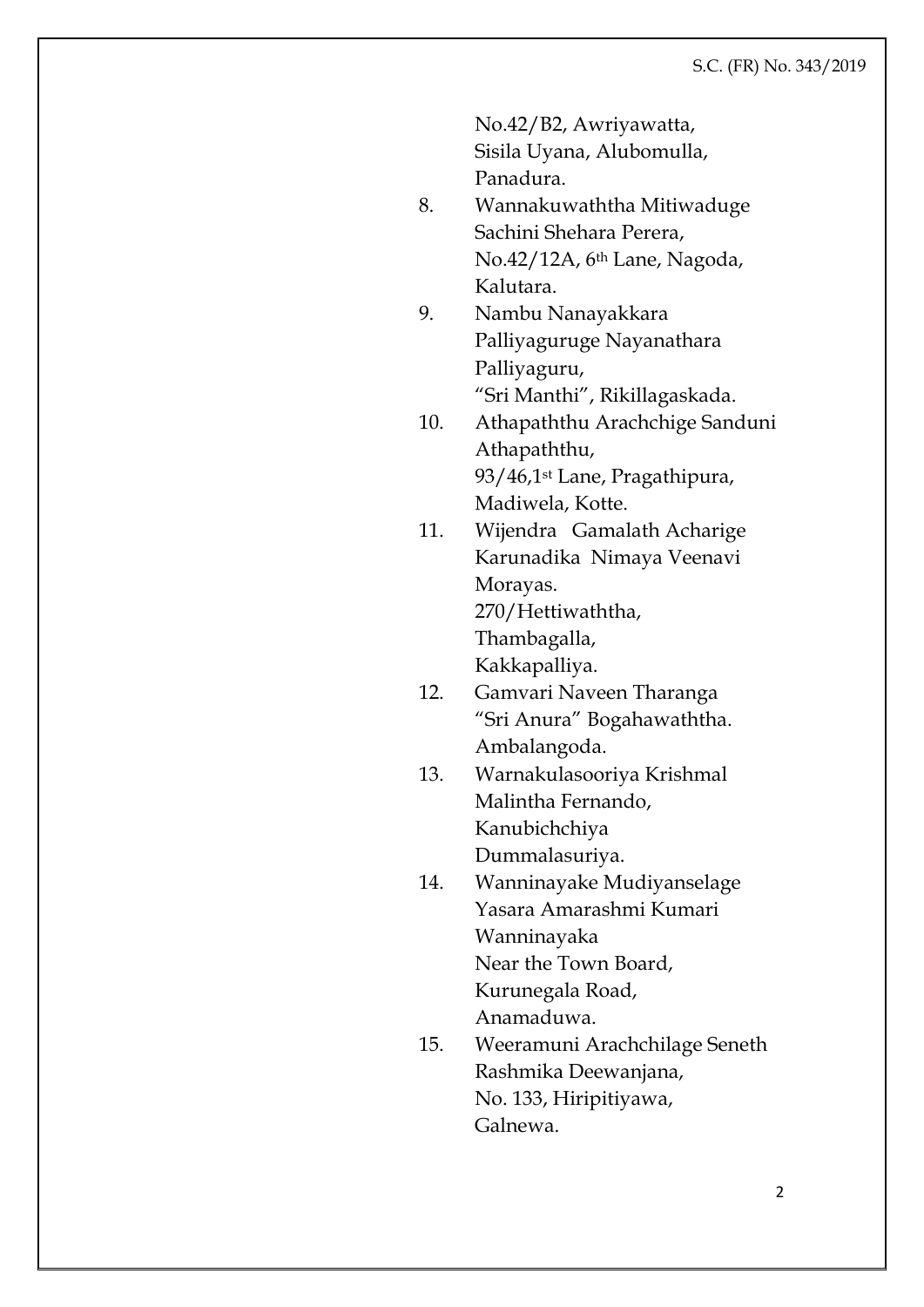| 16. | Kondasinghepatabandilage   |
|-----|----------------------------|
|     | Dulakshi Amaya Kularathna, |
|     | Rathna Iron Works,         |
|     | Thammannawa,               |
|     | Hurigaswawe.               |

- 17. Kalpani Erandi Nanayakkara 316/1, Vishwakala Road, Mampe, Piliyandala.
- 18. Weerasinghe Mudiyanselage Sachintha Piumal , No.26/2, Dalukhinna, Dematawelhinna Badulla.
- 19. Rathnayaka Mudiyanselage Buddhika Prabhath Rathnayake "Buddhi".Pahalanagahamura, Nannapurawa Bibila.
- 20. Adikari Arachchilage Ahinsa Dulanjani Adikari Meegahapelessa. Welipennagahamulla.
- 21. Pabasara Hansini Handunneththige 202/12,, Kotagedara Road, Batakeththara,
	- Piliyandala.
- 22. Witharanage Neranjana Thathsarani Pieris, Neranjana Sangeetha Asapuwa, Kajuwaththa Medapura Pohoranwewa Dambulla.
- 23. Hansini Emali Mallikarathna No. 140/1C, Sethsiri Mawatha Thalahena Malabe.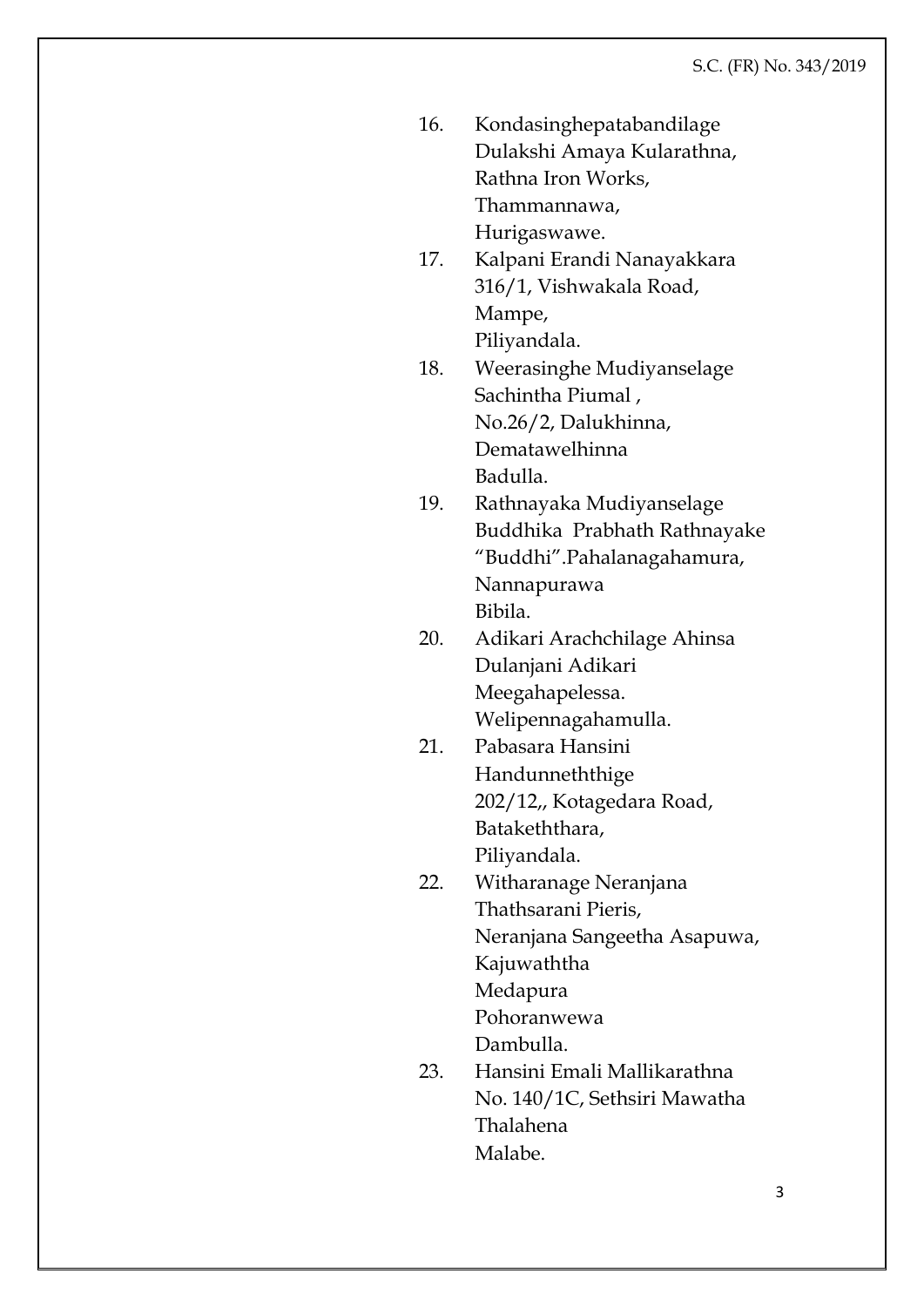- 24. Pahalagedara Hewayalage Udani Hansamala Sandawikumgama Nagahaliyedda Lolgoda.
- 25. Kodimarakkalage Nashen Madhuhansa Fernando 25/6, Blasius Road, Indibedda Moratuwa.
- 26. Welathanthrige Miran Archana Botheju Sumangala Road, Assedduma Kuliyapitiya.
- 27. Welisarage Hiruni Kavindya Perera No. 175/4 Gangadisigama Madapatha Piliyandala.
	- 28. Siripalage Dilshan Madhuranga No.160, Hendegama Kebithigollewa.
- 29. Konasinghe Arachchilage Dinith Sachintha Sampath No.5, Panthiyawaththa, Munagama Horana.
- 30. Maliduwa Liyanage Navindi Tharushika N.191/2 Poramba Akuressa.
- 31. Madawalage Tishani Diwyangi No. 4/25, Sunrise Park Kamburugamuwa Matara.
- 32. Weligamage Don Kavindi Nimni Rashmika Silva No. 30, Uyanwatta, Dissagewatta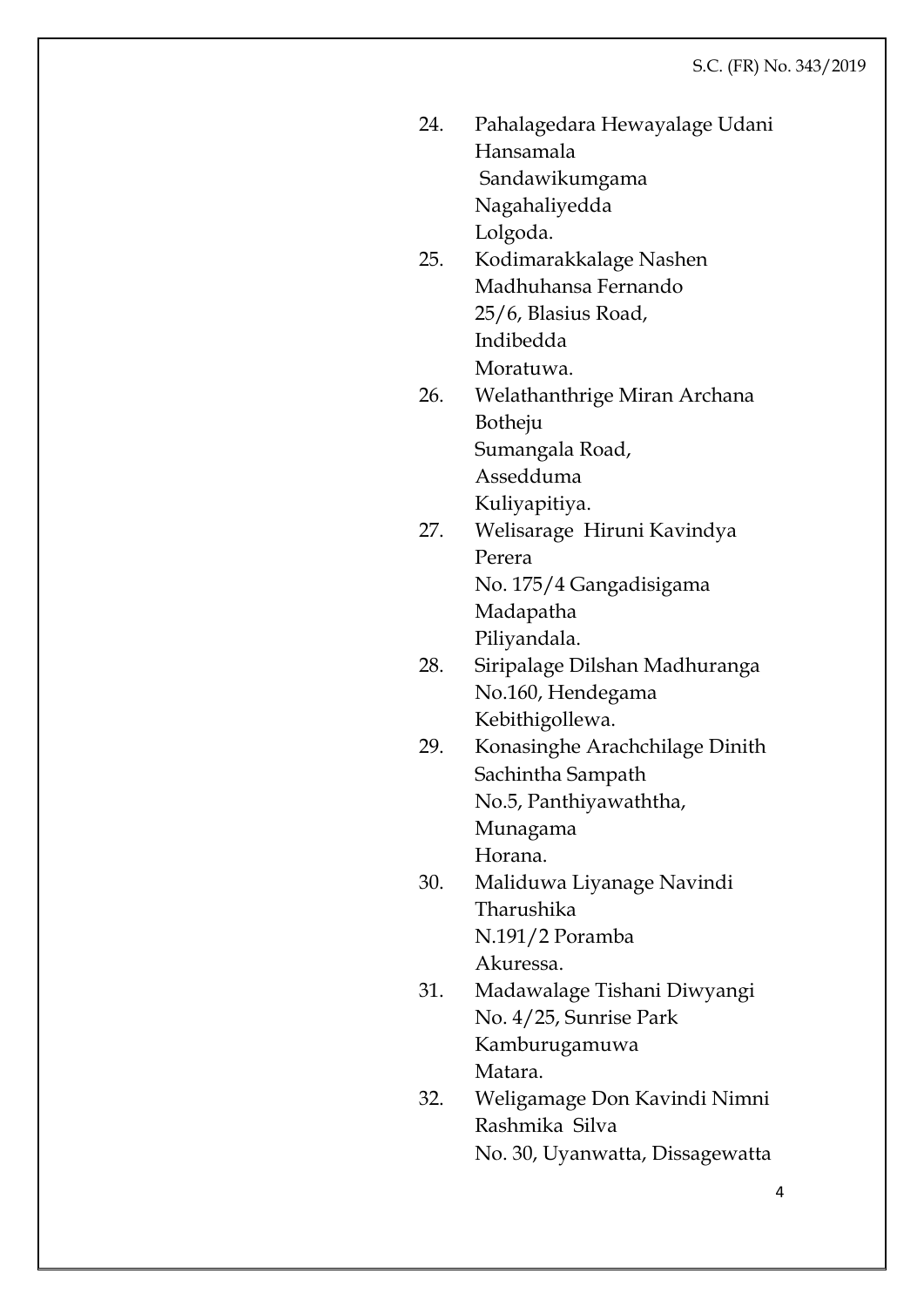Matara.

- 33. Ovitagala Vithanage Giranka Deshani Princess Tailor Samagi Mawatha Bathalahena Hallala
	- Weligama.
- 34. Kandapeli Arachchillage Navoda Nethmini Nandasiri 174, Iddamalgoda Getaheththa.
- 35. Pinnagoda Liyanarachchige Don Dinindu Sachinthana 400 'A' Ihala Opalla Kobawaka Govinna.
- 36. Kalubovilage Don Sahan Pramudhith Gunawardana "Sahan" Millagahawala Kanda Road, Kobawaka Govinna.
- 37. Thiththagalla Gamage Sanka Sadeepa "Aradana" Tea Room Kalubowitiyana.
- 38. Hamanduwa Gamage Thisara Sudarshana Kospalakanaththa Wewahamanduwa Matara.
- 39. Udawaththa Kankanamlage Vimansala Viduranga Priyashantha "Wasana", Mussenduwa Watagedara Nadugala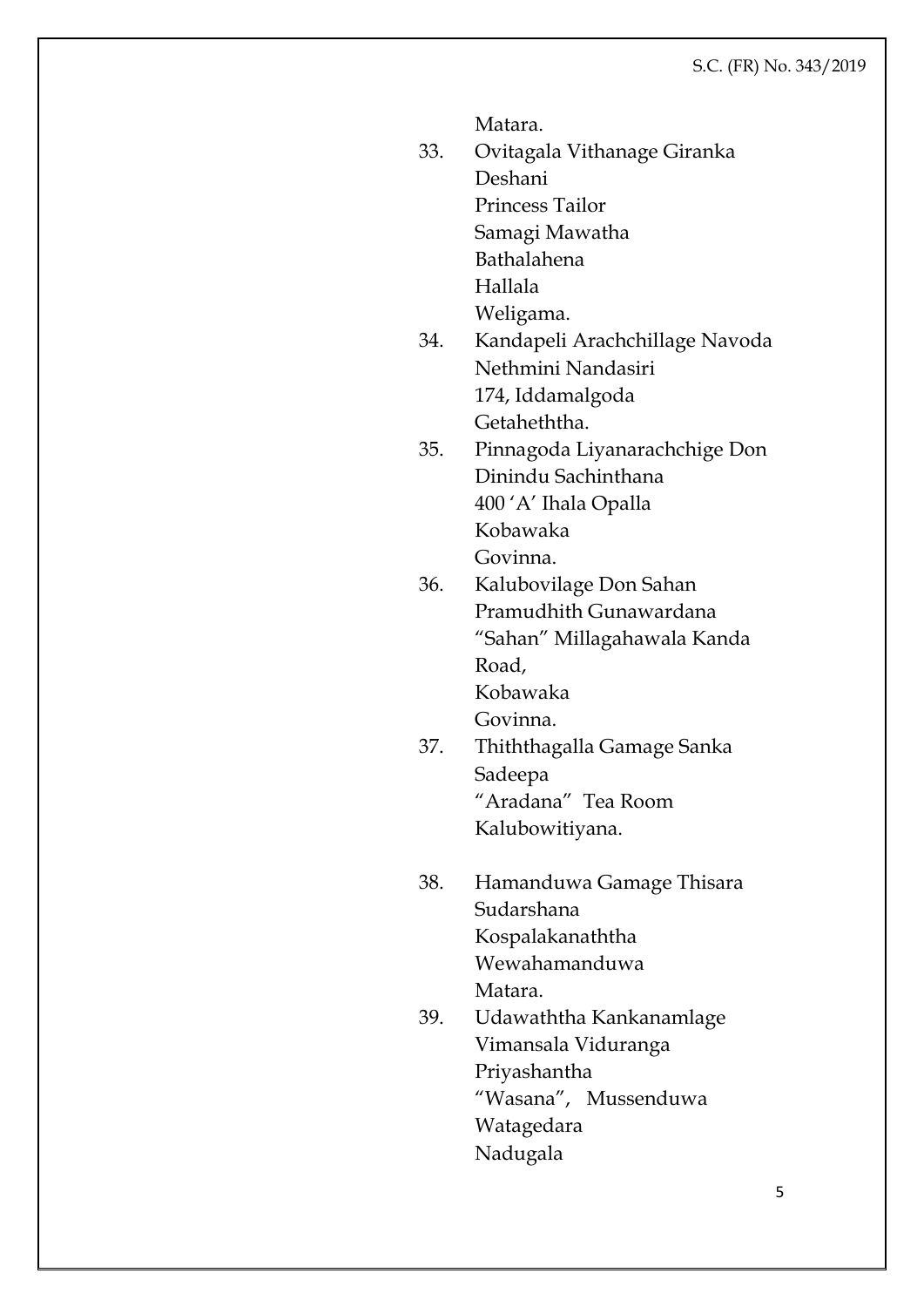Matara.

- 40. Kankanamalage Avya Sandalee Ariyasinghe 289/14, Peak View Colombo Road Ratnapura.
- 41. Dissanayake Mudiyanselage Chinthaka Madushan Wimalasiri Dissanayaka Gonathalawa Road Dambagalla

Monaragala.

- 42. Asurappulige Senani Uththara Adhikari "Sirikatha", Hunuwila Eladadagama.
- 43. Gunasekara Seeman Arachchige Danajaya Krishan Gunasekera No.39/B, Thispahegama Kashyapapura.
- 44. Kodikara Gedara Pradeepa Chalani Kodikara No.272, Mahadamana Allewewa.
- 45. Thanthulage Amasha Meheruni Fernando No. 7A, Mangala Mawatha
- Kalutara North. 46. Gangabada Arachchilage Mudra Padmapani Gunathilaka Kethsiri

Kuripoththa

Pothuhera.

47. Rathnayake Mudiyanselage Tharindu Sampath T169, 24th post Kandaketiya Badulla.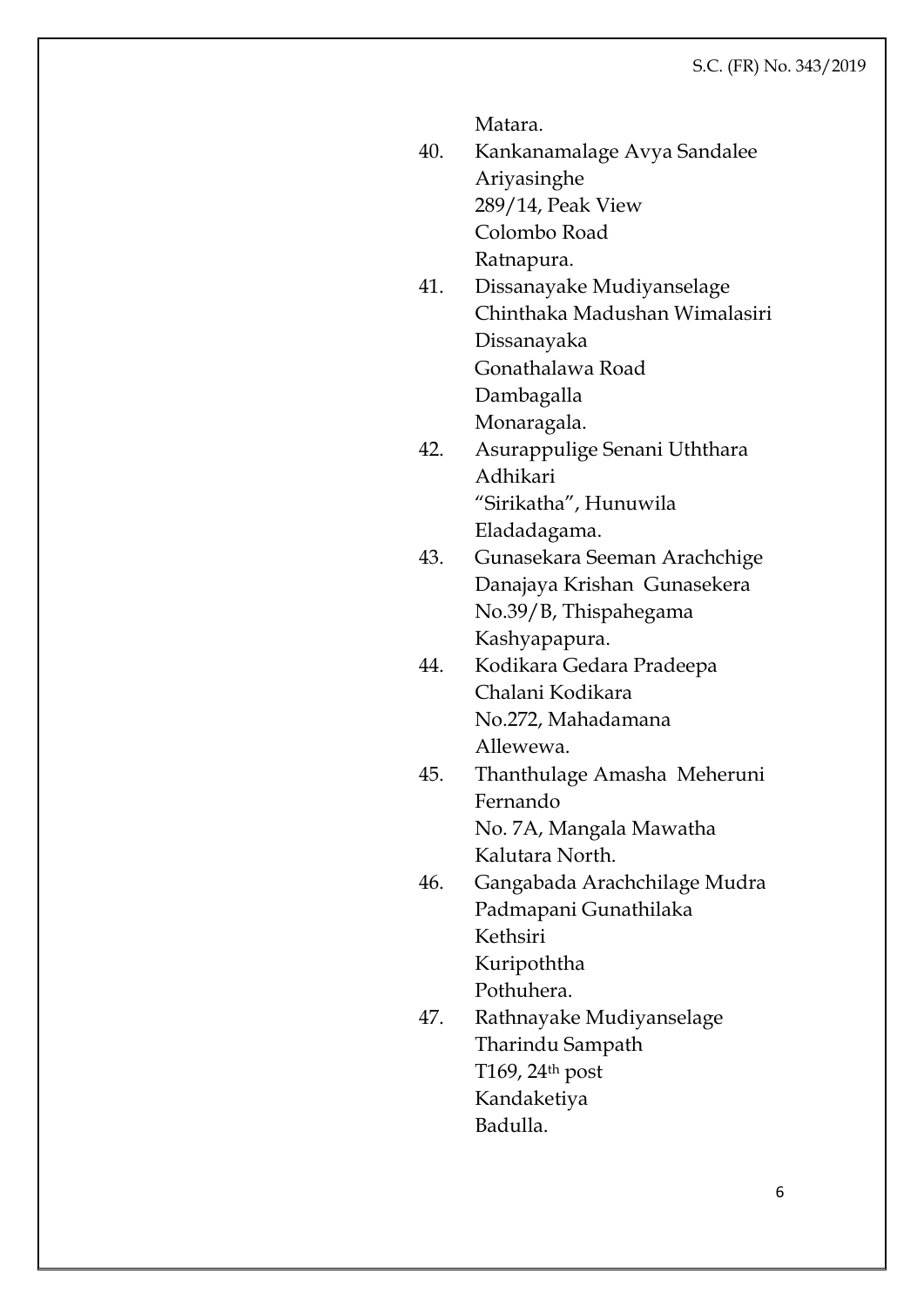48. Palligoda Arachchige Don Shenal Radeesha Jayawardena, No. 240/D, Sri Jinarathana Mawatha, Batakattara

Piliyandala. 49. Ilukvinna Koralage Madhubhashani Senarath Kapuwatta, Mahawalathenna, Balangoda.

- 50. Narissa Gamaethige Dilmini Saranga 122/E/3, Balawinna, Godakawela.
- 51. Thenuwara Kumarawanshalage Taneeja Kithmini Kulathunga. 300/1, Dodampegoda, Pinnawala Balangoda.
- 52. Ranasinghage Sashini Hansana Madubhani 4/1, Katapitiya, Kahanwila, Horana.

### **Petitioners**

**-Vs-**

- 1. University of the Visual and Performing Arts No.21, Albert Crescent Colombo 07.
- 2. Senior Prof. Sarath Chandrajeewa Former Vice Chancellor, Former Chairman of the Governing Council of the University of the Visual and Performing Arts.
- 2A. B. Asoka Keerthi De Silva, Competent Authority, University of the Visual and Performing Arts.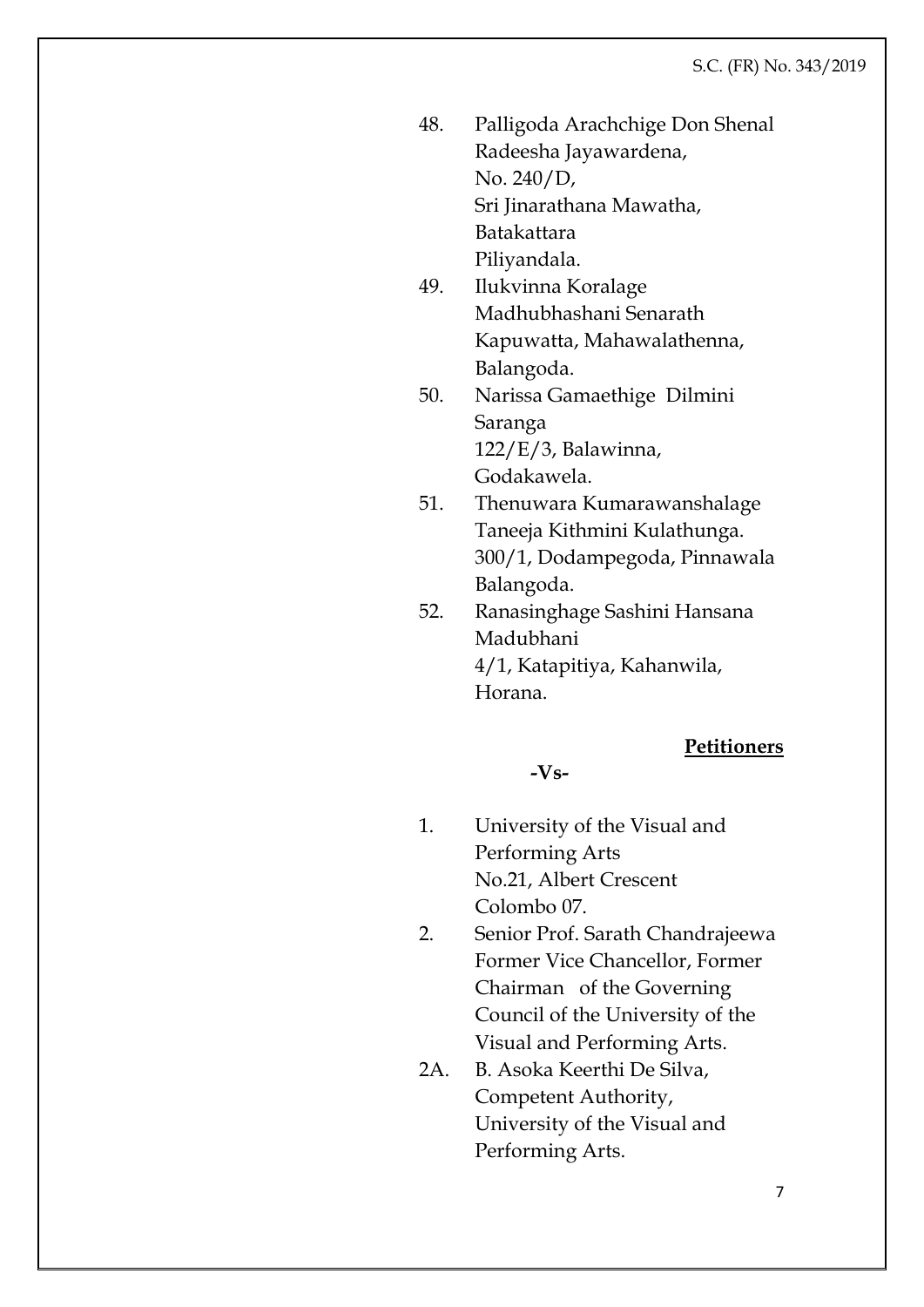- 2AA. Emeritus Prof. W.M. Abeyrathna Bandara Competent Authority, University of the Visual and Performing Arts No.21, Albert Crescent Colombo 07.
- 2AAA. Senior Professor Rohana P. Mahaliyanaarachchi Vice Chancellor, Chairman of the Governing Council of the University of the Visual and Performing Arts.
	- 3. Senior Prof. Mudiyanse Dissanayake Dean, Faculty of Dance & Drama, Member of the Governing Council of the University of the Visual and Performing Arts.
	- 3A. Dr. Indika Ferdinando Dean, Faculty of Dance & Drama, Member of the Governing Council of the University of the Visual and Performing Arts.
	- 4. Senior Lecturer Chiltus Dayawanasa Dean, Faculty of Music, Member of the Governing Council of the University of the Visual and Performing Arts.
	- 4A. Dr, Saman Panapitiya Dean, Faculty of Music, Member of the Governing Council of the University of the Visual and Performing Arts.
	- 5. Senior Lecturer M. Jagath Raveendra, Dean, Faculty of Visual Arts, Member of the Governing Council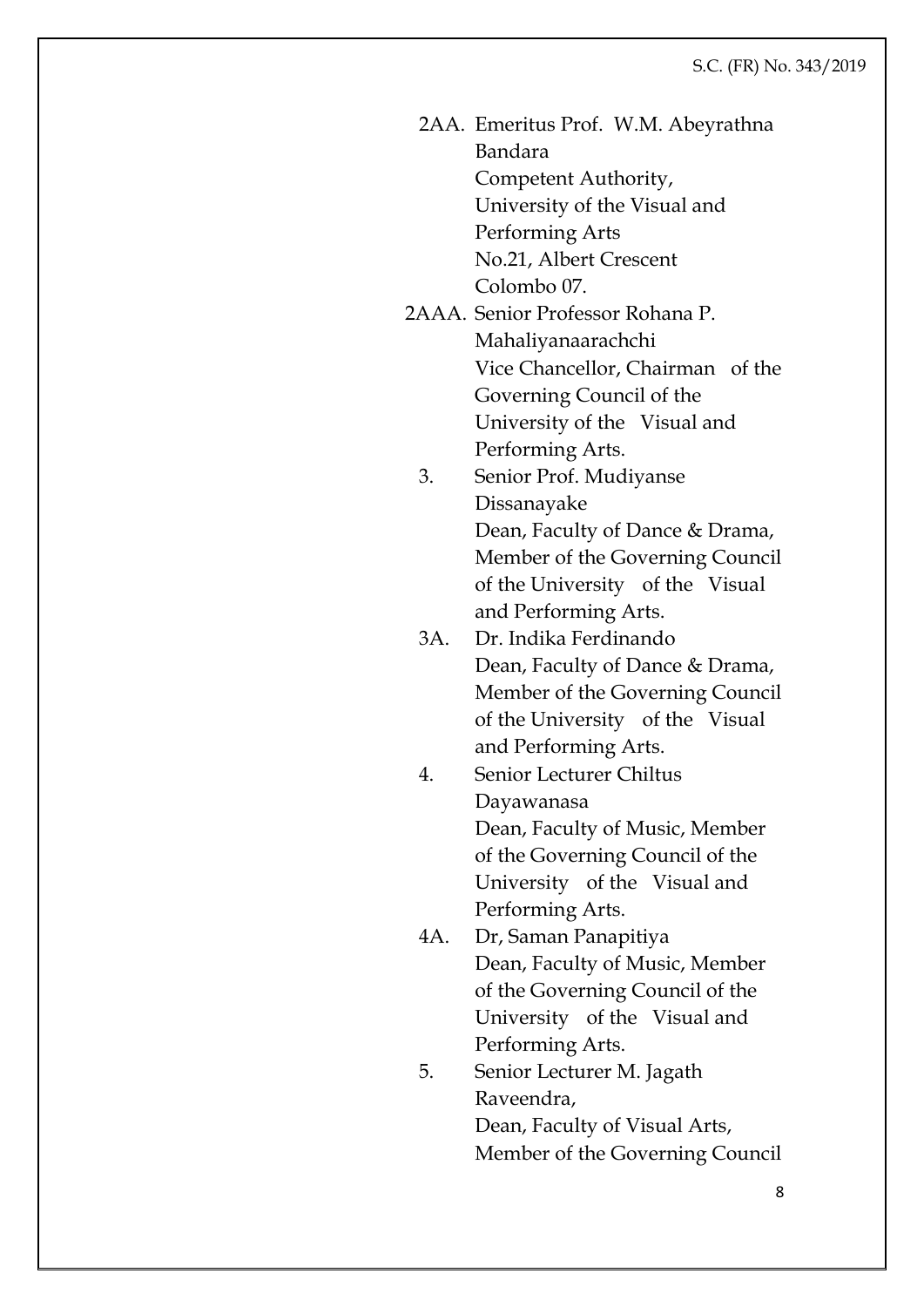of the University of the Visual and Performing Arts.

- 6. Dr. S.P.D. Liyanage Dean, Faculty of Graduate Studies, Member of the Governing Council of the University of the Visual and Performing Arts.
	- 6A. Dr. Priyantha Udagedara Acting Dean, Faculty of Graduate Studies, Member of the Governing Council of the University of the Visual and Performing Arts.
- 7. Prof. (Mrs.) Kusuma Karunaratne Member of the Governing Council of the University of the Visual and Performing Arts.
- 8. Retired Prof. (Mrs.) Mangalika Jayatunga Member of the Governing Council of the University of the Visual and Performing Arts.
- 8A. Professor Rohana Lakshman Piyadasa Member of the Governing Council of the University of the Visual and Performing Arts.
- 9. Dr. Sunil Wijesiriwardena. Member of the Governing Council of the University of the Visual and Performing Arts.
- 9A. Emeritus Prof. N.K. Dangalla. Member of the Governing Council of the University of the Visual and Performing Arts.
- 10. Mr. C. Maliyadda Member of the Governing Council of the University of the Visual and Performing Arts.
- 11. Mr. Gunasena Thenabadu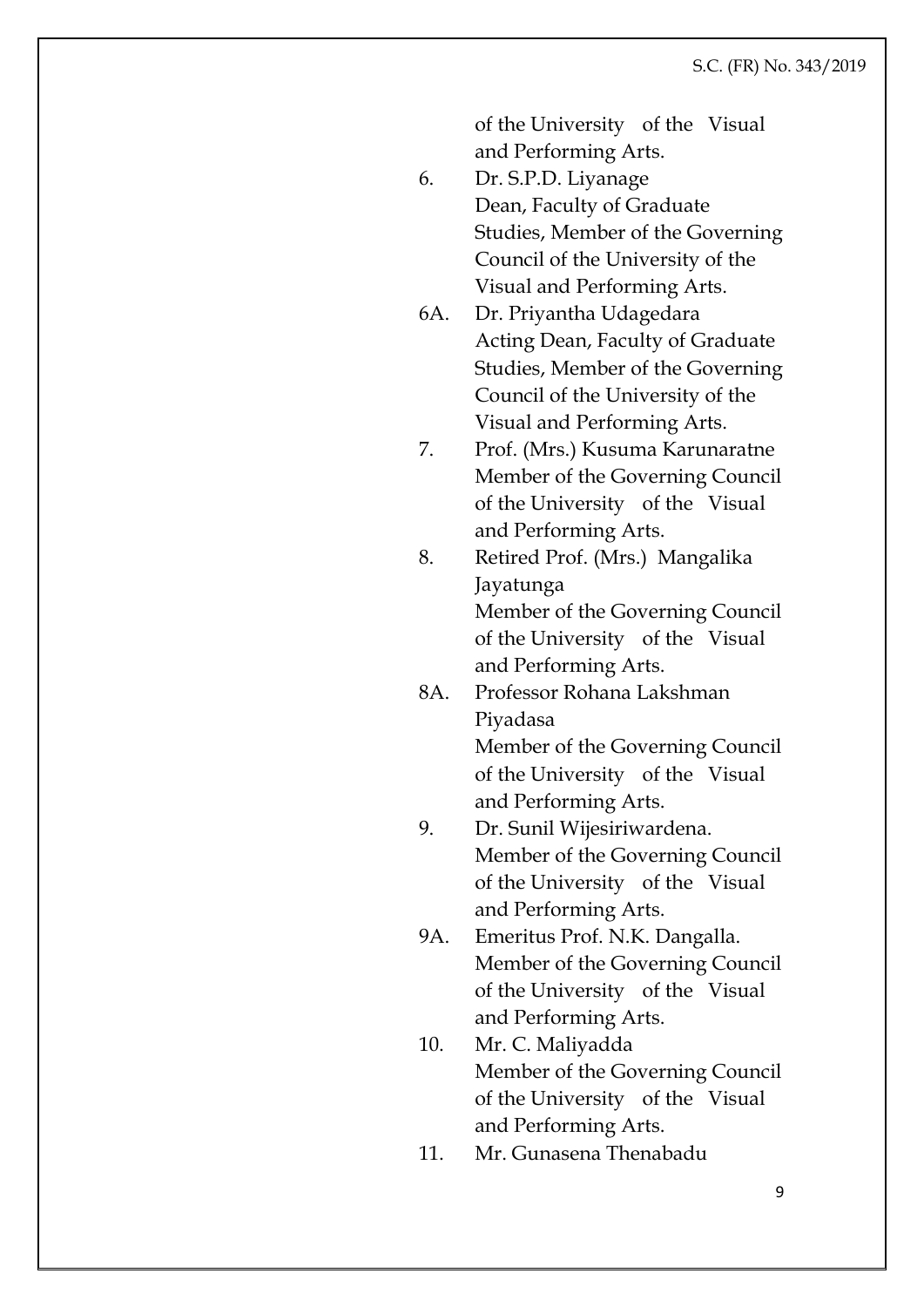Member of the Governing Council of the University of the Visual and Performing Arts.

- 12. Mr. D. Bandaranayake Member of the Governing Council of the University of the Visual and Performing Arts.
- 12A. Mr. Lakshman Abeysekara Member of the Governing Council of the University of the Visual and Performing Arts.
- 13. Mr. B.M.K. Mohottala Member of the Governing Council of the University of the Visual and Performing Arts.
- 13A. Mr. Ranjith Liyanage. Member of the Governing Council of the University of the Visual and Performing Arts.
- 14. Mr. T. Darmarajah Member of the Governing Council of the University of the Visual and Performing Arts.
- 15. Senior Lecturer Dr. Indika Fernando Senate Nominee Member of the Governing Council of the University of the Visual and Performing Arts.
- 15A. Senior Lecturer J.A.S.P. Aravindana Senate Nominee Member of the Governing Council of the University of the Visual and Performing Arts.
- 16. Senior Lecturer Iranga Samindinee Silva Weerakoddy Senate Nominee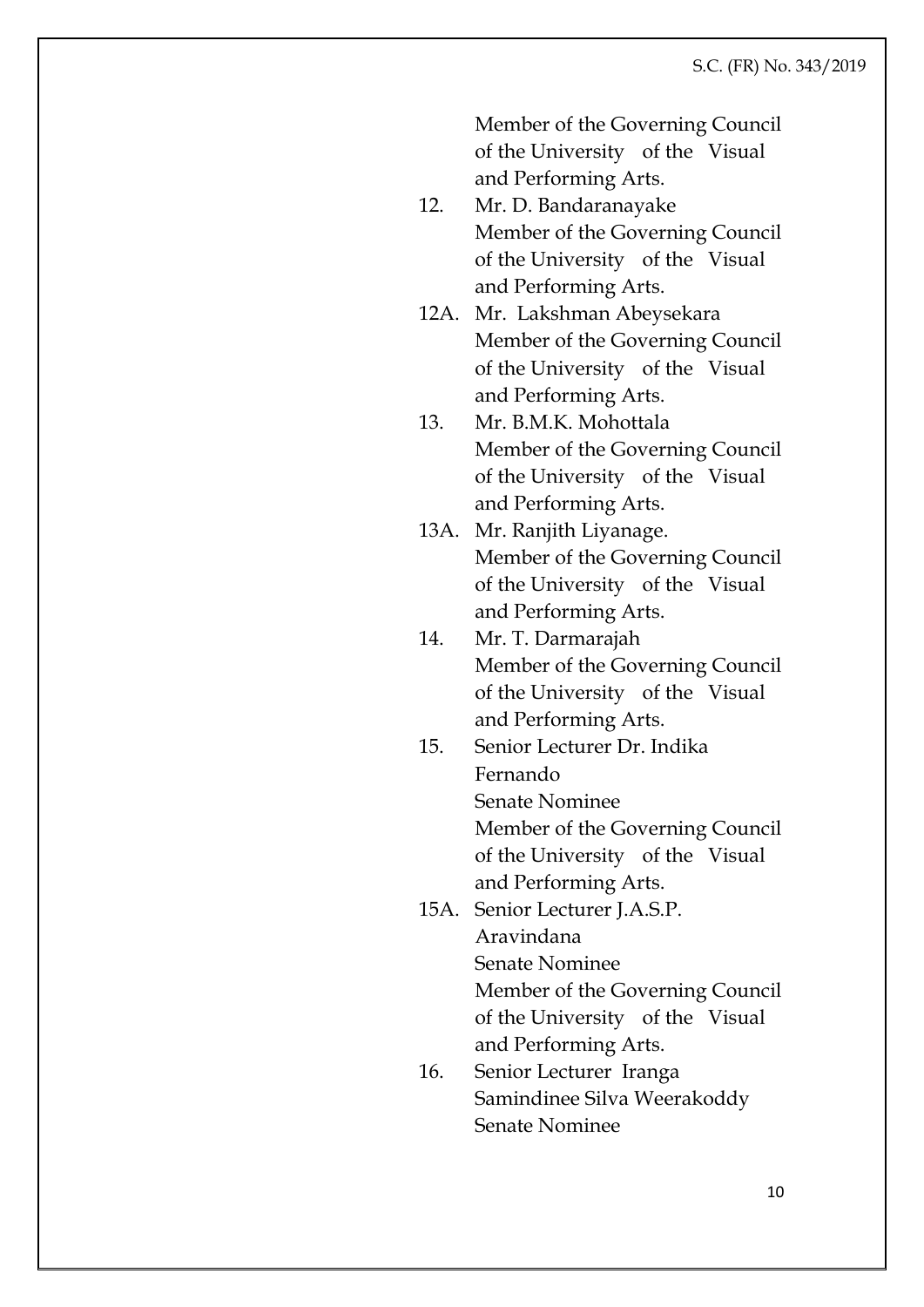|      | Member of the Governing Council<br>of the University of the Visual |
|------|--------------------------------------------------------------------|
|      | and Performing Arts.                                               |
| 17.  | Mr. B. M. Dayawansa                                                |
|      | Secretary to the Governing                                         |
|      | Council and the Registrar of the                                   |
|      | University of the Visual and                                       |
|      | Performing Arts.                                                   |
|      | 3rd to 17th Respondents all of No.                                 |
|      | 21, Albert Crescent                                                |
|      | Colombo 07.                                                        |
| 18.  | <b>University Grants Commission</b>                                |
|      | No20, Ward Pace,                                                   |
|      | Colombo 07.                                                        |
| 19.  | Prof. Mohan de Silva                                               |
|      | Chairman                                                           |
|      | University Grants Commission.                                      |
| 19A. | Senior Prof. Sampath                                               |
|      | Amaratunge,                                                        |
|      | Chairman                                                           |
|      | University Grants Commission.                                      |
| 20.  | Dr. Priyantha Premakumara                                          |
|      | Secretary                                                          |
|      | University Grants Commission.                                      |
| 21.  | Prof. P.S.M. Gunaratne                                             |
|      | Vice Chairman.                                                     |
|      | University Grants Commission.                                      |
| 21A. | Prof. Jaynitha Liyanage,                                           |
|      | Vice Chairman.                                                     |
|      | University Grants Commission.                                      |
| 22.  | Prof. Malik Ranasinghe,                                            |
|      | Commission Member,                                                 |
|      | University Grants Commission.                                      |
| 23.  | Prof. Kollupitiye Mahinda                                          |
|      | Sangharakkhitha Thero.                                             |
|      | Commission Member,                                                 |
|      | University Grants Commission.                                      |
| 24.  | Prof. Hemantha Senanayake,                                         |
|      | Commission Member,                                                 |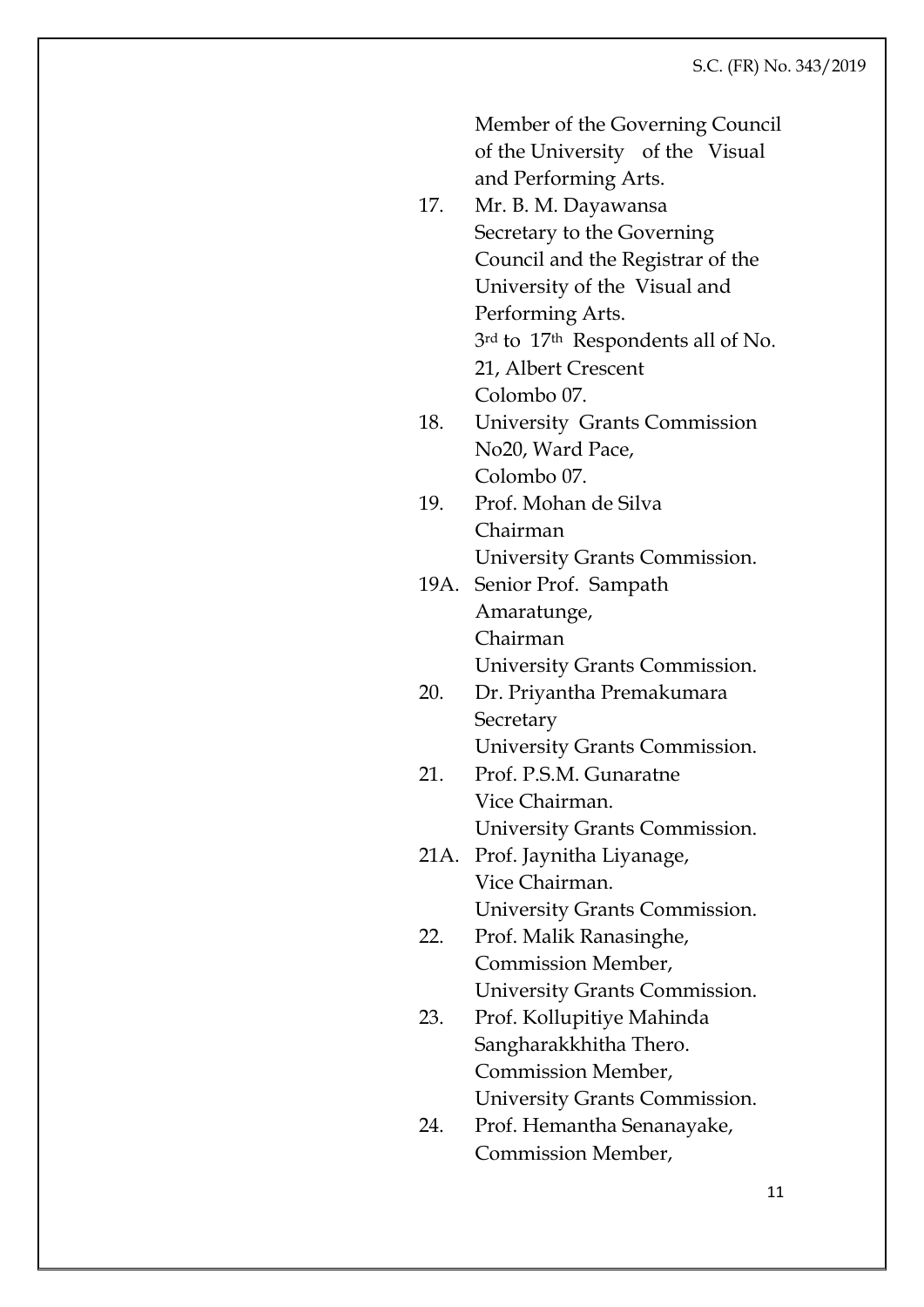University Grants Commission.

- 25. Dr. Ruvaiz Haniffa Commission Member, University Grants Commission.
- 26. Prof. R. Kumaravadivel. Commission Member, University Grants Commission.
- 27. Dr. Kapila Senanayake Commission Member, University Grants Commission.
- 27A. Prof. Ananda Jayawardena Commission Member, University Grants Commission.
- 27B. Prof. Premakumara De Silva Commission Member, University Grants Commission.
- 27C. Prof. Vasanthy Arasaratnam Commission Member, University Grants Commission.
- 27D. Mr. Palitha Kumarasinghe PC Member, University Grants Commission. 19th to 27C Respondents all of University Grants Commission No.20, Ward Place Colombo 07.
- 28. J. H. M.T. N. Jayampathma Samurdi Mawatha, Ihala Uswewa, Maha Usweea.
- 29. W.M.S. Nethmini Walgama North, Beligalgoda Road, Thawaluwila Ambalanthota.
- 30. M.R.P.L.A. Rathnayaka 53/1, Liyanage Road, Dehiwala.
- 31. Hon. Attorney General Attorney General's Department,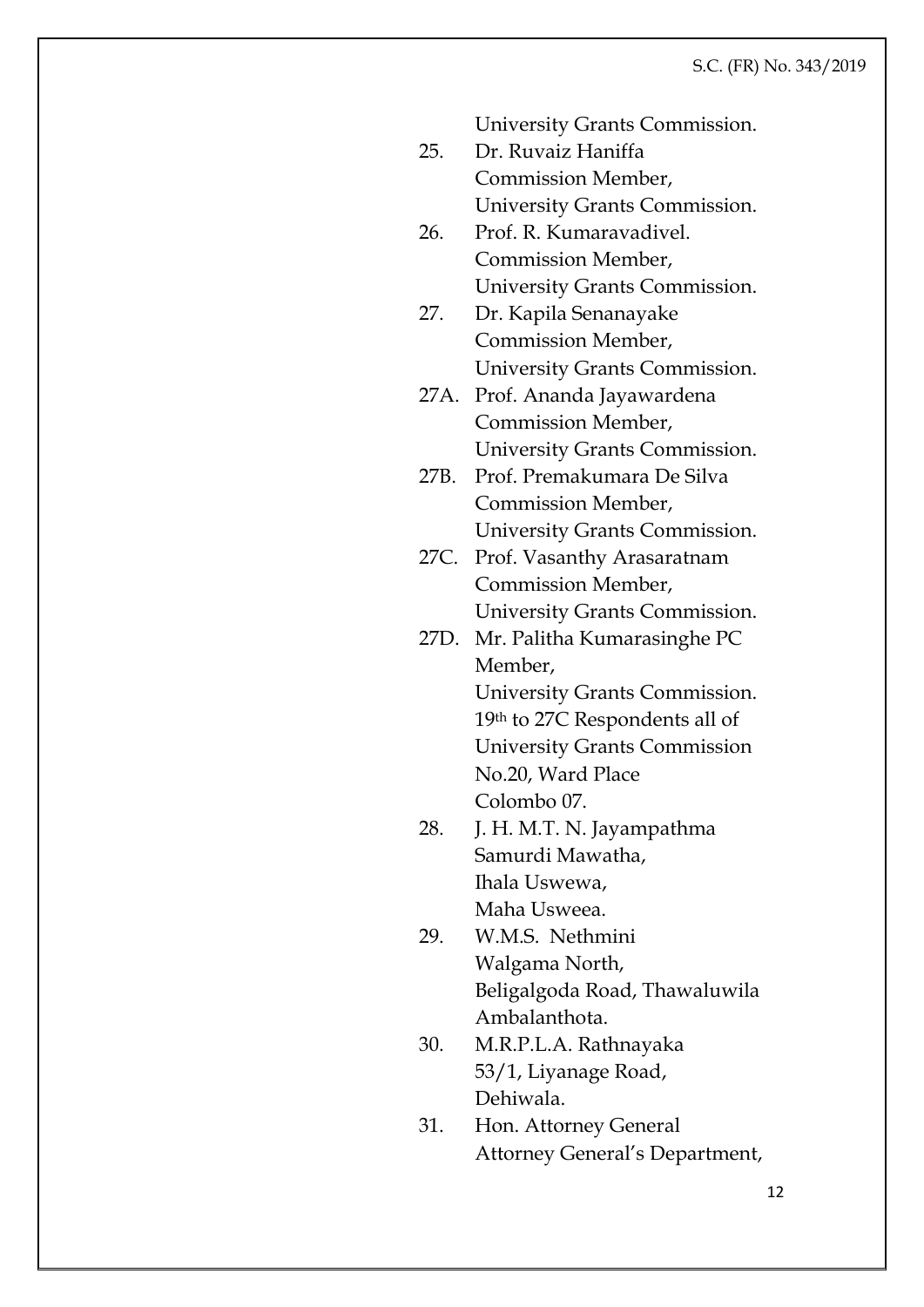#### Colombo 12

**Respondents.**

| BEFORE            | $\mathbb{R}^n$                                                     | L.T.B. DEHIDENIYA, J.<br>A.L.S. GOONERATNE, , J.<br><b>ACHALA WENGAPPULI, J.</b>                                                                                                                                                                                                                                                 |
|-------------------|--------------------------------------------------------------------|----------------------------------------------------------------------------------------------------------------------------------------------------------------------------------------------------------------------------------------------------------------------------------------------------------------------------------|
| <b>DUNSEL</b>     |                                                                    | Upul Kumarapperuma with Muzar Lye and<br>Ms. Radha Kuruwitabandara instructed by<br>Ms. Darshika Nayomi for the Petitioners.<br>Senany Dayaratne with Ms.Nishadi<br>Wickramasinghe for the $18th - 27C$<br>Respondents.<br>Ms. Sureka Ahamed S.C. for the 1 <sup>st</sup> to 17 <sup>th</sup> &<br>31 <sup>st</sup> Respondents. |
| <b>ARGUED ON</b>  | $\mathcal{L}^{\text{max}}$ . The set of $\mathcal{L}^{\text{max}}$ | $26th$ March, 2021                                                                                                                                                                                                                                                                                                               |
| <b>DECIDED ON</b> | $\sim 10^{-10}$ m $^{-1}$                                          | 26th November, 2021                                                                                                                                                                                                                                                                                                              |
|                   |                                                                    | ********                                                                                                                                                                                                                                                                                                                         |

**\*\*\*\*\*\*\*\***

#### **ACHALA WENGAPPULI, J.**

13 This is an application filed by fifty-two Petitioners, who invoked the jurisdiction conferred on this Court by Article 126(1) of the Constitution, alleging that they legitimately expected to gain admission to the Faculty of Music of the University of the Performing and Visual Arts (the 1st Respondent University), since they possess the requisite qualifications for admission, as stipulated in the admission policy published by the 18th Respondent Commission (The University Grants Commission) in its handbook P2 (UGC Handbook). Despite the Petitioners' eligibility to be selected for University admission, it is alleged that one of more Respondents, in selecting students for admission, had acted contrary to the said published admission policy,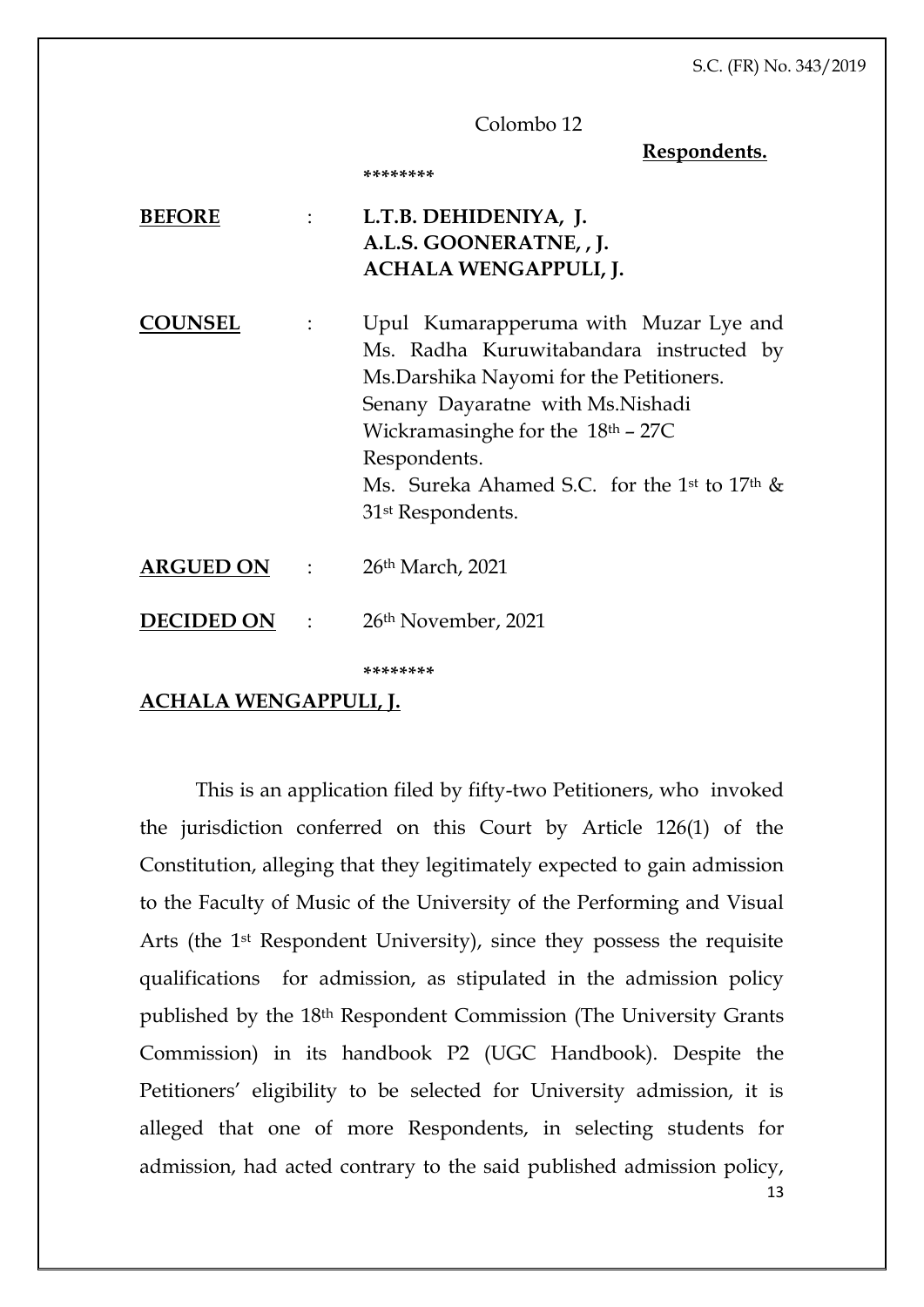by inclusion of students who have failed to satisfy the said admission criterion. Hence the Petitioners claim that the said administrative/executive act of the Respondents is in violation of their fundamental right to equality as guaranteed under Article 12(1).

The Petitioners sat for the Advanced Level Examination held in August 2018, offering three subjects in the Arts stream and have secured Z-scores, which made them eligible to seek admission to a State University. The Petitioners have aspired for admission to the Faculty of Music of the 1st Respondent University for the academic year 2018/2019, as undergraduates of the degree Bachelor of Performing Arts–Music (Special). They have accordingly tendered their applications to the 18th Respondent Commission, in compliance with the instructions contained in the said UGC Handbook.

The entry requirements to the Faculty of Music in the 1st Respondent University, as stipulated in the UGC Handbook, are that each student to have sufficient Z-score, at least a Credit pass for the subject of Music and also to 'pass' the mandatory aptitude test conducted by the 1st Respondent University, under its bylaws. The Petitioners have taken the mandatory aptitude test, conducted by a total of 20 Judges who sat in four separate panels. Those four panels had examined supportive documents in their skills and abilities, subjected them to a *viva voce* examination and assessed them in singing and instrumental performances. In May 2019, they were informed in writing by the 1st Respondent University that they had "*passed the aptitude test*".

When the 18th Respondent Commission had eventually released the names of the 250 students, who had been selected for admission to the Faculty of Music of the 1st Respondent University, the Petitioners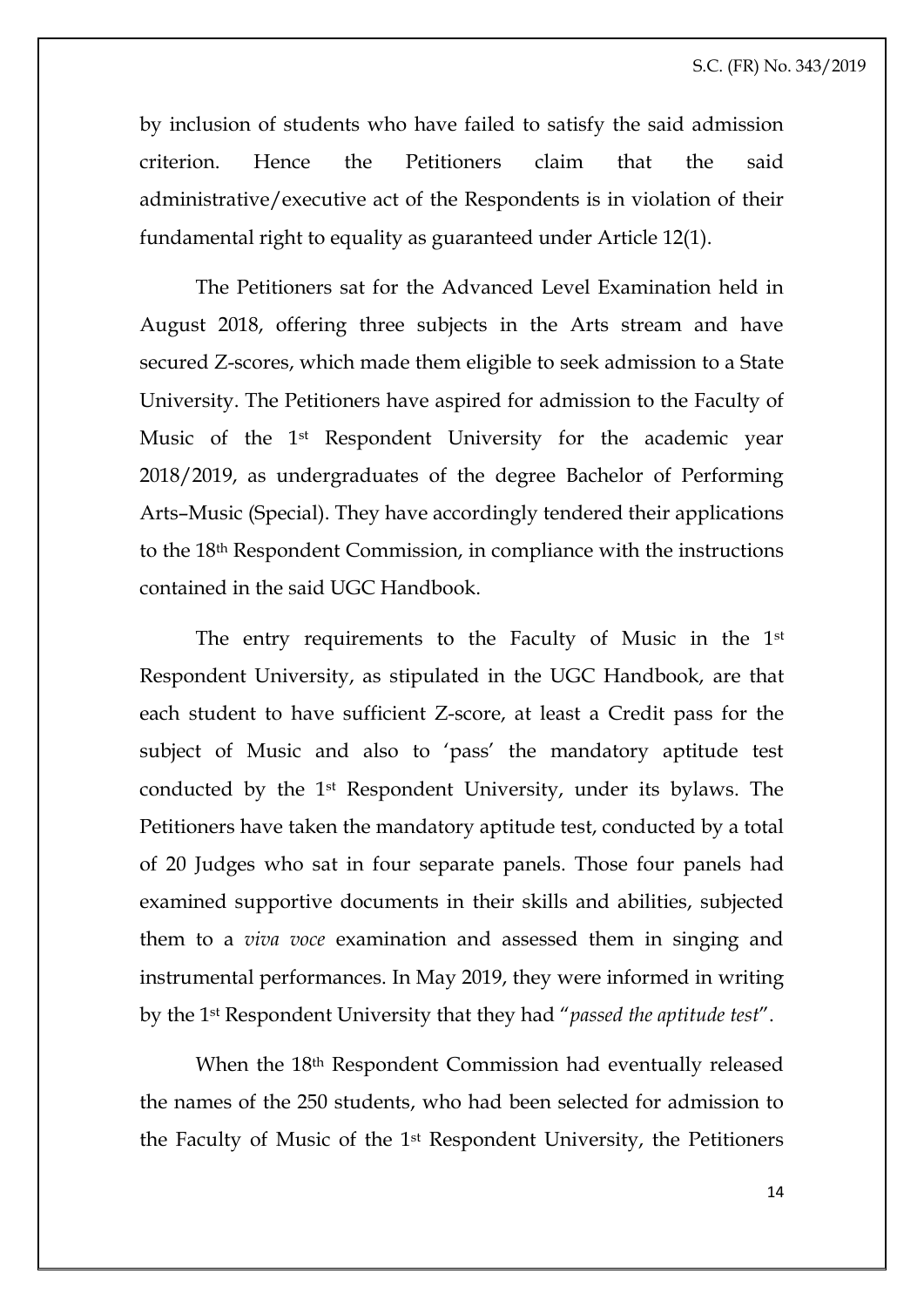found that their names were not included in that list. The Petitioners claim that in August 2019 they learnt that some of the students, who did not 'pass' the said mandatory test, were selected for admission to the 1st Respondent University for admission by the 18th Respondent Commission, leaving them out. It is also alleged that the 30<sup>th</sup> Respondent is one such student, who had been selected to the Faculty of Music of the 1st Respondent University, "*despite being failed from the mandatory aptitude test*" and they were unaware whether the 28th and 29th Respondents too were selected to the said faculty.

In alleging violation of their fundamental rights, the Petitioners claim that "… *consideration of the applicants who failed in the mandatory aptitude test, being the foremost requirement that needed to be complied with and the subsequent selection of them to the final list of 250 students to be enrolled to the 1st Respondent University by the 18th Respondent, over the Petitioners who have passed the mandatory test by obtaining 50 or above marks*" is violative of their right to equality.

The Petitioners further allege that the 18<sup>th</sup> Respondent Commission's failure to consider only the 360 students, inclusive of the 52 Petitioners, who scored 50 or more marks and 'pass' the mandatory aptitude test, coupled with the act of making selections contrary to the declared admission policy, as contained in the UGC Handbook, by considering students who ought not to have been considered for admission to the 1st Respondent University. The Petitioners further allege that the decision of the said Commission is therefore illegal, unfair, arbitrary, unreasonable and violative of their '*legitimate expectation'* to be enrolled to the said University.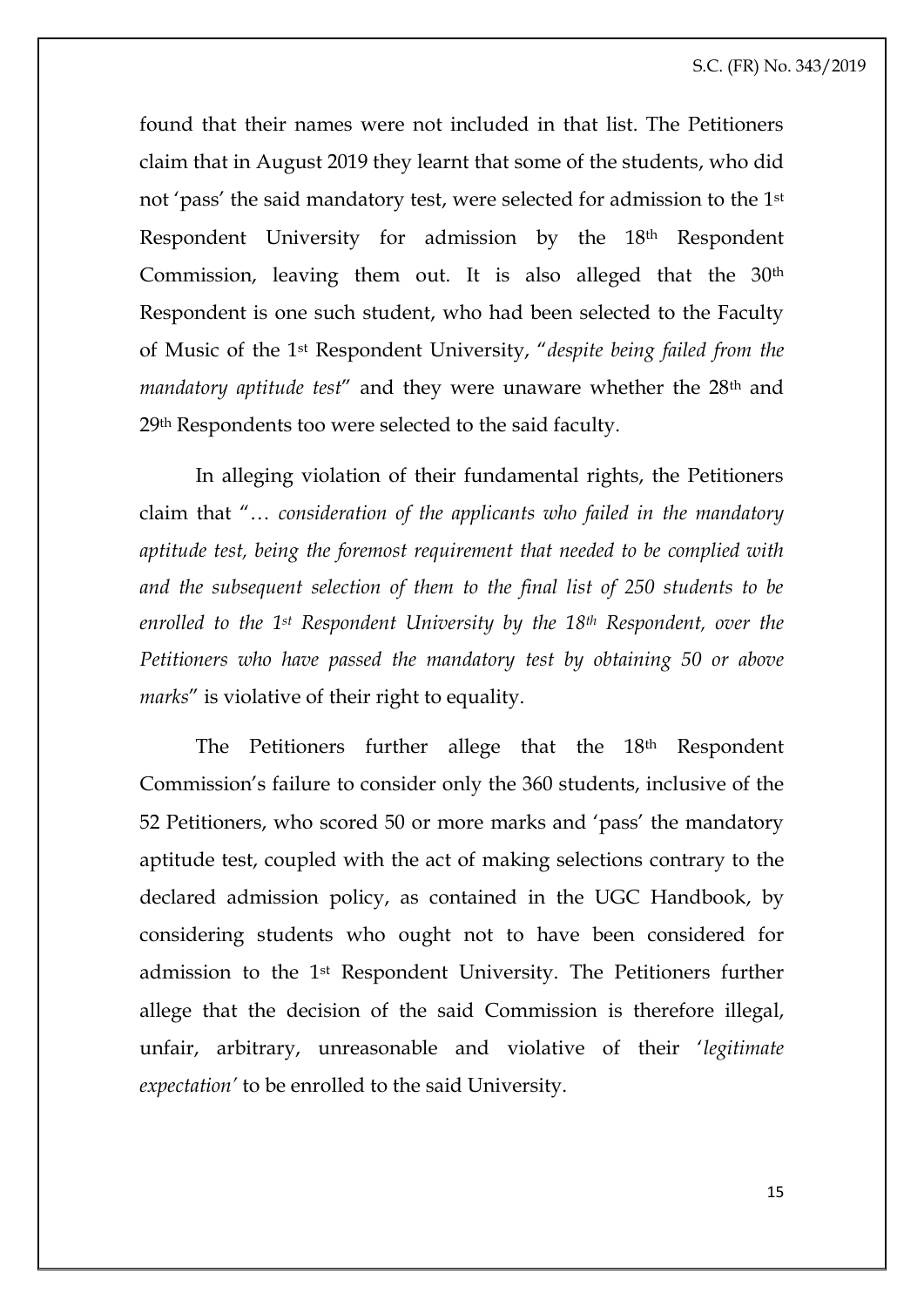In resisting the Petitioners' application, the 2AA Respondent, being the Competent Authority of the 1st Respondent University, takes up the position that the said application is misconceived in law and they had failed to establish any violation of their fundamental rights.

In his statement of objections, it is averred that the 18<sup>th</sup> Respondent Commission, had directed the 1st Respondent University to conduct an aptitude test, in order to select students for admission. This was in conformity with the admission policy as published in the UGC Handbook. The Senate of the 1st Respondent University had thereupon approved a set of guidelines under which the said aptitude test is to be held. It also stipulated that the pass mark at 50. Of the 787 students who had taken part in the aptitude test, only 360 students had obtained marks above 50 and only their names were sent to the 18th Respondent Commission in the first instance. The said Commission then insisted that the 1st Respondent University comply with the requirement of sending three times the proposed intake, as indicated in its letter P16(i), which '*compelled*' the 1st Respondent University to "*bring down pass mark to 26*" and to prepare a 2nd list of 393 names of students, based on that revised 'pass mark'.

In the statement of objections of the 19A Respondent, the incumbent Chairman of the 18<sup>th</sup> Respondent Commission, in seeking dismissal of the Petitioners' application, had averred that their application is without merit or basis and they have no entitlement, either in law or in fact, to have and maintain the instant application.

In clarifying the applicable criterion in selection of students for admission to the 1st Respondent University, the 18th Respondent Commission states that it places primacy on the individual Z-score of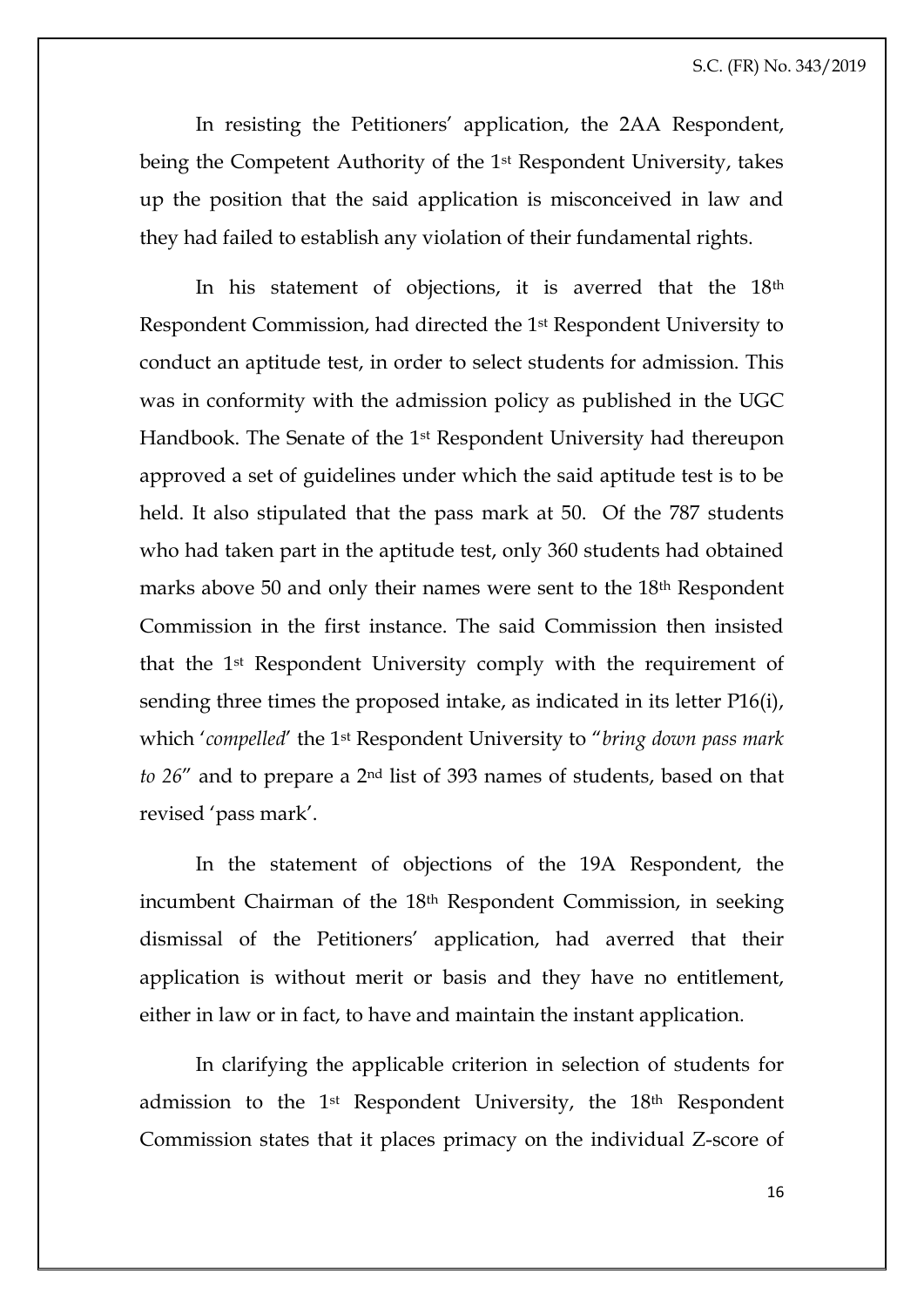each student, in making selections for University admissions, based on the District Quota, in addition to All Island Merit Quota, in conformity with the national policy for University admission. Therefore, it was imperative to the 1st Respondent University to tender a list of 750 names of students, which is three times in value to the actual intake, in order to apportion the placement of students in terms of the said quota system. This is a requirement imposed by the 18th Respondent Commission on all the Universities that conduct aptitude tests.

It is further stated by the 19A Respondent that the marks of the aptitude test conducted by each such University, despite being a mandatory requirement, is only a secondary consideration and therefore does not supersede the primary consideration, namely the individual Z-score obtained by each student, at the G.C.E. Advanced Level examination. It is also stated by the said Respondent that the students have already had practical tests in the relevant subjects, such as music, in that examination.

The requirement of '*three times the proposed number*' was necessitated due to the national policy imperatives and therefore the pass mark of 50 as stipulated by the 1st Respondent University, at best, is only a *'notional figure*' and not determinative. Since the proposed intake for the degree in Music was 250, the 18th Respondent Commission required 750 names of students who had passed the aptitude test to make the selection. He further asserts that the pass mark of the aptitude test could not be pre-determined, as the 1st Respondent University did in this particular instance, since it essentially is a variable figure, which is dependent upon the marks obtained by the said 750th student.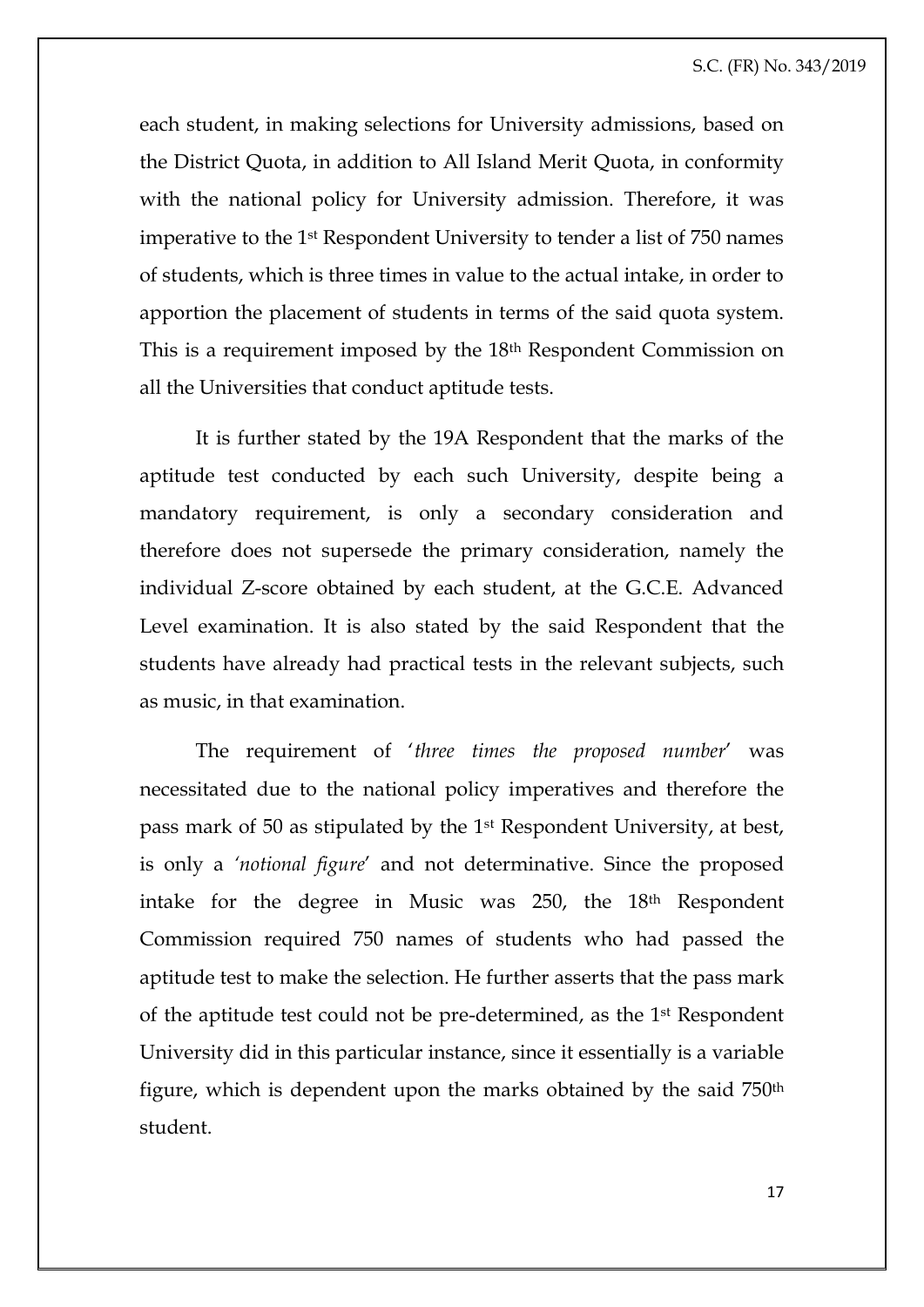He further alleges that setting up of a pass mark is a *nullity* as it had not been set up according to the by-laws of the 1st Respondent University. He further states that the intake of students for the Faculty of Music of the 1st Respondent University consists of students who have been selected from both these lists sent by the said University and the 18th Respondent Commission had, in fact, utilised both these lists to reconcile and adjust the District Quota, adhering to the National Policy.

When the Petitioners have supported their application on 04.08.2020, this Court granted leave to proceed on their allegation of the violation of Article 12(1) of the Constitution. The Court also made order granting interim relief, as prayed for by the Petitioners, by issuance of a stay primarily on the admission process, initiated by the 1st Respondent University on the selections of students made by the 18th Respondent Commission.

At the hearing of this application, learned Counsel for the Petitioners contended that the decision of the 18<sup>th</sup> Respondent Commission to consider the Z-scores of the students, who have '*failed*' the aptitude test, contrary to its published admission criterion, is illegal, unfair, arbitrary and unreasonable.

Learned Counsel for the Petitioners had founded his contention on the premise that once the 1st Respondent University has forwarded the list of names of the students, who have passed the test in the order of merit, the 18th Respondent Commission then "*selects the mark obtained by the 250th applicant in the said list and sets the Z-score received by the 250th applicant as the final cut off Z-score for the enrolment of applicants to the Faculty of Music of the 1st Respondent for the respective year*" and "*accordingly the 250 applicants selected to the Faculty of Music in the 1st*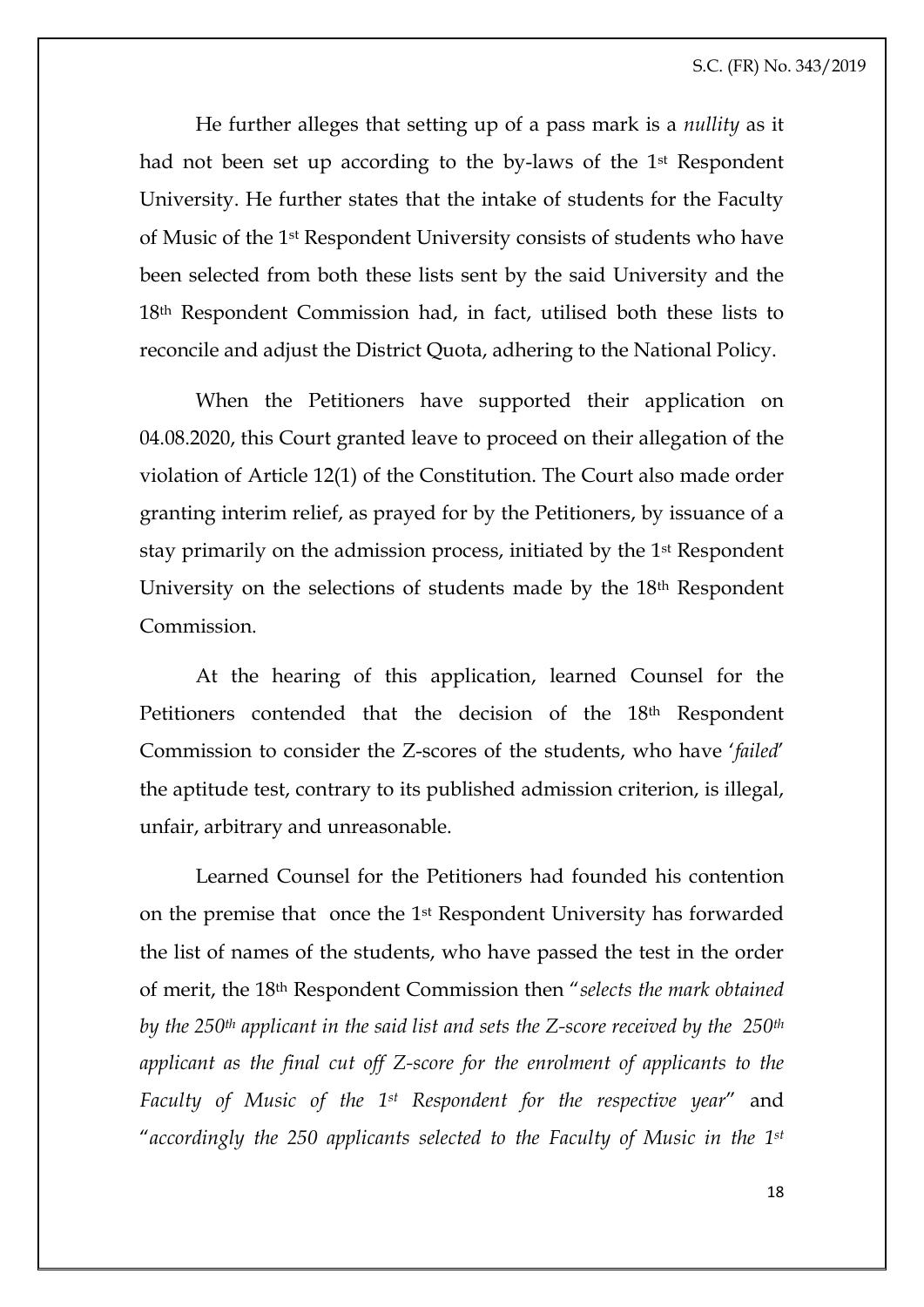*Respondent University, first and foremost pass the mandatory aptitude test and then subsequently must satisfy the minimum Z-score set by the 18th Respondent …".* He added that the said Commission had failed to provide with a substantial justification for disregarding the results of the mandatory aptitude test, lowering of the pass mark, changing the selection criteria laid down by the 1st Respondent University, in making the selection of students for admission.

In view of these factors, learned Counsel for the Petitioners had contended that the 18th Respondent Commission had prevailed upon the 1st Respondent University, compelling it to lower the threshold mark, in order to accommodate the students who did not initially pass the aptitude test. He submits that it is an act that should be regarded as a clear interference with the authority of the 1st Respondent University over its academic affairs and therefore *ultra vires*. It was his contention that the said departure from the declared admission policy had forestalled the Petitioners' legitimate expectations to be admitted to the Faculty of Music of the 1st Respondent University and thereby violated their right to equality.

The Petitioners have made the allegation of right to equality on frustration of their legitimate expectation, in denying admission to the Faculty of Music of the 1st Respondent University contrary to the declared admission policy. The Petitioners totally rely on the admission policy as published in the UGC Handbook in support of their contention. Therefore, it is relevant to consider as to how the Petitioners have perceived the admission procedure, as described in the UGC Handbook.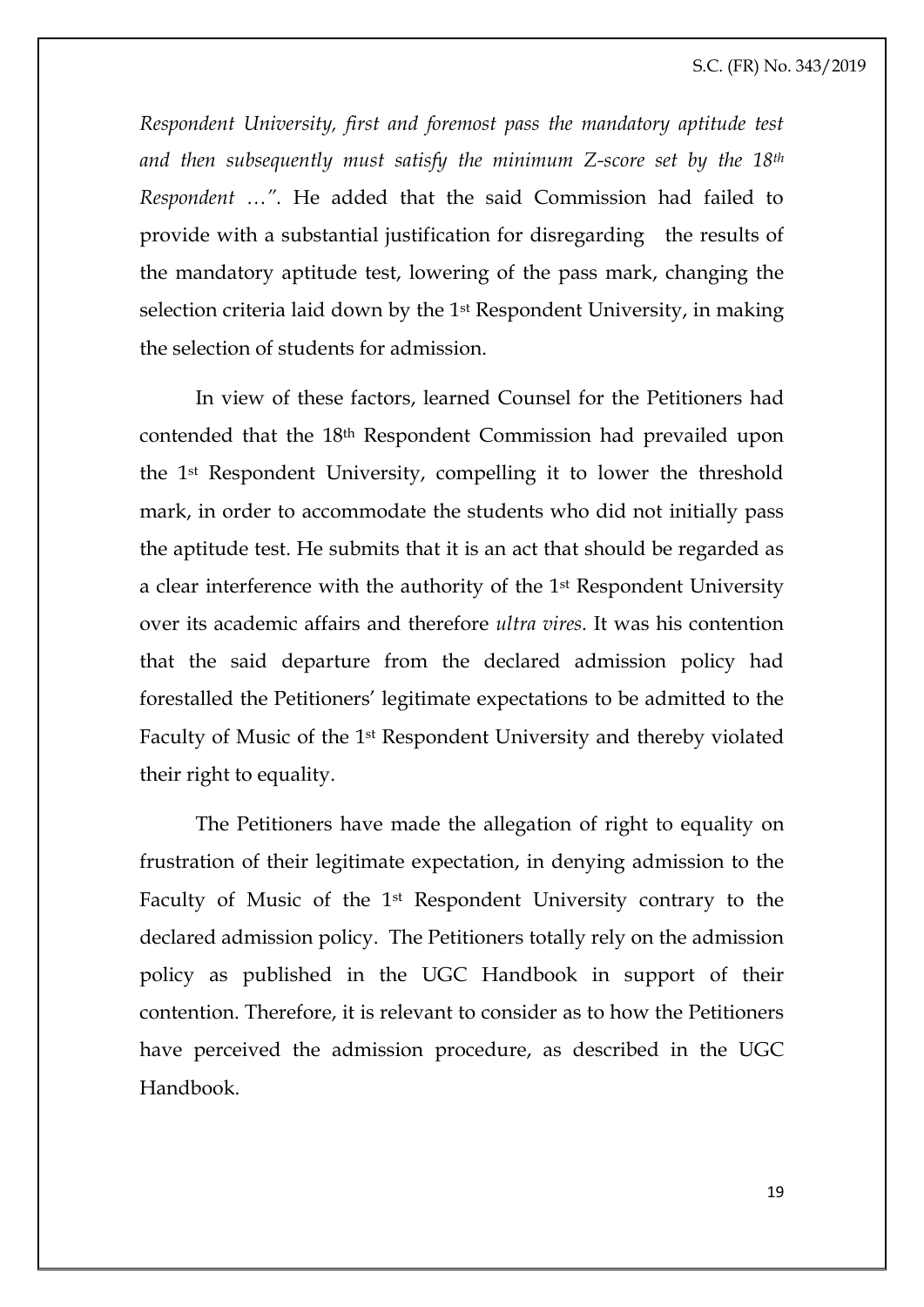The Petitioners' perception of the selection process of 250 students to the Faculty of Music are found in paragraphs 8 to 15 of their petition. The Petitioners assert therein that the 250 vacancies for students are to be filled by the ones who have obtained at least a Credit pass to the subject of music, in addition to two Ordinary passes at the Advanced Level Examination. Upon fulfilment of the said basic requirement, the Petitioners state that a student then had to "… *qualify the mandatory aptitude test conducted by the 1st Respondent University according to the University's own guidelines*". Once the 1st Respondent University conducts the aptitude test, it would then "*constructs a list of the applicants who have passed the aptitude test, in the order of the highest receiving mark, and refer the same to the 18th Respondent*". Having received the said list, the 18th Respondent Commission, then, "… *selects the mark obtained by the 250th applicant in the said list and sets the Z-score received by the 250th applicant as the final cut off Z-score for the enrolment of applicants to the Faculty of Music of the 1st Respondent for the respective year*." The Petitioners further state "… *accordingly the 250 applicants selected to the Faculty of Music in the 1st Respondent University, first and foremost pass the mandatory aptitude test and then subsequently must satisfy the minimum Zscore set by the 18th Respondent …".* 

It would appear from the above quoted segments of the petition, that it reflects the reading of the Petitioners as to the declared policy on the selection process the 18th Respondent had published in the UGC Handbook and therefore the policy it must adopt, in making selection of students for admission to the Faculty of Music. The 18th Respondent Commission, however asserts that the primary determinant factor is the Z-score and not the individual marks received by a student at the aptitude test, as the Petitioners contend.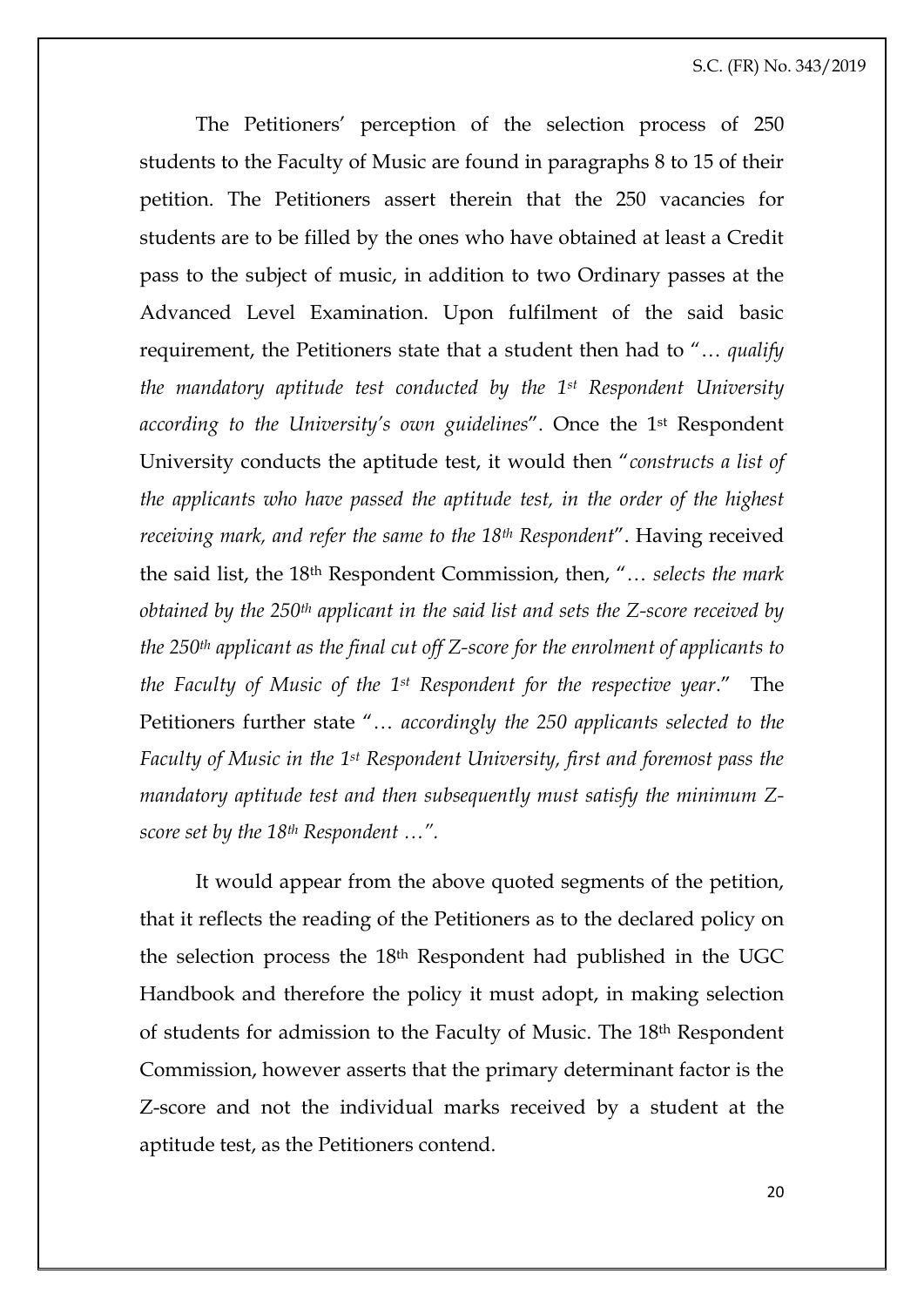In view of these conflicting claims, it is necessary for this Court to examine the admission process of the 18th Respondent Commission as described in the said UGC Handbook, particularly in relation to the interplay of the marks of the aptitude test and the individual Z-score of each student.

The UGC Handbook issued by the 18th Respondent Commission consists of 10 sections. Section 1 dealt with the overarching policies and principles governing selection for admission to undergraduate degree programs conducted by the State Universities and such other institutions. In *Kaviratne and Others v Commissioner General of Examination and Others 2012 [B.L.R.] 139* at p. 150, it was stated that *"The Hand Book issued by the University Grants Commission becomes an important Source Book for the students who are aspiring to commence higher studies in a National University."*

The description of subjects at G.C.E. (A.L.) that made a particular student eligible to enter the 1st Respondent University is indicated in the UGC Handbook (at p.35) as it states " … *a student wishing to follow Music*  must have a Credit pass or more in Music in the Advanced Level *Examination*". It also states that *"The University also conducts practical/aptitude tests for selection. These are for Music, Dance, Drama and Theatre and Visual Arts. The examination is conducted under the by-laws of the university*". Importantly, it is further stated in the said UGC Handbook (at p.36) "*If a student fails the practical/aptitude test he/she is deemed ineligible for admission for the relevant course of study*."

There is no dispute that all of the 52 Petitioners have satisfied the minimum entry requirements that are needed to be satisfied, inclusive of the 'pass' at the aptitude test, in order to be considered for admission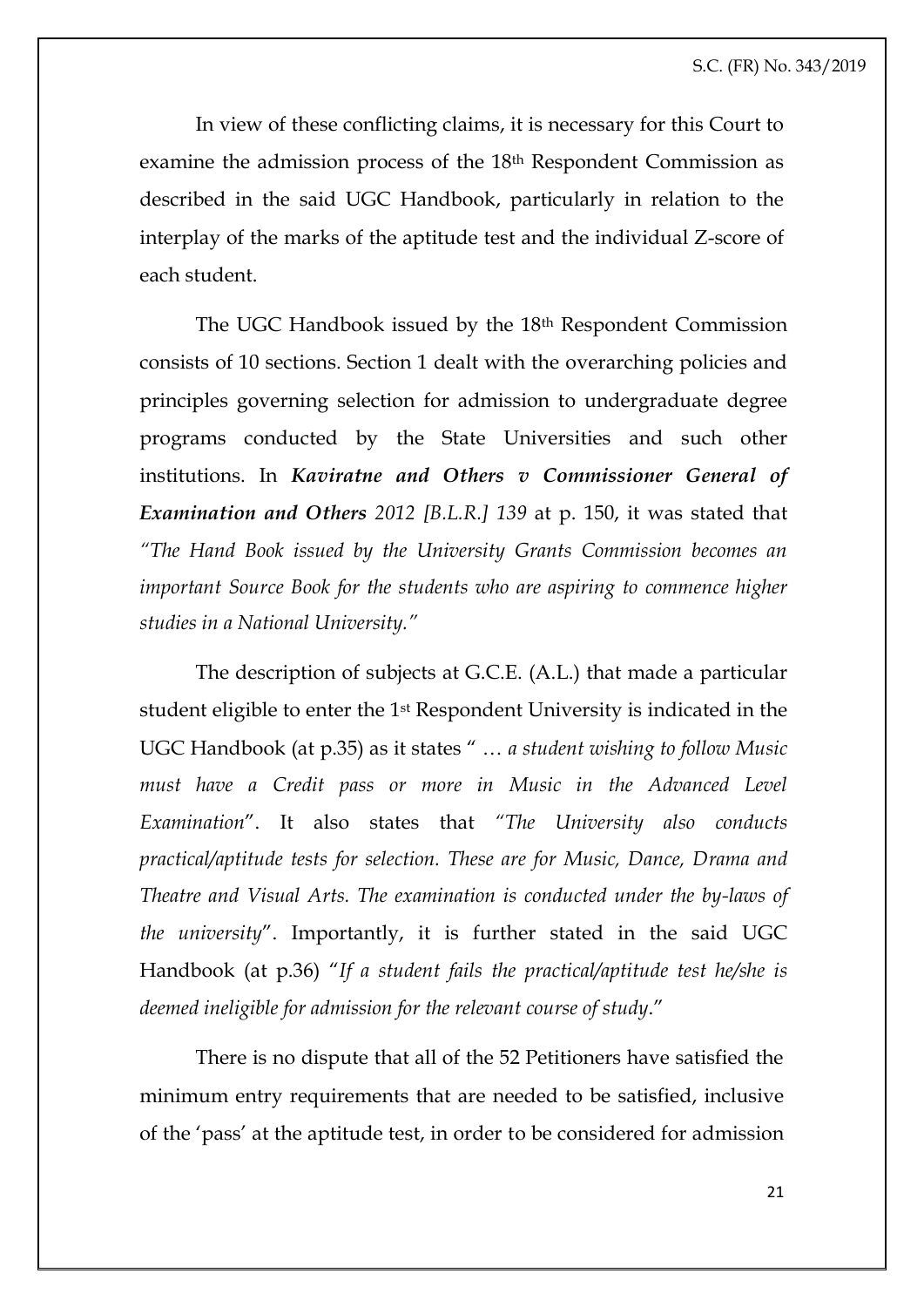to the 1st Respondent University. Since the dispute among the parties revolves around the results of the aptitude test, the statement that "*If a student fails the practical/aptitude test he/she is deemed ineligible for admission for the relevant course of study*", needed to be considered in a little more detail.

The said sentence is obviously had been constructed in the negative form, for it indicates that the failure of the aptitude test is deemed to be a disqualification for university admission rather than passing of the aptitude test is taken as a qualification. However, what is important is that statement does not offer an undertaking or a promise of benefit to any prospective student that passing of the aptitude test alone is sufficient for University selection. It is thus fair to infer that the said sentence was intentionally inserted into the UGC Handbook by the 18th Respondent Commission, after taking extra care not to create a hope or a promise for a placement upon merely passing the aptitude test.

But the UGC Handbook also states that the aptitude test is conducted under the "*by-laws of the university*".

The origin of the alleged violation of right to equality, based on frustration of legitimate expectation, could easily be traced to the initial decision of the 1st Respondent University, to consider only the students who scored 50 or more in the aptitude test, as students who have *'passed'* the said test. The 1st Respondent University seeks to justify its action of setting up a pass mark of 50, on the basis that the aptitude test conducted by it under the by-laws of the University, and that should be given adequate weightage, in the selection of students for admission to the aesthetic courses of study it conducts. When the 18th Respondent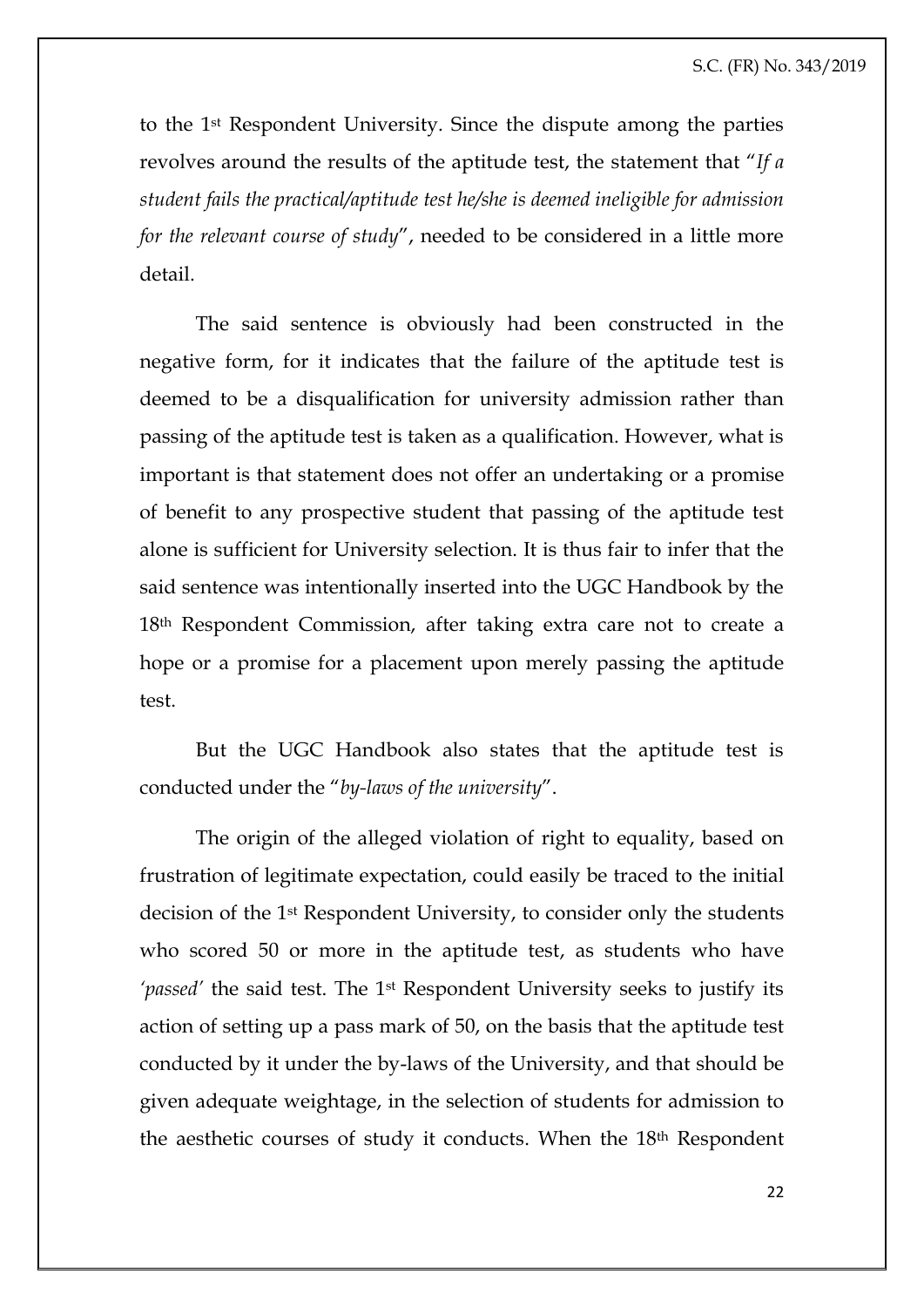Commission instructed it to send the names of students who have 'passed' the test, it is entitled to determine the threshold of a pass mark, at which point the distinction of pass or fail could be made.

The Petitioners have pushed that position another step further when they contended that the selection should primarily be based on the order of merit of the results of the aptitude test and the cut-off point of the Z-score should also be decided by picking the Z-score of the student, who was placed at the 250<sup>th</sup> position, in the said test. It is therefore contended by the Petitioners, that when the 18th Respondent Commission directed the 1st Respondent University to conduct an aptitude test under the by-laws of the University, that University had the power to set the 'pass mark' and decided 50 as the pass mark for the aptitude test in 2018.

The 19AA Respondent, in his objections had stated that the 'Pass Mark' for the aptitude test cannot be pre-determined, as the 1<sup>st</sup> Respondent University did in this particular instance and could be determined only on the mark received by the 750<sup>th</sup> candidate. The requirement of the names of students who passed the aptitude test, three times the proposed intake, is insisted by the 18th Respondent Commission, because of the applicable national policy imperatives.

The Petitioners position that the 1st Respondent University, being an autonomous institution, had the authority to conduct the aptitude test under its own by-laws and also to set up a 'pass mark' to the said test. They further contend that the 18th Respondent Commission had interfered with the affairs of the Senate of the 1st Respondent University, the academic authority of the said University, when it intervened to "*lower the pass mark set by the University and thereby*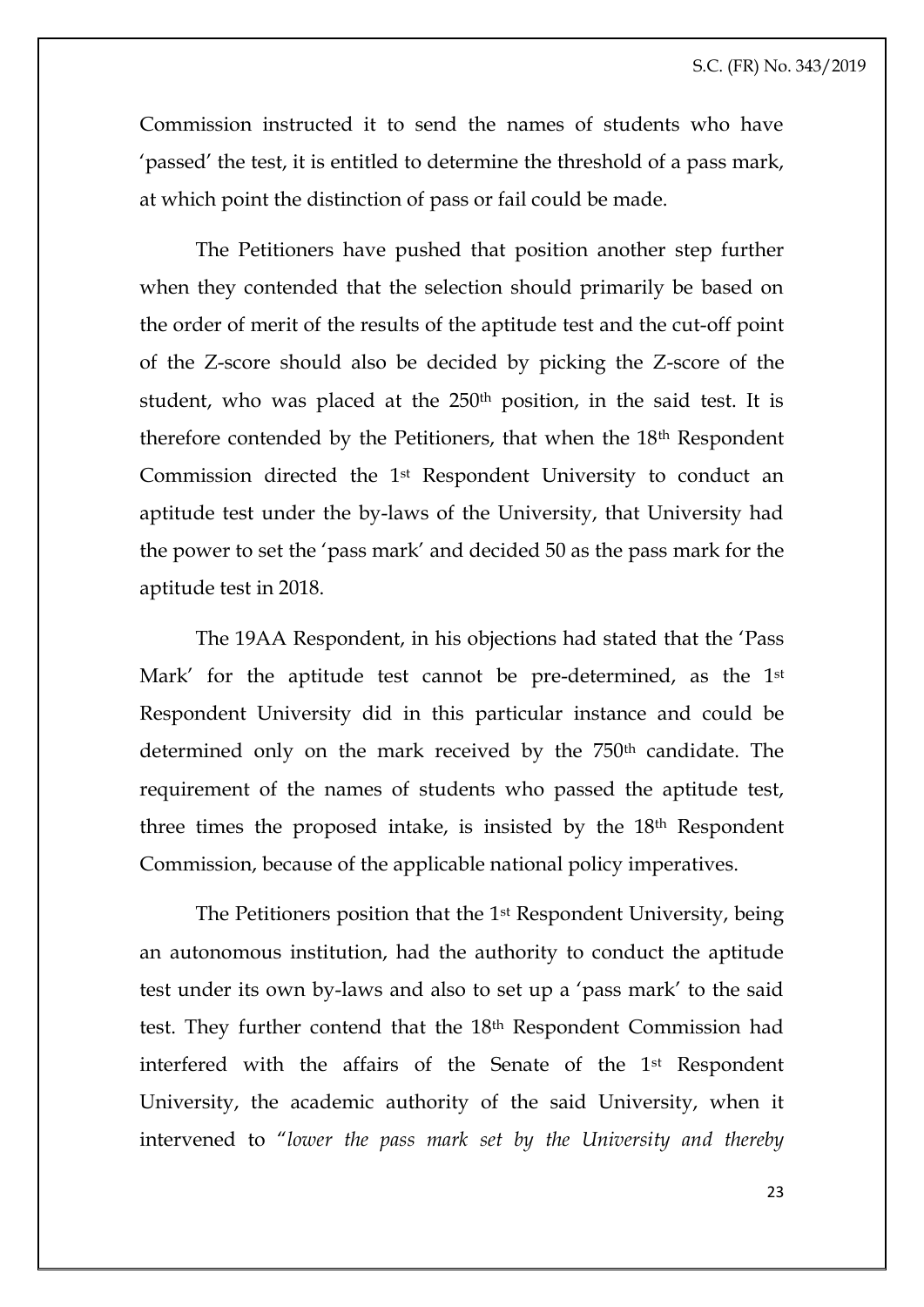*admitting students who had not met the required aesthetic competence*" contrary to section 46 of the Universities Act. This alleged act of interference, which the Petitioners have termed as an act of the 18th Respondent Commission, in *ultra vires* of its powers.

It was also contended by the Petitioners that the 1st Respondent University must accordingly decide the 'pass' mark of a student and the 18th Respondent Commission must accordingly accept the 1st list that had been sent containing only 360 names of students, who have scored above 50 marks for the aptitude test. The Petitioners claim that the said Commission had no power to call for a list of 750 names. Learned Counsel, in the course of his submissions stressed the point that the students who are admitted to the 1st Respondent University should possess an inherent aesthetic talent and hence it was important for the 18th Respondent to give adequate weightage to the assessment of the said University had on such talents of the students.

In the objections of the 2AA substituted Respondent, it is indicated that the Senate of the said University had approved a set of guidelines for the conduct of the aptitude test in respect of the course of study in music, and made it effective from 2018 and applicable in relation to the aptitude test held in 2019 as well. The Senate also decided that a student should score from all segments of the aptitude test, a minimum of 50 marks in total (2R2). It is claimed that the said set of guidelines were made available to the students.

Learned State Counsel who appeared for the 1st Respondent University, contended that when the 18th Respondent Commission directed the 1st Respondent University to send the names of the students who have 'passed' the aptitude test, the University must first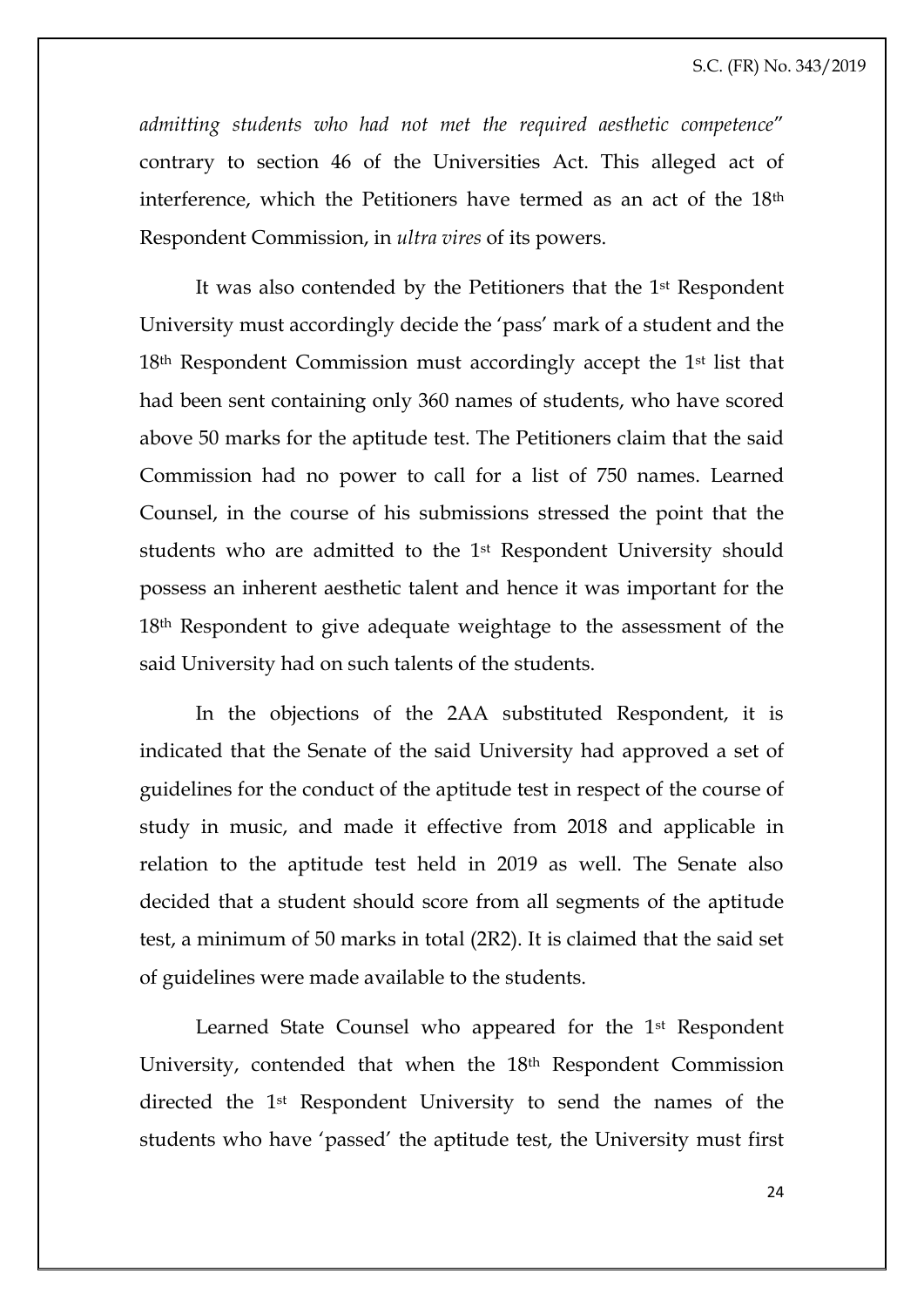determine if a student had 'passed' the test and it can make such a determination only by having a 'bench mark' and therefore a pass mark of 50 was set up. In view of this fact, she submitted that the 18th Respondent Commission should not be permitted to fault the University for fixing a pass mark, in order to determine if a student had passed the aptitude test, as it was done in compliance with the instructions contained in P16(i). In her reply to the Petitioners' contention, she also submitted that if the 18th Respondent Commission had not intended the 1st Respondent University to determine a pass mark for the aptitude test, then the Commission should have issued clear instructions of what is expected of the 1st Respondent University. In the absence of such instructions, she submitted that the 18th Respondent Commission should not be allowed to find fault with the University for complying with their "badly drafted" directions, contained in P16(i)/X2/2R4.

It is the position of the 19A Substituted Respondent that for certain selected disciplines, subject to the objects and powers of the 18th Respondent Commission entrusted to it under the Universities Act No. 16 of 1978 as amended, the relevant Universities are empowered to conduct an aptitude/practical test for students and the 1st Respondent University is one such University. It is specifically stated by the said 19A substituted Respondent that the "*sole objective of the said aptitude/competency test is to select the candidates that would be forwarded to the 18th Respondent for processing, from and amongst the students who have applied to the relevant course of study. Consequently the 'pass mark' at the said test would be based on the number of students that the 18th Respondent requires for the purpose of making its selections*".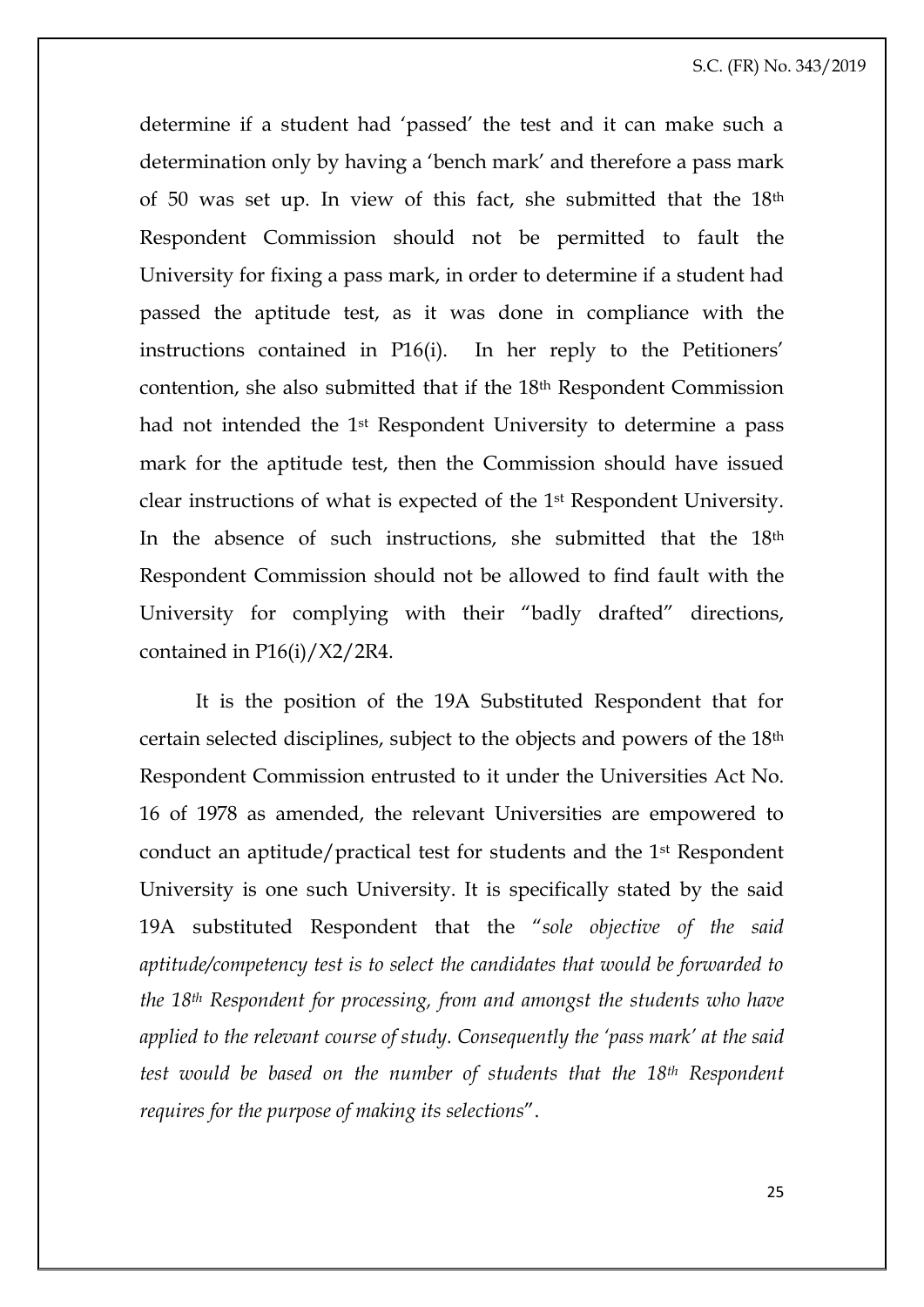The contention of the Learned Counsel for the 18th Respondent Commission, was that the pass mark of the aptitude test cannot be predetermined as it is dependent on the mark obtained by the 750<sup>th</sup> student, since the 750 names of the students who passed the aptitude test are warranted by the National Policy imperatives. Therefore, he contends that the pass mark of 50, that had been initially indicated by the 1st Respondent University, in relation to the aptitude test, is a decision which the 18th Respondent was not informed of, and therefore should be considered as 'notional' at its best and not determinative on the selection for admission.

It is evident from the above that the submissions made by the learned Counsel for the Petitioners and submissions of the Learned State Counsel who appeared for the 1st Respondent University are at variance with the submissions of the learned Counsel for the 18th Respondent Commission as to the practicality and legality of setting up of a pre-determined 'pass mark' of 50 to the aptitude test, that had been conducted in response to the direction issued by the 18th Respondent Commission with P16(i).

It is advisable that these aspects are considered at the very outset of the judgment, before I venture out to other contentious areas.

When the 18<sup>th</sup> Respondent directed the 1<sup>st</sup> Respondent University to call for applications and to conduct practical/aptitude tests by its letter dated 16.01.2019 (2R4), it was acting under the powers conferred under sections 3(5) and 15(vii) of the Universities Act, as amended. Importantly, this letter also directs the then Vice Chancellor of the said University to send " … *the lists of names of the students who have passed the practical/aptitude tests on or before 16th April 2019, indicating the full name,*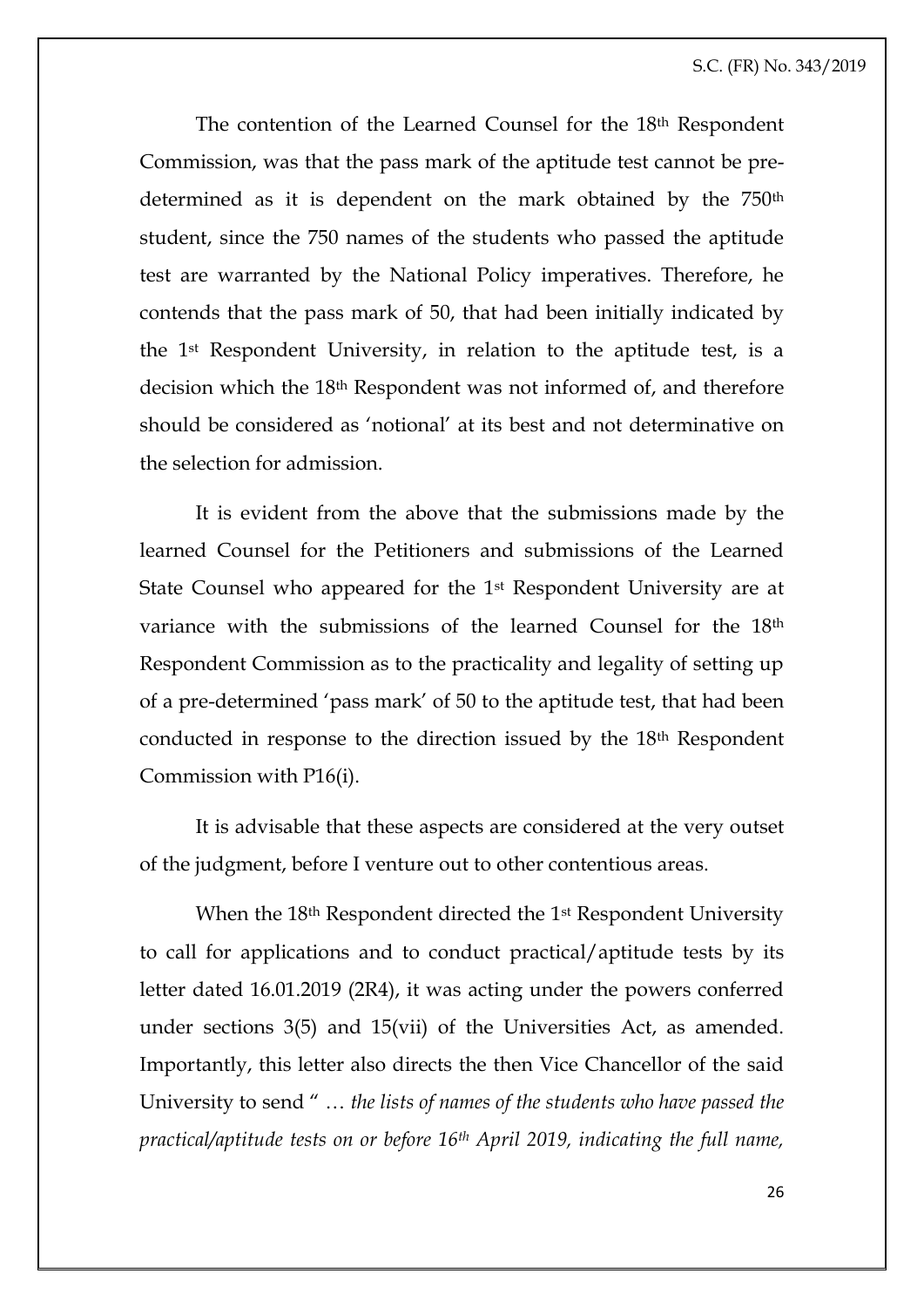*index number of the A/L Examination 2018 and the National Identity Card Number, as a soft copy as well as a hard copy. Importantly, make sure that you send three times the proposed intake of students who have passed the practical/ aptitude tests from each course of study for the academic year 2018/2019*".

The 1st Respondent University, after calling applications from the Petitioners and other students, conducted an aptitude test during the time period commencing from 01.03.2019 and ending with 05.04.2019. It then compiled a list of 330 names of students, who have received 50 or more marks in that test. In compliance with the direction on 09.05.2019, the 1st Respondent University had then forwarded *" … the details of the students who have passed in the practical test"* consisting of those 336 names of students, inclusive of the names of the Petitioners, instead of sending a list consisting of "*three times the proposed intake of students"*, as required by the 18th Respondent in 2R4.

The 19th Respondent, in view of the partial compliance of his direction by the 2nd Respondent, reminded the latter that " *you are required to send three times the proposed intake of students who have passed the practical /aptitude test*" and had redirected him to "*take immediate actions to send the details of not less than three times the proposed intake of students who have passed the practical /aptitude test*". It is said that this requirement was insisted upon due to the policy imperatives in University admission*.* It is important to note the emphasis placed by the 18th Respondent Commission on the requirement of sending three times the proposed intake of students who have passed the aptitude test in the said letter 2R4*.*

On 27.05.2019, the 1st Respondent University had then forwarded another 393 names of students after compiling a 2nd list, in addition to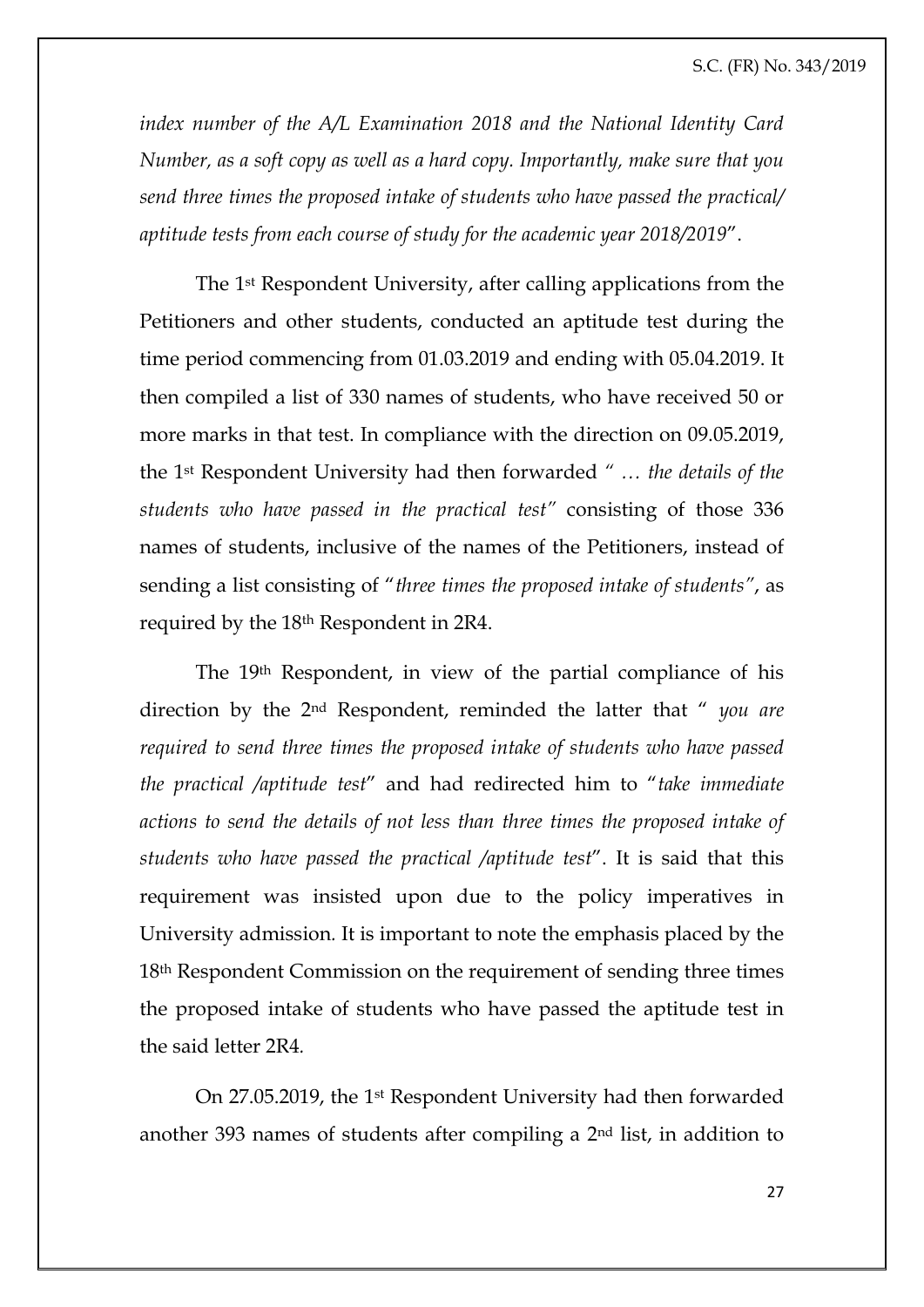the 360 names that had already been sent to the 19AA Respondent (X5) by its 1st list. In the covering letter of the 2nd list, the then Vice Chancellor of the 1st Respondent University informed the 19th Respondent, the then Chairman of the Commission, that " *we were compelled to bring down the pass mark of the aptitude test to fulfil the proposed intake*". This letter also conveyed his disapproval of the insistence of 750 names, as it indicated that "*it is unfortunate that we would have to enrol students to the UPVA based on the Z-score requirement, but not on the marks they obtained in the aptitude test*".

However, the 1st and the 2nd lists sent by the 1st Respondent University indicate that all 750 names sent to the 18<sup>th</sup> Respondent Commission are of the students "*who have passed the practical /aptitude test".* Thus, the 2nd list consisting of 393 names of students are students who have also been termed by the 1<sup>st</sup> Respondent University as students who have '*passed the aptitude test'*, contrary to the claim of the Petitioners that the Commission had admitted students who have '*failed*' in the aptitude test conducted by the 1st Respondent University.

The Petitioners claim that the 1st Respondent University has the power to decide the admission requirements of students, a position strongly countered by the 18th Respondent Commission. Thus, it is necessary to refer to the statutory provisions contained in the Universities Act in relation to the power to admit students to the Universities under the purview of the 18th Respondent Commission.

Section 3(5) of the said Act recognises that "*the regulation of the admission of students to each Higher Educational Institution;*…" as one of the objects of the 18th Respondent Commission while section 15(vii) had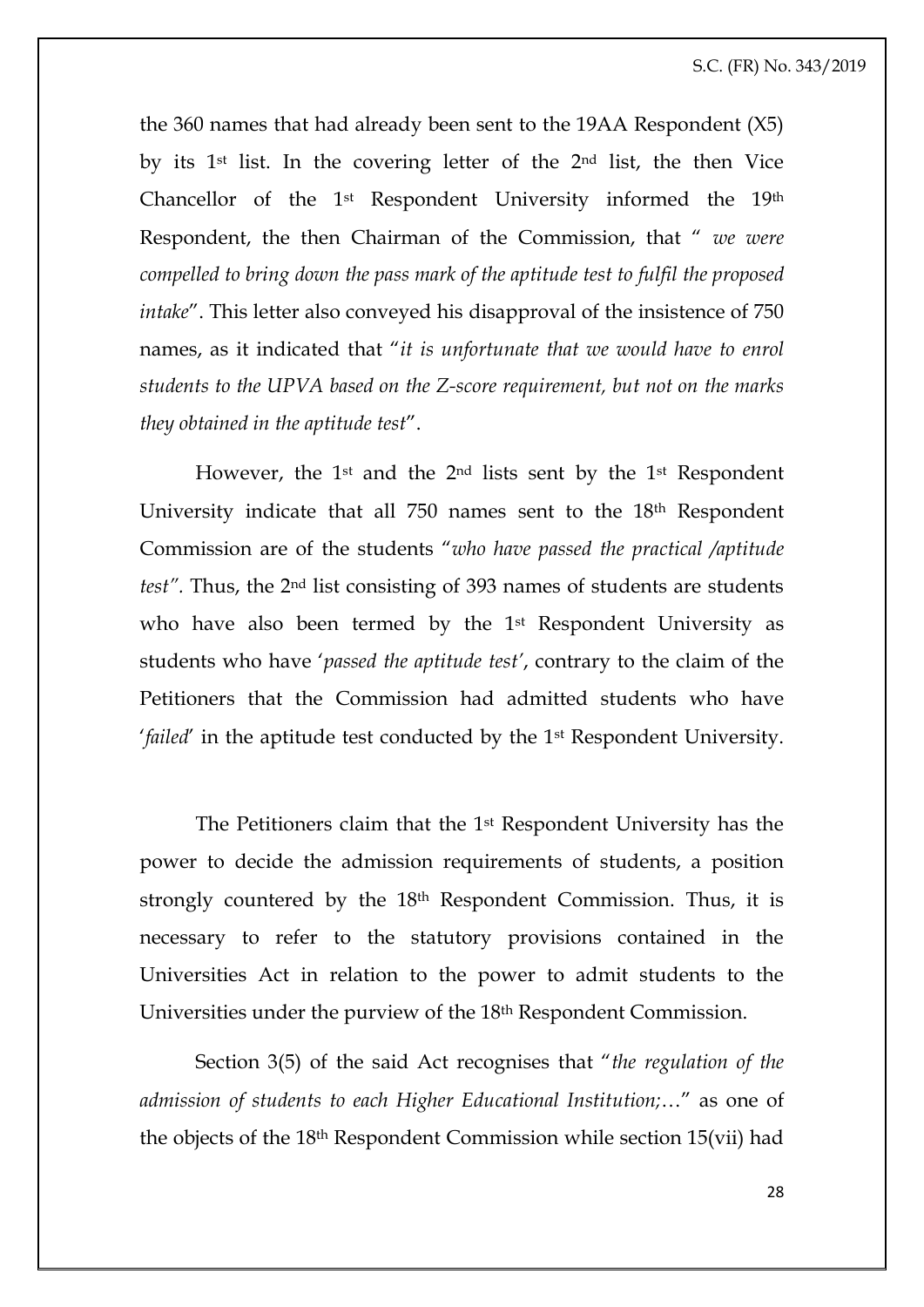conferred power on it "*to select students for admission to each Higher Educational Institution, in consultation with an Admissions Committee*…".

In contrast, section 29 confers power to the Universities, including the 1st Respondent University, but they are to be exercised subject to the powers, duties and functions of the Commission. It states that a University shall have power;

- (a) to admit students and to provide for instruction in any approved branch of learning;
- (b) to hold examinations for the purpose of ascertaining the persons who have acquired proficiency in different branches of learning

Thus, it is clear that the 18th Respondent Commission alone has the power to "*select students for admission"* to the Universities and other Higher Educational Institutions, while the Universities that are under its purview were obligated to *"admit"* such students who had been selected by the said Commission, based on the national policy of selecting students to be admitted to the State Universities. This Court, in *Kaviratne and Others v Commissioner General of Examination and Others* (supra) at p.150 observed that the "*objectives and the powers vested with the Commission clearly indicate that the University Grants Commission has the overall authority in selecting the students for relevant and different courses of studies in the Higher Educational Institutions.*"

In this connection, this Court must consider, *albeit* briefly, the contention of the Petitioners that once the 1st Respondent University has forwarded the list of names of the students, who have passed the test in the order of merit, the 18th Respondent Commission then "*selects*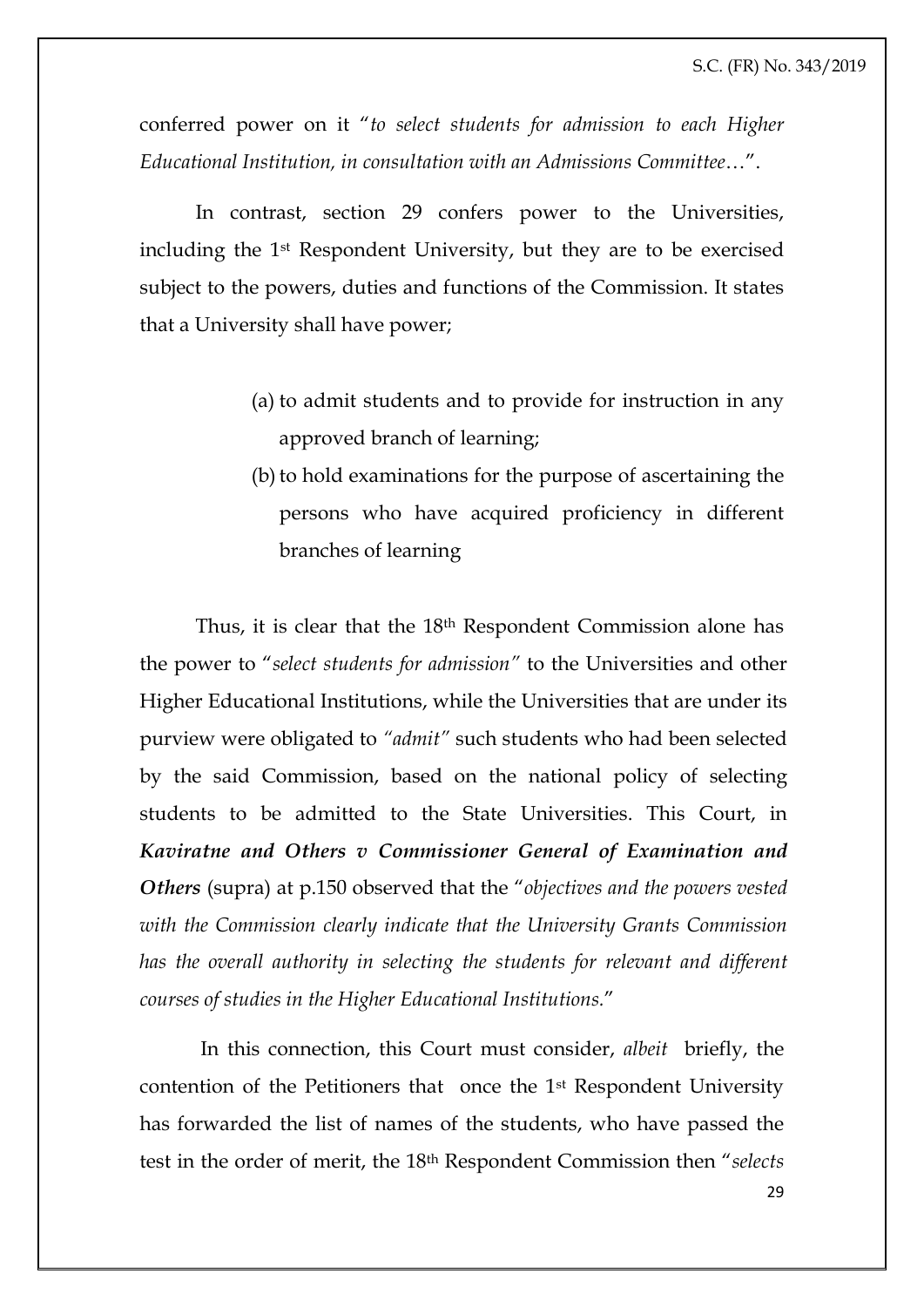*the mark obtained by the 250th applicant in the said list and sets the Z-score received by the 250th applicant as the final cut off Z-score for the enrolment of applicants to the Faculty of Music of the 1st Respondent for the respective year*." Clearly, this contention presupposes that the list of names of the students of those who have passed the test had been prepared inclusive of the marks each student had individually received and is arranged and presented in the order of merit. However, in the 1st list of 360 names, which included the Petitioners' names, or in the 2nd list that had been sent to the 18th Respondent Commission by the 1st Respondent University does not contain such detailed information.

The Petitioners have annexed the said 1<sup>st</sup> list to their Petition, marked as  $P16(vi)$ . It is similar in format to the  $2<sup>nd</sup>$  list of 393 names, marked as P16(vii). The 2AA Respondent too had annexed those two lists annexed to his objections, marked as 2R4 and 2R4A respectively.

Thus, it is noted that in any of these lists, neither the individual marks obtained by any of the 750 students nor the marks of each student in the order of merit were made available to the 18th Respondent Commission by the 1st Respondent University. This is a factor in support of the position of the said Commission. The 1st Respondent University describes the 393 students whose names appear in the 2nd list (2R4A) also as students who have 'passed' the aptitude test in fulfilling the 750 names of students who have passed the aptitude test requirement.

The 18th Respondent Commission, upon the receipt of the said 2nd list of students, who are now confirmed by the 1st Respondent University as students who also have 'passed' the said test, had in turn conveyed to the said University by letter dated 14.06.2019 (X6) that it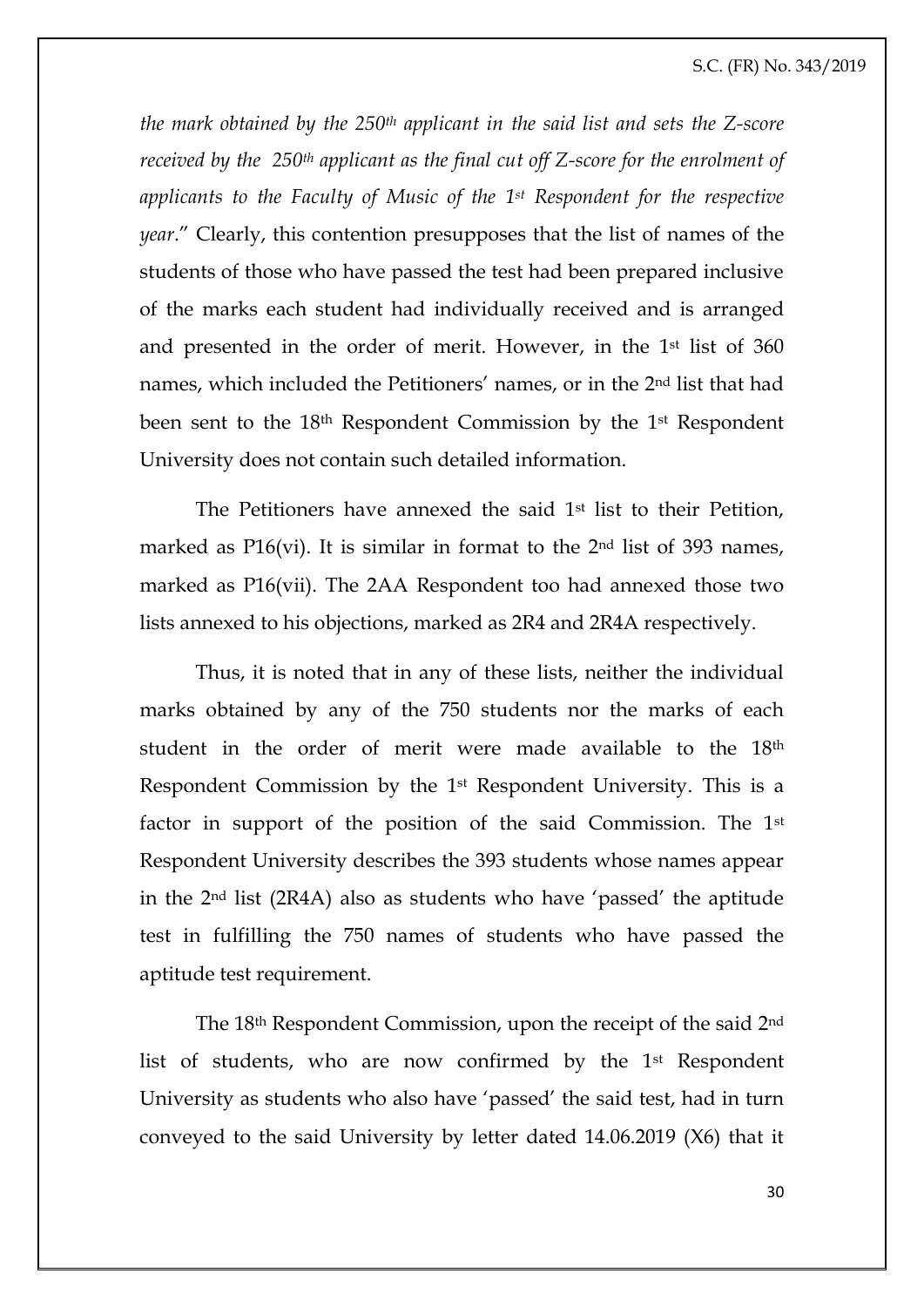had "*decided to consider all the students in the lists sent*" by the said University for admission, including the names of the 52 Petitioners.

The validity of contention of the Petitioners that the 1st Respondent University forwarded the names of the students who have scored 50 and above, in their order of merit, is negated when the two lists of names that had been sent are perused. In the absence of details as to the individual marks received by each student and without having their names arranged in an order of merit, even if this was the methodology adopted in making selections, it is impossible for the 18th Respondent Commission to select *"the mark obtained by the 250th applicant in the said list and sets the Z-score received by the by the 250th applicant as the final cut off Z-score for the enrolment of applicants to the Faculty of Music of the 1st Respondent for the respective year*" in the absence of such information.

In this context, it is important to note that the insistence to have "*three times the proposed intake of students who have passed the practical /aptitude test"* by the 18th Respondent Commission commenced with the selection of students for the Faculty of Music of the 1st Respondent University from academic year 2018/2019. The 18th Respondent Commission, as a result of a situation that had arisen in selecting students for the course of study in Speech & Hearing Sciences at the University of *Kelaniya*. The act of the University of *Kelaniya,* in setting the 'pass mark' of the aptitude test it conducted at 70, resulted in the non-selection of students, who ought to have been selected on Z-score. The 18th Respondent Commission had to make arrangements to admit them at a later point of time, in excess of the number of vacancies. Therefore, the said Commission had decided on 09.08.2018 to "*inform all*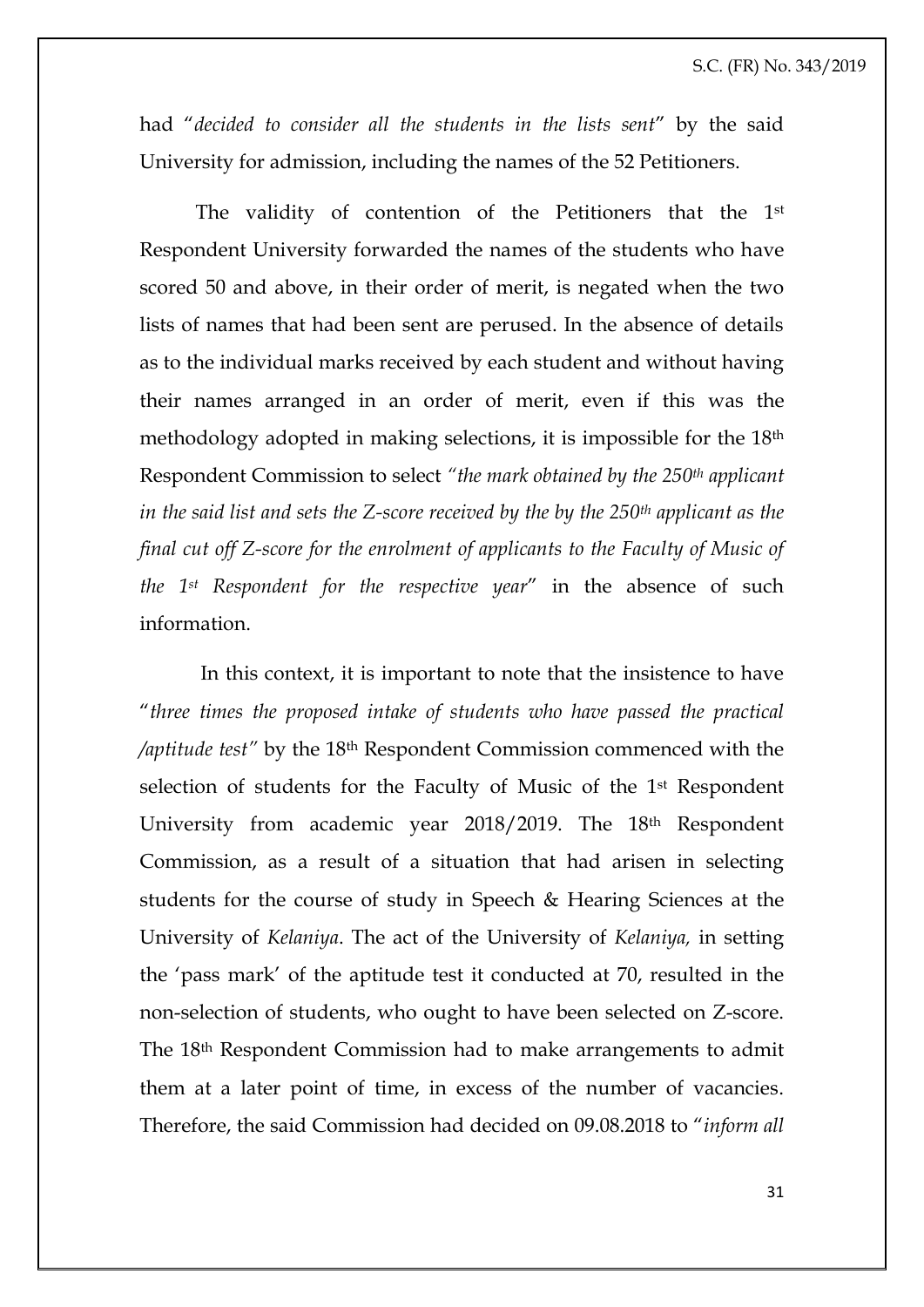*the universities who conduct aptitude tests, that after the test the university must submit three times more names than the enrolled number*" (X1).

In this respect it is important to bear in mind that when the 18<sup>th</sup> Respondent Commission issued the UGC Handbook and thereby set out the selection criteria for the University selection process for the academic year 2018/2019, the mode of the selection process had already been formulated upon the national policies and communicated to the 1st Respondent University, inclusive of the requirement of sending " … *three times the proposed intake of students who have passed the practical /aptitude test".*

It is thus clear, when the Petitioners were sitting for their Advance Level Examination in August 2018 the 18th Respondent had already instructed the 1st Respondent University of the requirement to send "*three times the proposed intake of students who have passed the practical /aptitude test".* By then the Petitioners were yet to be informed of their respective Z-scores by the Department of Examinations (a necessary pre-qualification even to apply in seeking University admission) and are yet to complete the basic requirement even to apply for University admission.

The series of correspondence between the two State institutions, namely the 18th Respondent Commission and the 1st Respondent University, over the issue of sending insufficient number of the names of students who 'passed' the aptitude test, as reflected by P16(i)/X2/2R4, P16(iii)/X4/2R5, P16(iv)/X5/2R6 and P16(v)/X6, also indicative of the consistency of the application of the said admission policy that had already been formulated by the 18th Respondent Commission and published in the said UGC Handbook.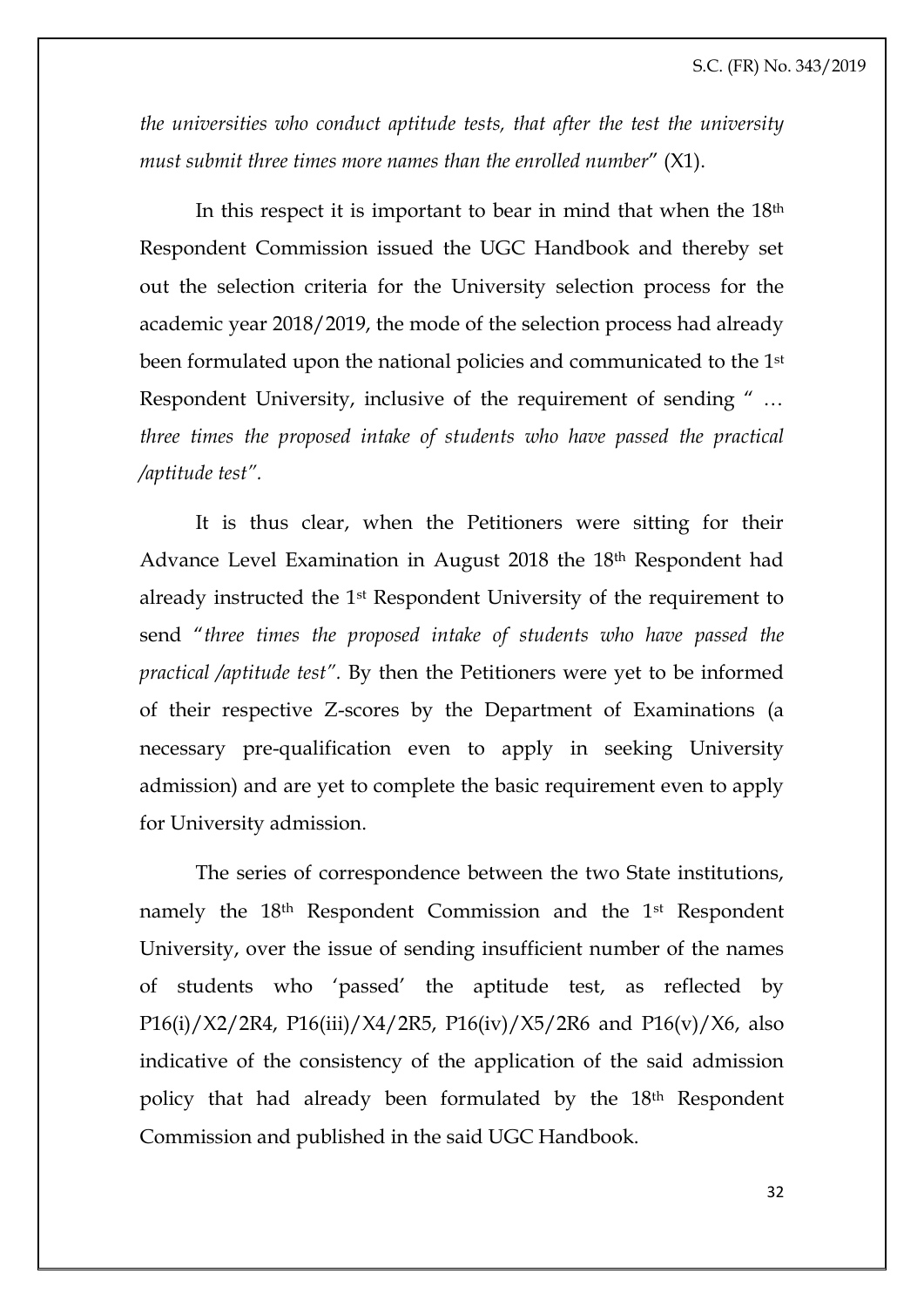The reason as to why the contents of these correspondents were referred to in such detail in the preceding paragraph was that the Petitioners had annexed those letters to their petition, marked P16(i) to P16(v), as documents, which are supportive of their contention. Therefore, its contents had to be examined carefully, in order to verify, whether they contain some indication of any undertaking made by the said 18th Respondent Commission for the Petitioners to entertain a substantive legitimate expectation, even though they were not addressed to the Petitioners. If there was such an undertaking or a promise of benefit, then only the Petitioners could demand the said Commission to act on that undertaking i.e. only the students who have scored 50 and above at the aptitude test will be admitted to the Faculty of Music of the 1st Respondent University.

In view of the submissions of the learned Counsel for the Petitioners as well as of the learned State Counsel, it is necessary to consider the allegation that the 18th Respondent Commission had acted in *ultra vires* in interfering with the affairs of the 1st Respondent University.

Section 46(1) of the University Act states that "*the Senate shall be the academic authority of the University*" while proviso to section 45(2)(xviii) defines the term " academic matter *"to mean any matter which is subject to the control and general direction of the Senate*". Describing powers and functions conferred on a Senate of a University, section 46(5) and (6) lists out the specific areas that are placed under it. Section 46(6)(viii) states that a Senate could *"recommend to the Council requirements for the admission of students to courses of study."*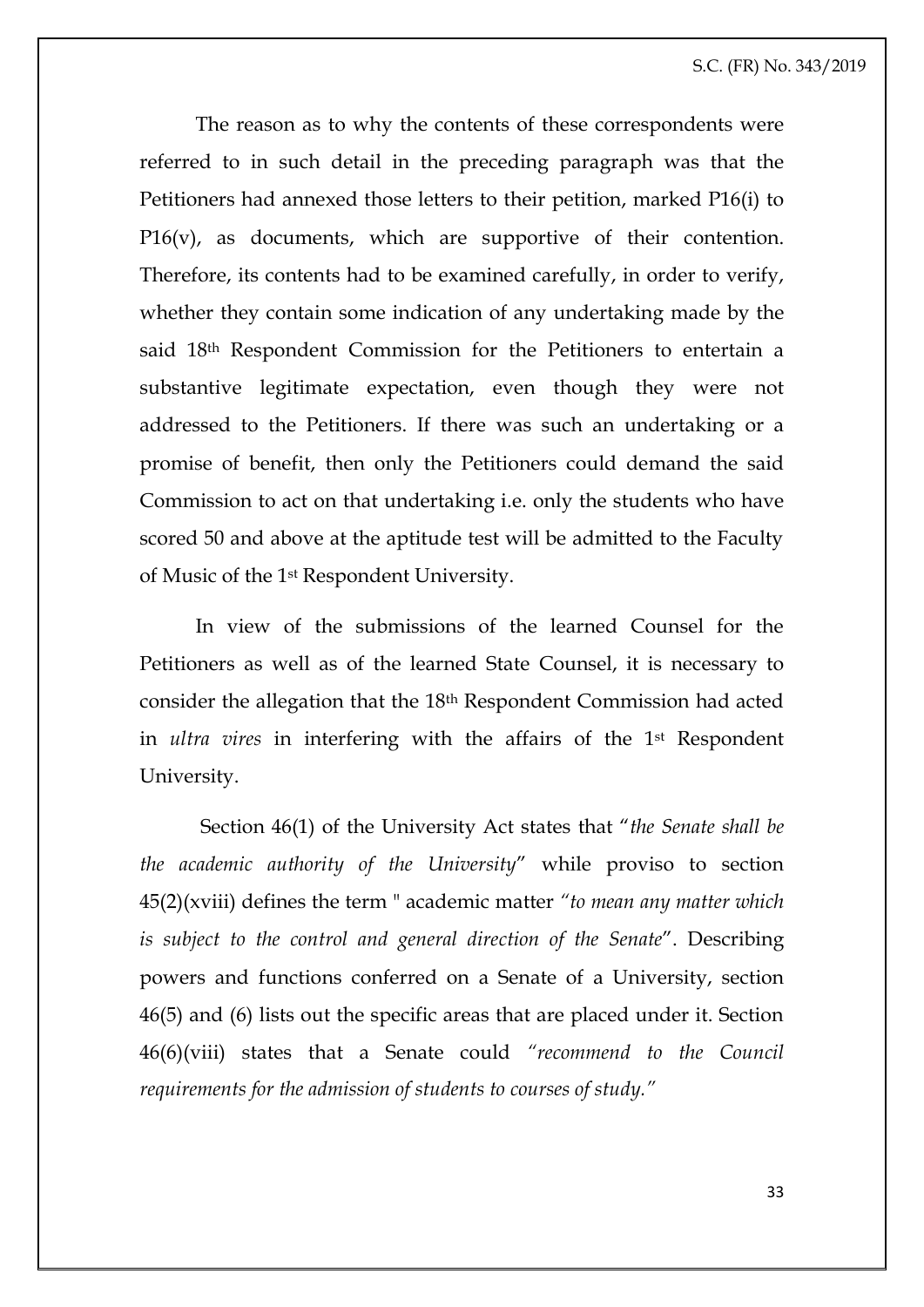This is relevant, in view of the contention advanced by the learned Counsel for the Petitioners that the 1st Respondent University, being a University established under the Universities Act, under sections 29(a), 46 and 46(5) of the said Act, the Senate of that University had the autonomy to make decisions relating to their academic functions, to have by-laws relating to admittance of students, and also in determining the selection criteria to admit students into the said University. He submits therefore the setting up of a pass mark and the stage at which it is decided to set up the pass mark are clearly within the purview of the Senate.

Apparently, the basis for the allegation of the Petitioners that the 18th Respondent Commission had interfered with the affairs of the Senate in excess of its powers could be found in the contents of the letter of instructions the said Commission had issued to the University on 23.05.2019, marked as P16(iii). In that letter, the 18th Respondent Commission informed the 1st Respondent University of the reasons as to why it insists on three times the proposed intake of students who have 'passed' the aptitude test and reminds that the University had not sent the requested number of students who passed the aptitude test. The allegation of interference is therefore clearly referable to the insistence of sending 750 names of students "*who passed the aptitude test*" by the 18th Respondent Commission.

The requirement of sending 750 names was first mentioned in the letter P16(i) by which the 19th Respondent, the then Chairman, on behalf of the 18th Respondent Commission had instructed the 2nd Respondent, the then Vice Chancellor of the 1st Respondent University, to conduct an aptitude test and send the names of students who have passed that test.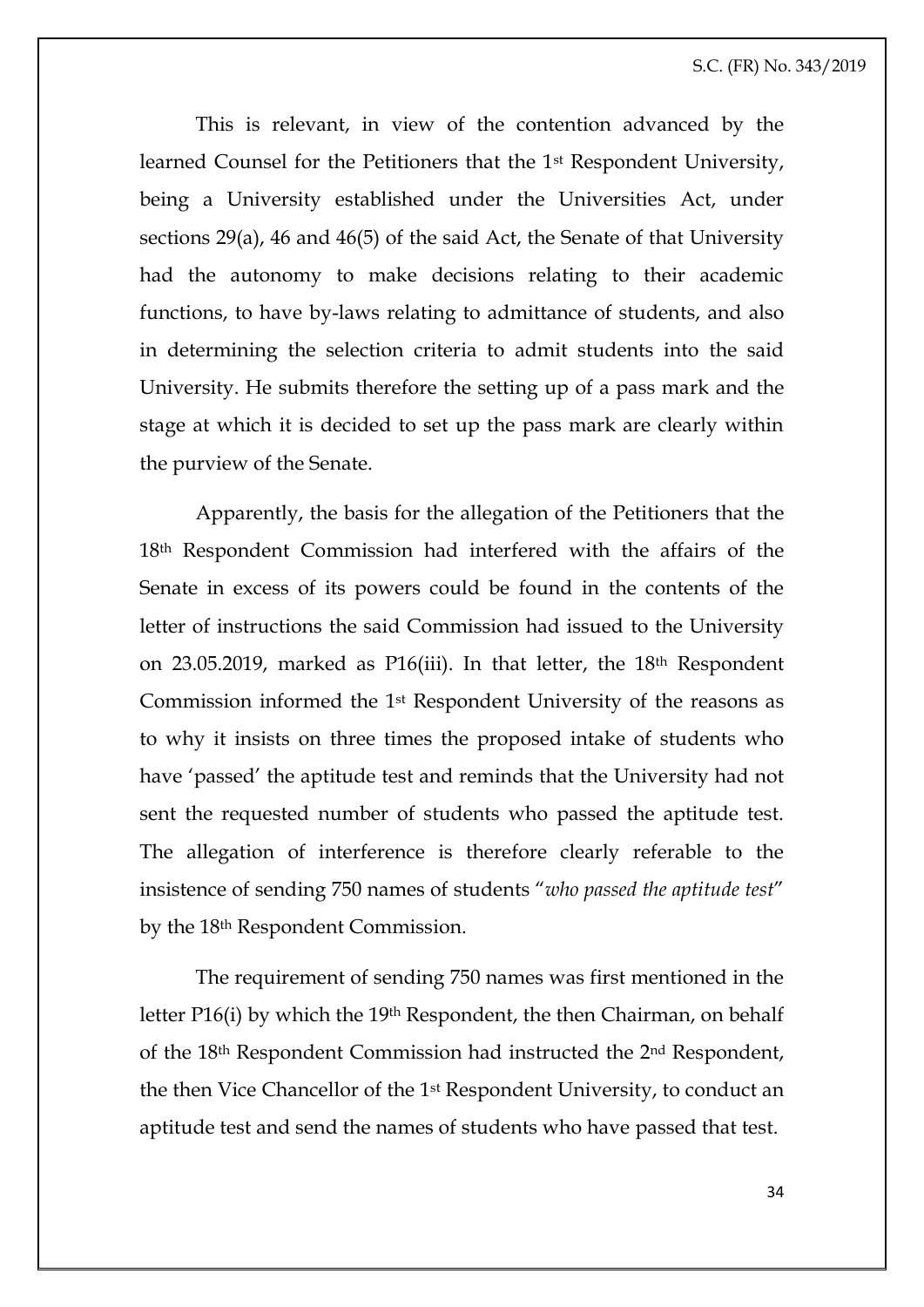In order to have a clear understanding of the nature of the instructions, in the context in which it had been issued, the relevant paragraph from the said letter is reproduced below in its entirety:

> *"Moreover, please send me the lists of names of students who have passed the practical/aptitude test on or before 16th April 2019 indicating the Full Name, Index Number of the A/L Examination, 2018 & the National Identity Card Number, as a soft copy as well as a hard copy. Importantly, make sure that you send three times the proposed intake of students who have passed the practical/aptitude tests from each of course of study for the academic year 2018/2019." (emphasis original)*

The letter P6(i) is a letter addressed to all Universities.

As already referred earlier on in this judgment, it is this act of non-compliance by the 2nd Respondent, in his failure to send three times the proposed intake, prompted the 19th Respondent to insist on sending of 750 names of students who passed the test by letter P6(iii) addressed to the 2nd Respondent, by which the latter had provided an explanation for the insistence of 750 names. It is stated that "*this requirement is to satisfy the district quota allocated for the particular course of study from each*  district. Moreover, there is a tendency that the students who passed the *practical/aptitude tests getting selected to some other courses of study of Universities due to the Z-score obtained and the preferences indicated by them in their application forms. Therefore, if an adequate number of students who passed the practical/aptitude tests are not provided by the Universities, the proposed intake of such courses of study may not be satisfied*."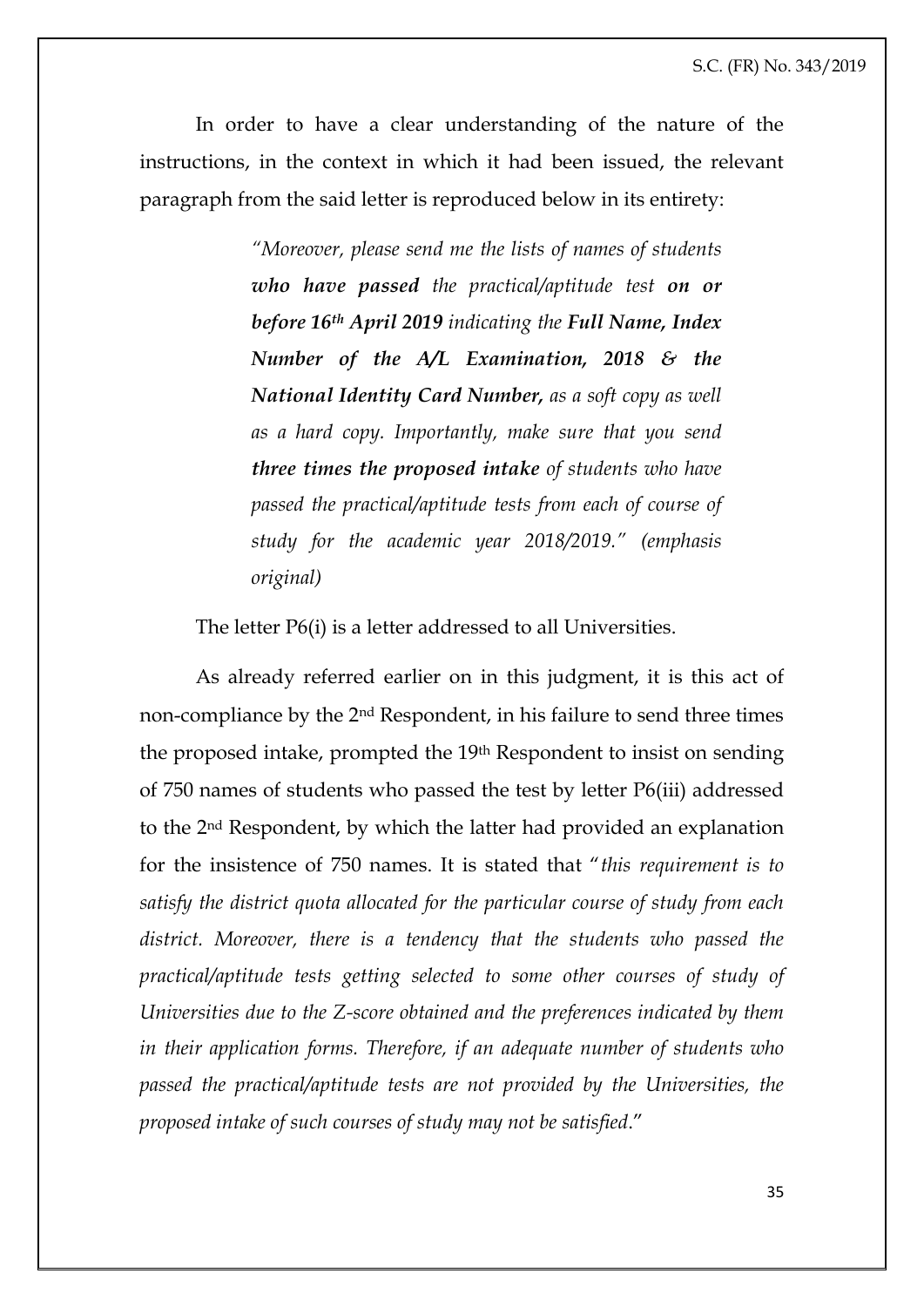The 2AA Respondent had tendered a document containing the methodology which had been adopted in conducting the aptitude test on the students inclusive of the Petitioners as 2R1. In that document it is clearly stated that the methodology of conducting the aptitude test and the applicable criteria, inclusive of the pre-determined pass mark of 50 are applicable from the year 2018.

Strangely, the then Vice Chancellor of the 1st Respondent University has placed his signature to that document only on 14.02.2019 whereas the 18th Respondent Commission, almost a month before, had issued instructions by  $P16(i)/X2/2R4$  on 16.01.2019, insisting that the 1<sup>st</sup> Respondent University to send three times the proposed intake of students "*who have passed the practical /aptitude test".* The said requirement in P16(i) is descriptive enough to put the 1st Respondent University on notice, in foreseeing the practical consequences of its decision to apply the 'pass mark' of 50 and classifying the students on that pre-determined 'pass mark'.

It appears that the 1st Respondent University had not taken any note of the requirement of sending three times the proposed intake at that point of time despite the insistence by the 18th Respondent Commission in P16(i) of that requirement. The 1st Respondent University nevertheless proceeded to classify the students who have 'passed' the aptitude test with the pass mark of 50, it had already set up.

The act of the 1st Respondent University in sending only 360 names of students in its 1<sup>st</sup> list upon a pre-determined pass mark is a direct result of adopting a methodology it had set up on 14.02.2019 (2R1) and said to be made applicable retrospectively to the year 2018, in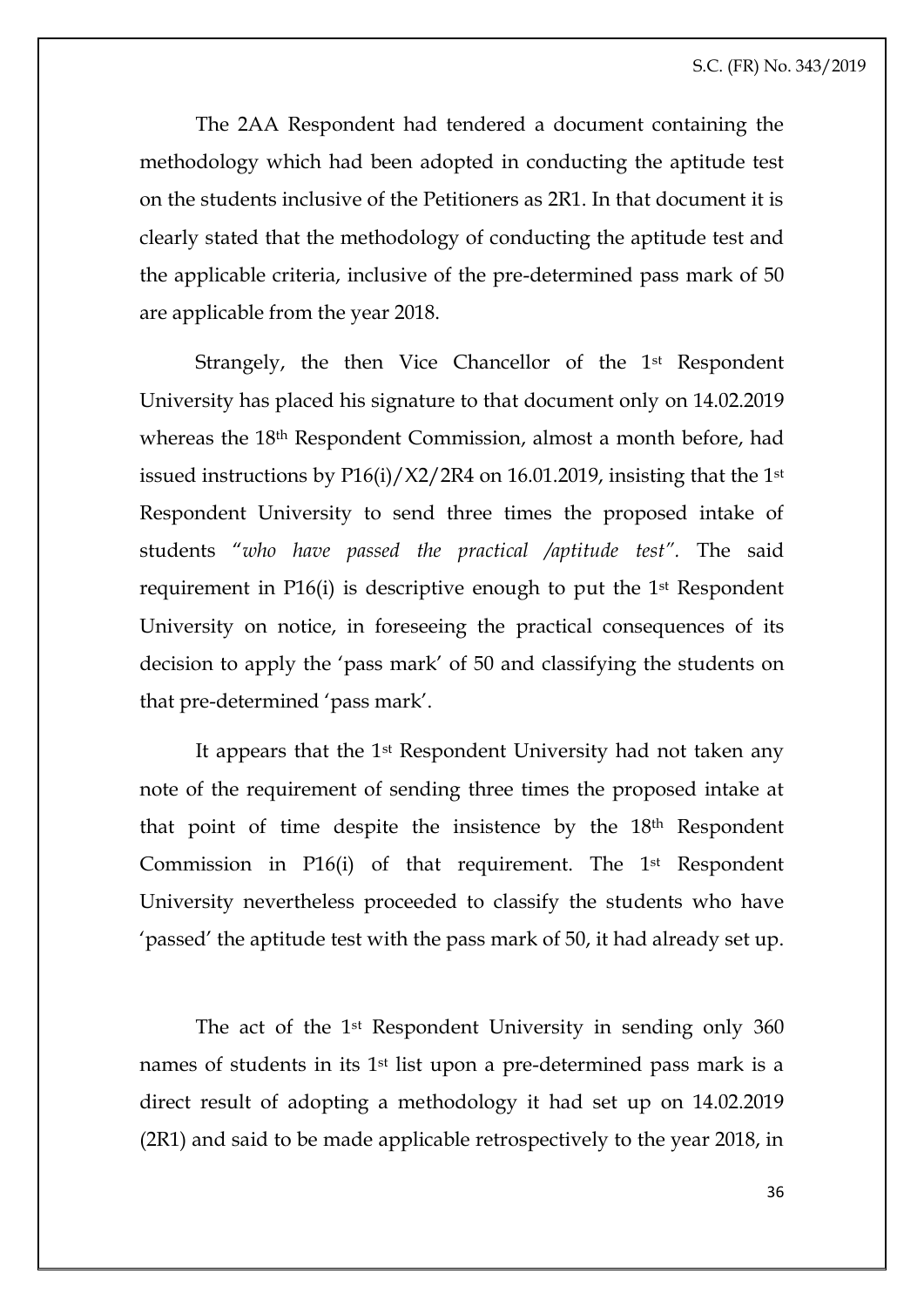relation to the aptitude test conducted for the academic year 2018/2019, without giving effect to the set of instructions given by the 19<sup>th</sup> Respondent by issuance of P16(i). Given the fact that the said requirement, which had been formulated by the 18th Respondent to prevent the recurrence of the practical difficulties it had to deal with over the insufficient number of names sent by the University of *Kelaniya,* in falling short of the required number of student intake, as indicated by X1, a more responsible approach should have been adopted by the 1st Respondent University.

In adopting a pre-determined pass mark had an inherent defect attached to it. There existed the risk of occurring an eventuality of not having sufficient numbers of students, who have scored 50 and above, in order to fill in the required number of 750 names. The overall performance of the students who took the aptitude test was not known by then. If the University, with the full awareness of what is required of that institution, had considered the said eventuality, then it could easily have avoided proceeded along with that particular course of action, in view of the unnecessary risk factor. There is no material in the statement of objections or in the supportive documents to indicate that the 1st Respondent University had in fact considered the practical implications of its decision to set up a pre-determined pass mark, inclusive of the situation that resulted in the filing of the instant application.

If the University could have considered the several options before proceeding on the course of action it had adopted, it could very well have left the issue of fixing a pass mark shifted down to a point at which an overall assessment of the performance of students could be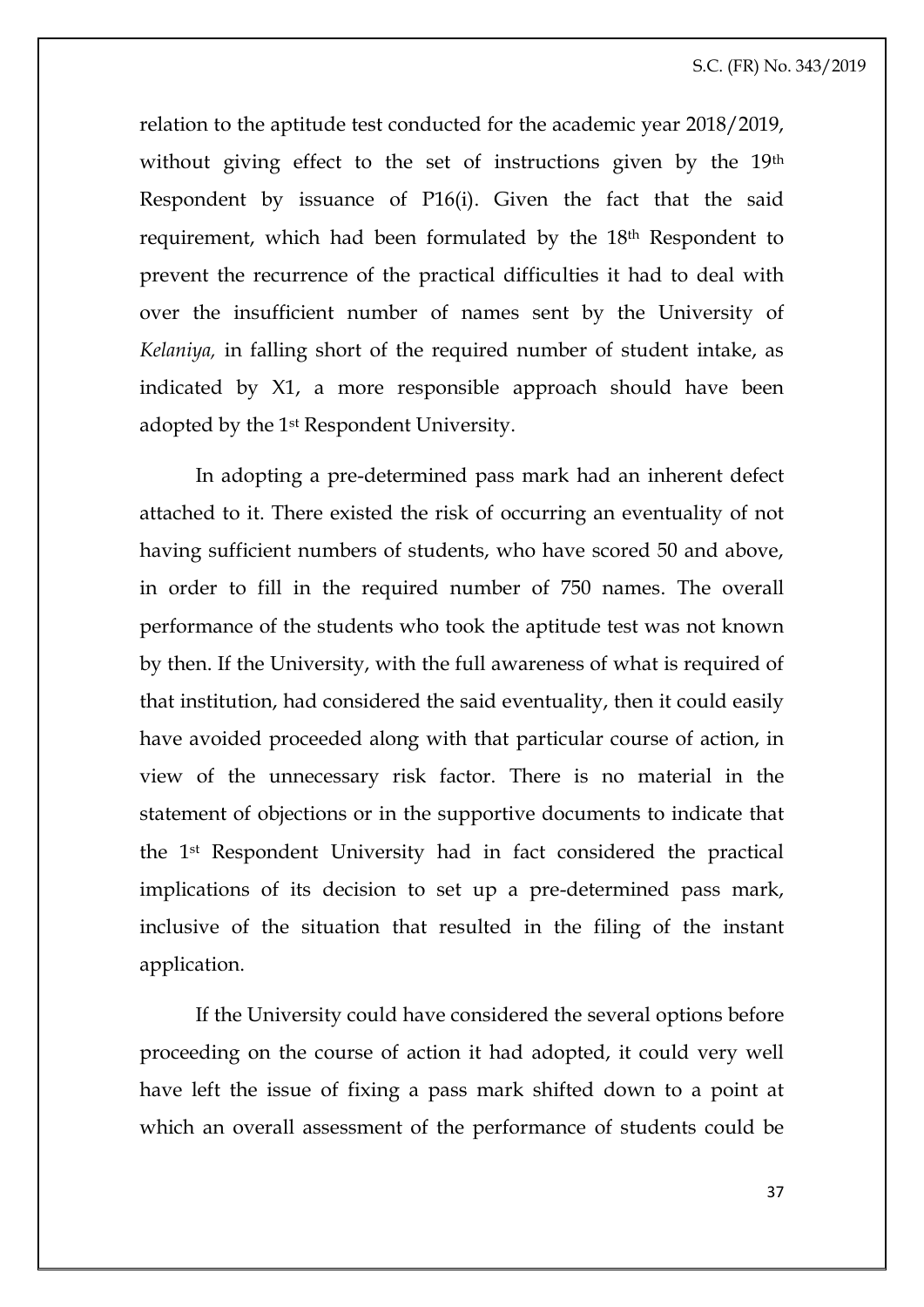undertaken. It appears that, by setting up a pre-determined pass mark, the 1st Respondent University had clearly painted itself into a corner.

Interestingly, it is noted that not only the 1st Respondent University, but several other Universities too were troubled with the identical practical problem, after applying a pre-determined pass mark. Those institutions also, have adopted the same escape route, as the 1st Respondent University did, in order to satisfy the requirement of sending '*three times the proposed intake'* of names of students who have passed the aptitude test by lowering the pass mark. This is indicative from the correspondence the 18th Respondent Commission had with the University of *Sri Jayawardenepura* and *Swami Vipulananda* Institute of Aesthetic Studies of the Eastern University, that have been tendered marked as Y2 and Y3.

In replying to the submissions of the Commission on the setting up of a pre-determined pass mark, Learned State Counsel accused the 18th Respondent Commission for its alleged failure to give specific and clear instructions in the manner of setting up of such a 'pass mark'. In view of the powers and functions that have been conferred on a University by section 29 of the Universities Act, the reluctance of the Commission to do so could be understood as, in its act of issuing instructions to send the names of those "*who have passed the practical /aptitude test",* the Commission had clearly left the task of determining the students who have passed, to the 1st Respondent University itself. The manner in which it conducts the aptitude test and the criterion of selection of students for the purpose of compilation of the pass list too were therefore left to the discretion of the 1st Respondent University.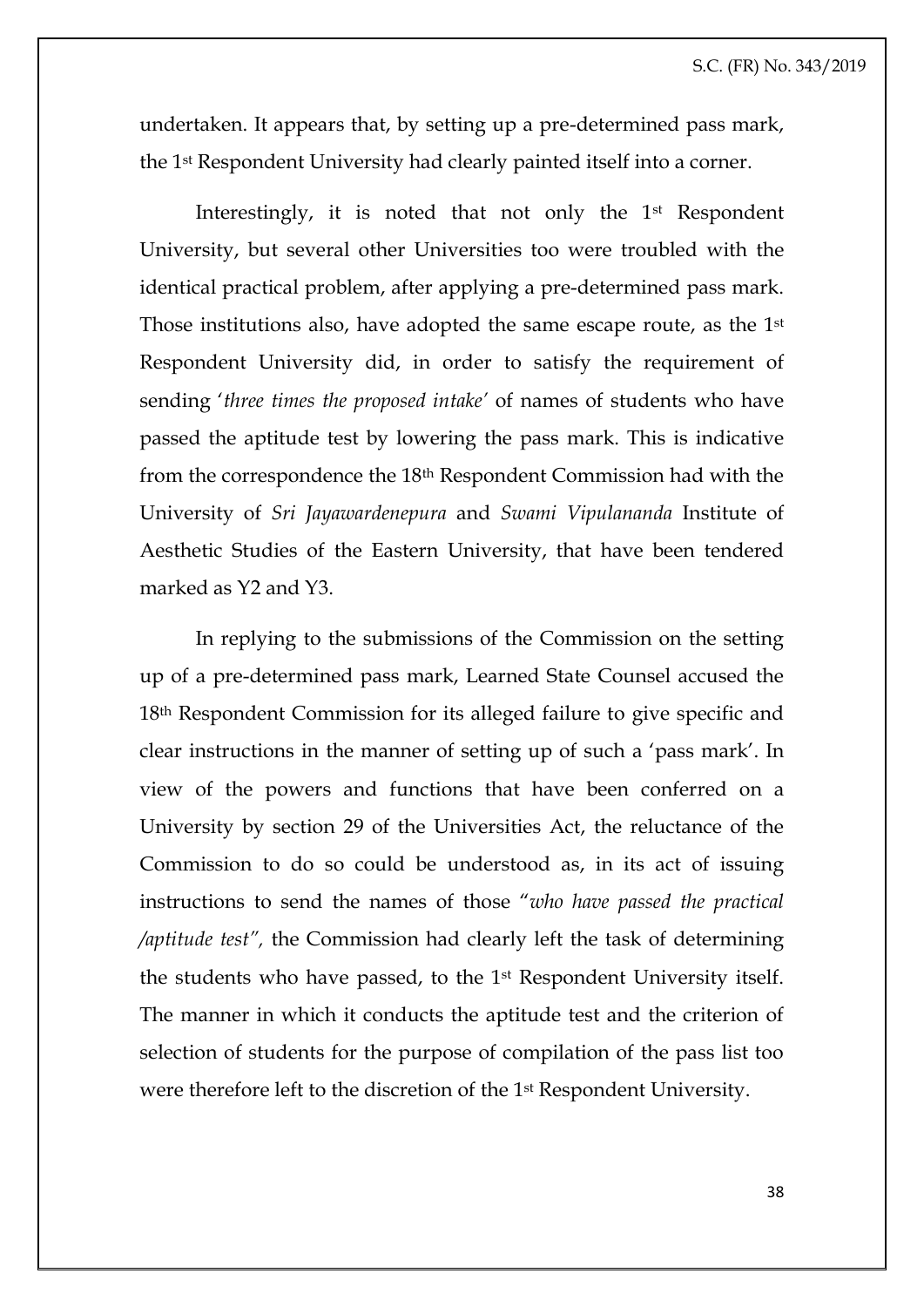Nowhere in any of these letters of instructions it did indicate that the 19th Respondent had 'interfered' with the affairs of the 1st Respondent University by 'forcing' them to lower the pass mark as alleged by the Petitioners. The insufficient number of 360 students in the 1st list was a direct consequence of the act the 1st Respondent University in setting up of a pre-determined 'pass mark', simply by following the guide lines it had set up for the previous year's aptitude test, and thereby not complying with the instructions that made it imperative that the University to send 750 names of students who have 'passed' the aptitude test for the current academic year.

In order to comply with the instructions of the 18th Respondent Commission of 750 names of students, who have 'passed' the aptitude test, subsequent to its insistence, the 1st Respondent University had on its own decided to lower the pass mark to 26 from the previous 50. This was due to the decision of the 1st Respondent University, upon realisation of the practical impasse it had created, in setting up a predetermined pass mark even before it conducted the aptitude test. It is only in order to reconcile with the requirement of 750 names, the 1st Respondent University did revise the pass mark and lower it to 26 from 50.

39 By this subsequent revision of the pass mark, the 1<sup>st</sup> Respondent University had shifted the point at which it had set up the pass mark and thereby made its earlier pass mark of 50, changed into a provisional pass mark. The decision to shift the point of fixing the pass mark, from a point prior to the aptitude test further down to a point, after the aptitude test is conducted and thereby enabling the University to identify 750 names of students who passed the test, made a way out of the difficult situation. That decision was taken by the University itself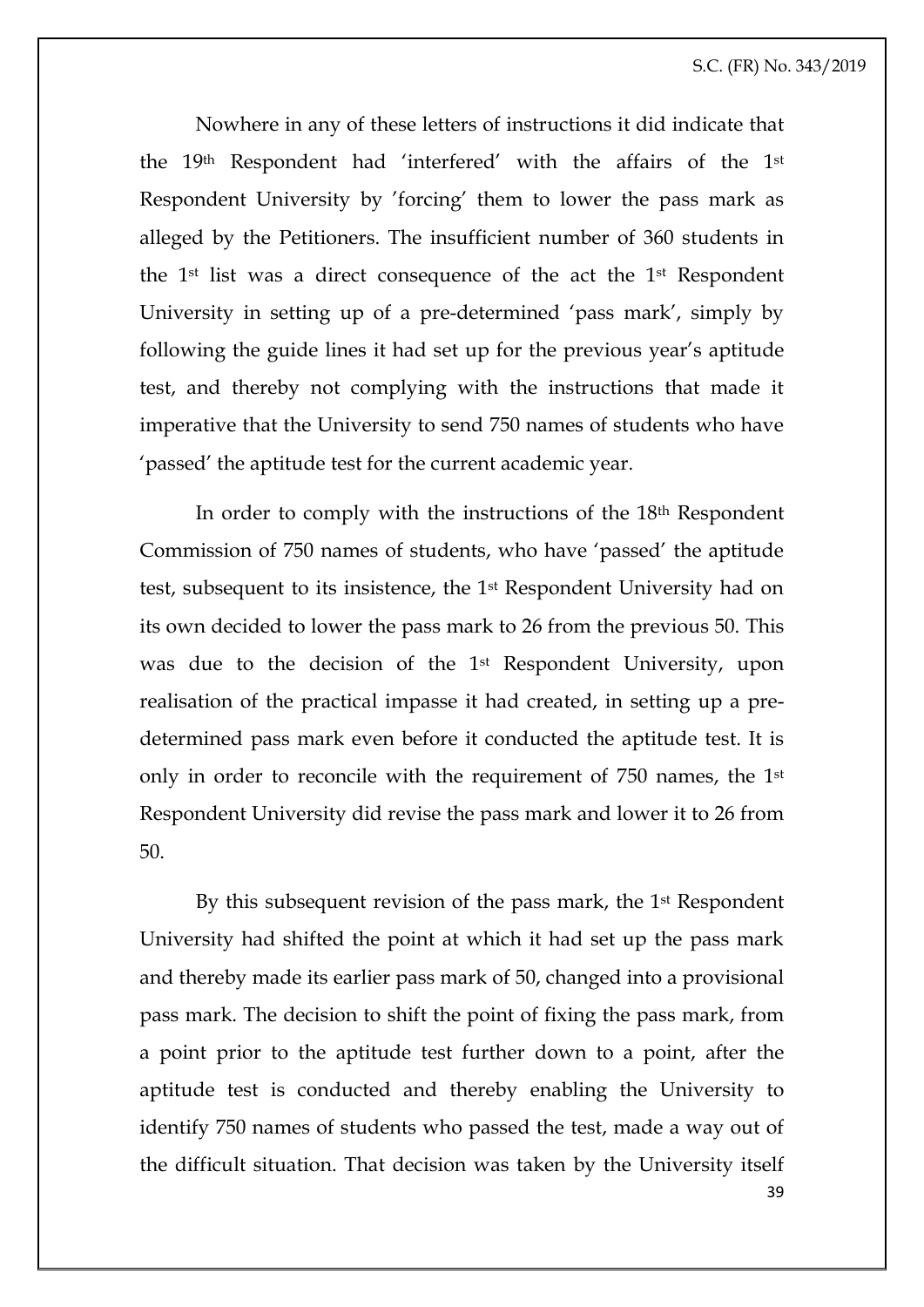and the said shift of the point of fixing the pass mark and its subsequent revision were made clearly within its scope and powers.

In these circumstances, the pass mark of 50, as set up by the 1st Respondent University, should clearly be considered only as a 'provisional' pass mark, as the said University had subsequently reduced the pass mark to 26, on its own motion.

These factors effectively negates the Petitioners' contention that the 1st Respondent University was compelled to lower the pass mark by the 18th Respondent Commission to accommodate the students who have 'failed' the aptitude test, since the 1st Respondent University, in setting up its own '*notional'* pass mark, should have been mindful of the requirement that had been insisted upon by the 18<sup>th</sup> Respondent Commission in P16(i) that the University must forward a list "*three times the proposed intake of students who have passed the practical /aptitude test".*

Contrary to the allegation, these factors support a conclusion that the 18th Respondent Commission only directed the 1st Respondent University to conduct a practical/aptitude test and to send names of students who have passed the test in three times of the proposed intake and did not instruct them to determine a 'pass mark' at any stage, let alone instructing them to lower the pass mark to accommodate students, who have initially *'failed'* the aptitude test, as the Petitioners have alleged.

This certainly is a convenient point to turn to the contention of the Petitioners that the selection for university admission should primarily be based on the marks received by each student at the aptitude test, shifting the Z-score to a secondary consideration. This position is clearly indicated in the petition of the Petitioners that the 18th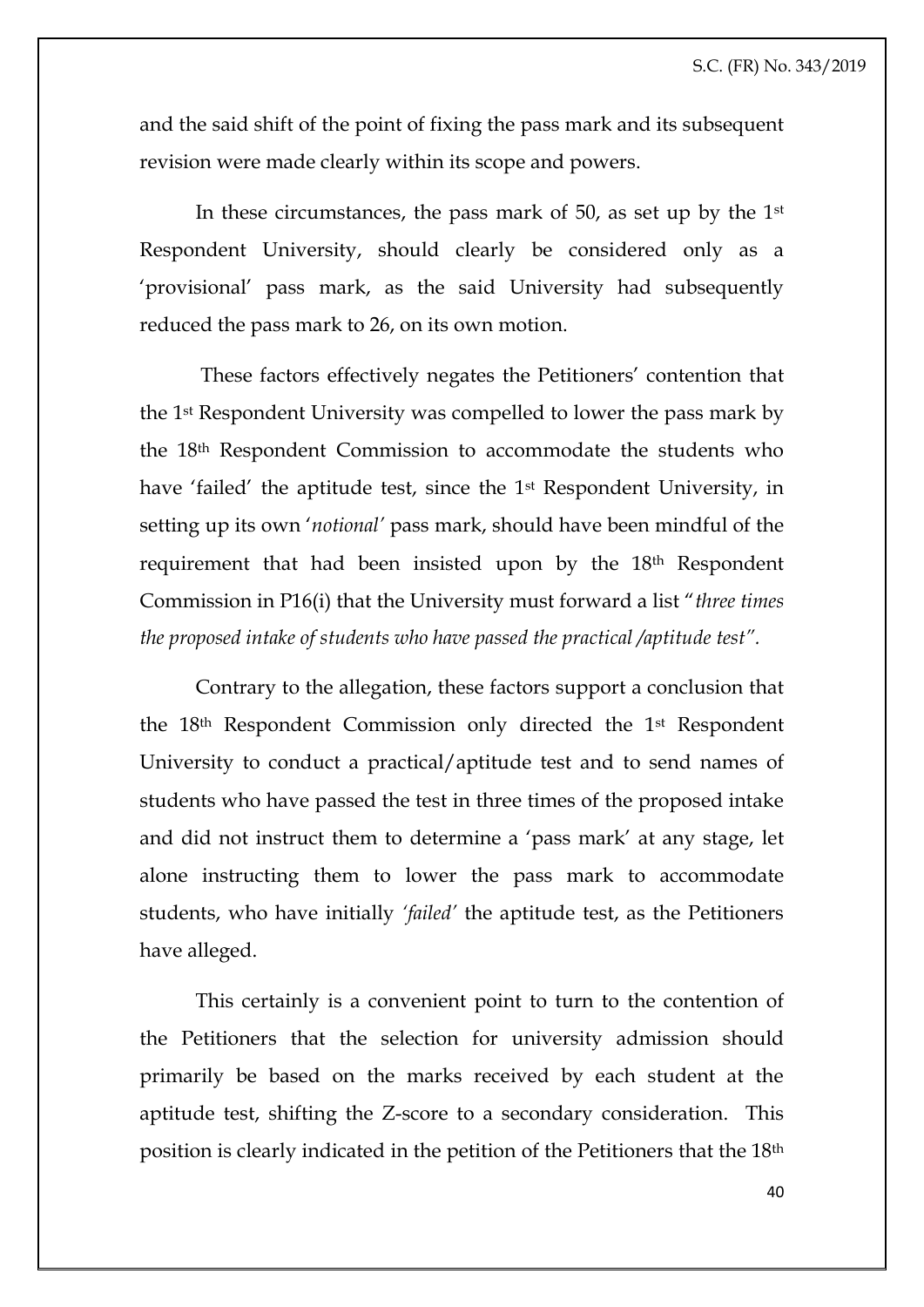Respondent Commission, having received the list of the students who have passed the aptitude test, would thereupon "*selects the mark obtained by the 250th applicant in the said list and sets the Z-score received by the 250th applicant as the final cut off Z-score for the enrolment of applicants to the Faculty of Music of the 1st Respondent for the respective year*" and "*accordingly the 250 applicants selected to the Faculty of Music in the 1st Respondent University, first and foremost pass the mandatory aptitude test and then subsequently must satisfy the minimum Z-score set by the 18th Respondent …".*

Learned Counsel for the 18th Respondent Commission submitted that the aptitude test cannot be considered as the sole determinative factor in proof of proficiency in respect of the relevant artistic field, as the Advanced Level examination also has a inbuilt stringent practical component that each candidate had to complete and therefore regardless of how the Petitioners have fared at the aptitude test, all students who have a Credit pass to their chosen field of study possesses sufficient level of proficiency in that field to be able to productively pursue a degree course.

In section 1 of the UGC Handbook, under the heading 1.1, admissions policy for State Universities and Higher Educational Institutes under the 18th Respondent Commission are spelt out. Section 2.1. refers to *"Titles of each course of study under different subject streams"*

Under the heading 1.2, with the title '*Minimum requirements for University Admission'*, the UGC Handbook makes reference to the Zscore as it states " *Selection of students for university admission for the academic year 2018/2019 will be determined on the basis of rank order on average Z-scores obtained by candidates at the G.C.E. (Advanced Level)*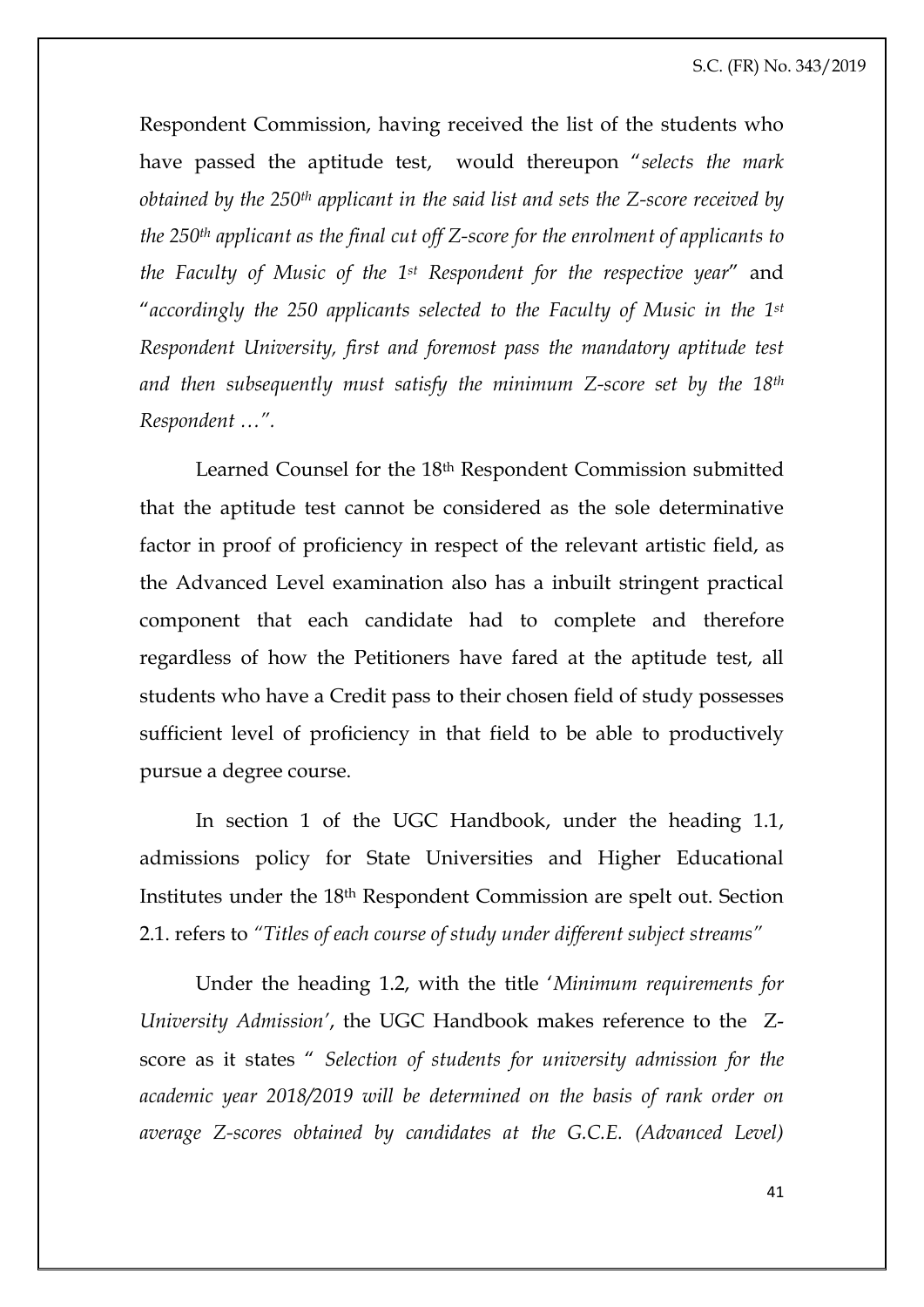*Examination held in year 2018, released by the Commissioner General of Examinations*."

The UGC Handbook, under the heading of admission policy, stated " *For students seeking admission to Arts courses mentioned in 1 to 9 of the section 2.1.(1) of this Hand Book All Island Merit is the main criterion used for selection*."

Section 2.1.(1) in turn states that admission to courses of study mentioned in 1 to 9 above will be made on an 'All Island Merit' basis and the 1st Respondent University is identified as its 13th institution. Courses of study 1 to 9 are described under the heading 2.2.2.1 and Music, the course of study the Petitioners seek admission to, is listed as item 8, i.e. "*Music, Dance, Drama and Theatre and Visual Arts in the University of the Visual and Performing Arts, Colombo*".

The said section specifically refers to students, who seek admission to Arts courses in 1 to 9 of the section 2.1, which is inclusive of the course of study in Music, of the selection criterion it had stipulated. It states, "*All Island Merit is the main criterion used for selection.*" However, section 1.1 also states that there is one exception to All Island Merit selection criterion for selection of students to Arts Courses inclusive of "Music", under the heading 1.1.1, and adds that "*selection for these courses is based on the district quota system*". The manner in which the district quota system operates too had been described in that section, to which I shall refer in more descriptive terms, at a later stage in this judgment.

Thus, the selection criterion for Music is clearly laid out as 'All Island Merit' basis and that in turn is based on the 'rank order on average Z-scores obtained by candidates at the G.C.E. (Advanced Level)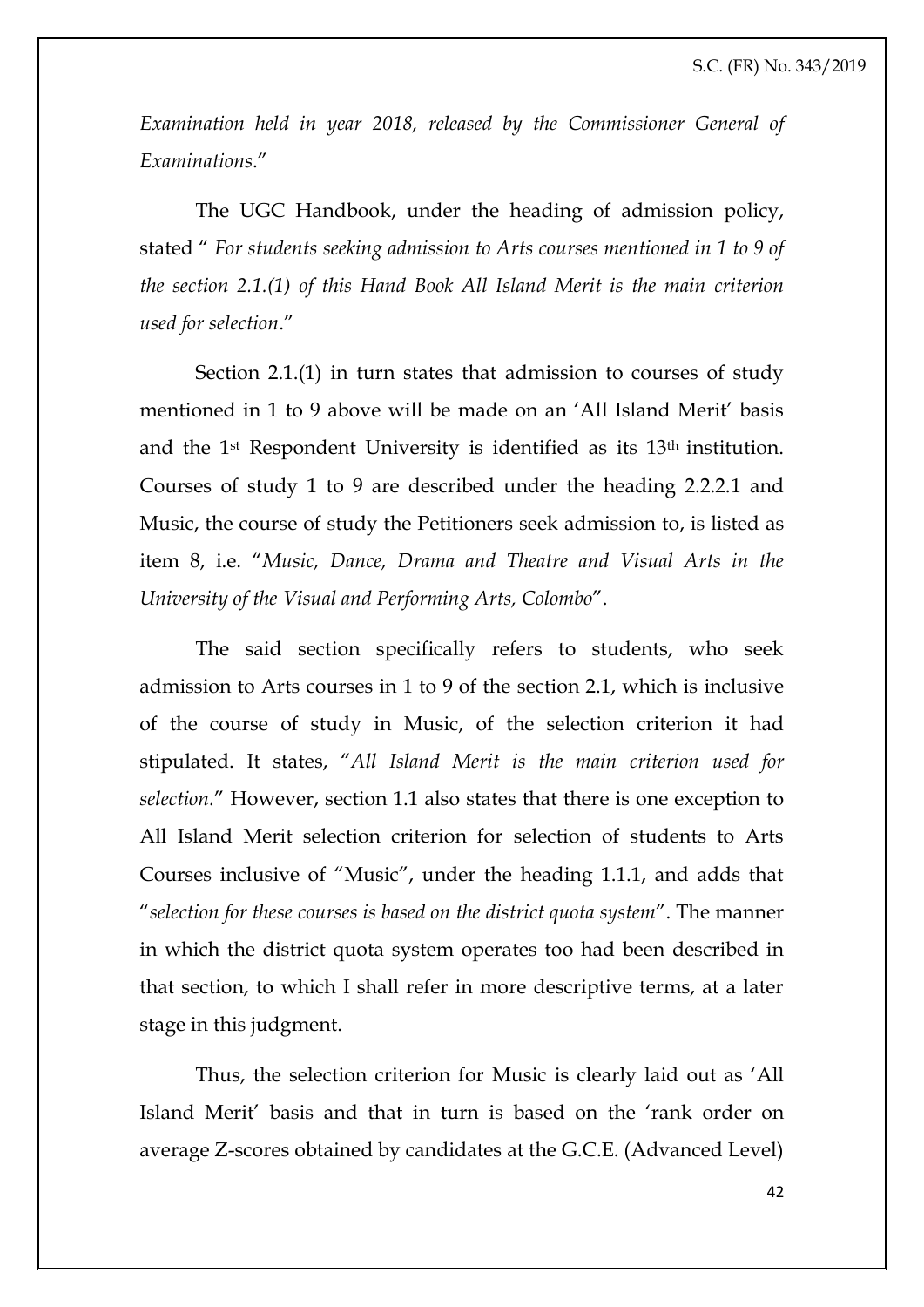Examination held in year 2018'. As noted earlier on, in relation to Music, only the failure of the aptitude test would disentitle a candidate for admission to the 1st Respondent University.

It had been observed in *De Alwis v Anura Edirisinghe and seven Others* (2011) 1 Sri L.R. 18 at p.24 that "*It is not disputed that since 2001 in Sri Lanka, the University admissions were based on the Z-scores obtained by the individual candidates at the Advanced Level Examination. This method was introduced by the University Grants Commission in order to avoid any unfairness in the process of selection*." There was no contention before this Court that the Z-score should be ignored in selection for university admission.

It is already noted that the selection for the course of study of Music, as stated in pages 8 and 9 of the UGC Handbook, is "*based on the district quota system*". It is also stated that up to 40% of the available places are selected on the Z-score ranking of 'All Island Merit'. Of the remaining 60%, up to 55% are selected on the district quota system and accordingly available places in each course of study will be allocated to the 25 districts, in proportion to the total population of each district on the ratio calculated by taking into consideration of the total population of that particular district and the total population of the country. In addition, 16 districts had been categorised as "*educationally disadvantaged districts*" and the remaining 5% of the total available places are given to students of these districts. Of that 5%, the number of places allocated to each of the 16 districts would be decided, upon the ratio of the population in a particular district to the total population of the 16 districts. Having allocated the number of places for each of the districts, the students are grouped on the basis of their district, after the 'All Island Merit' criterion is complied with, and thereupon are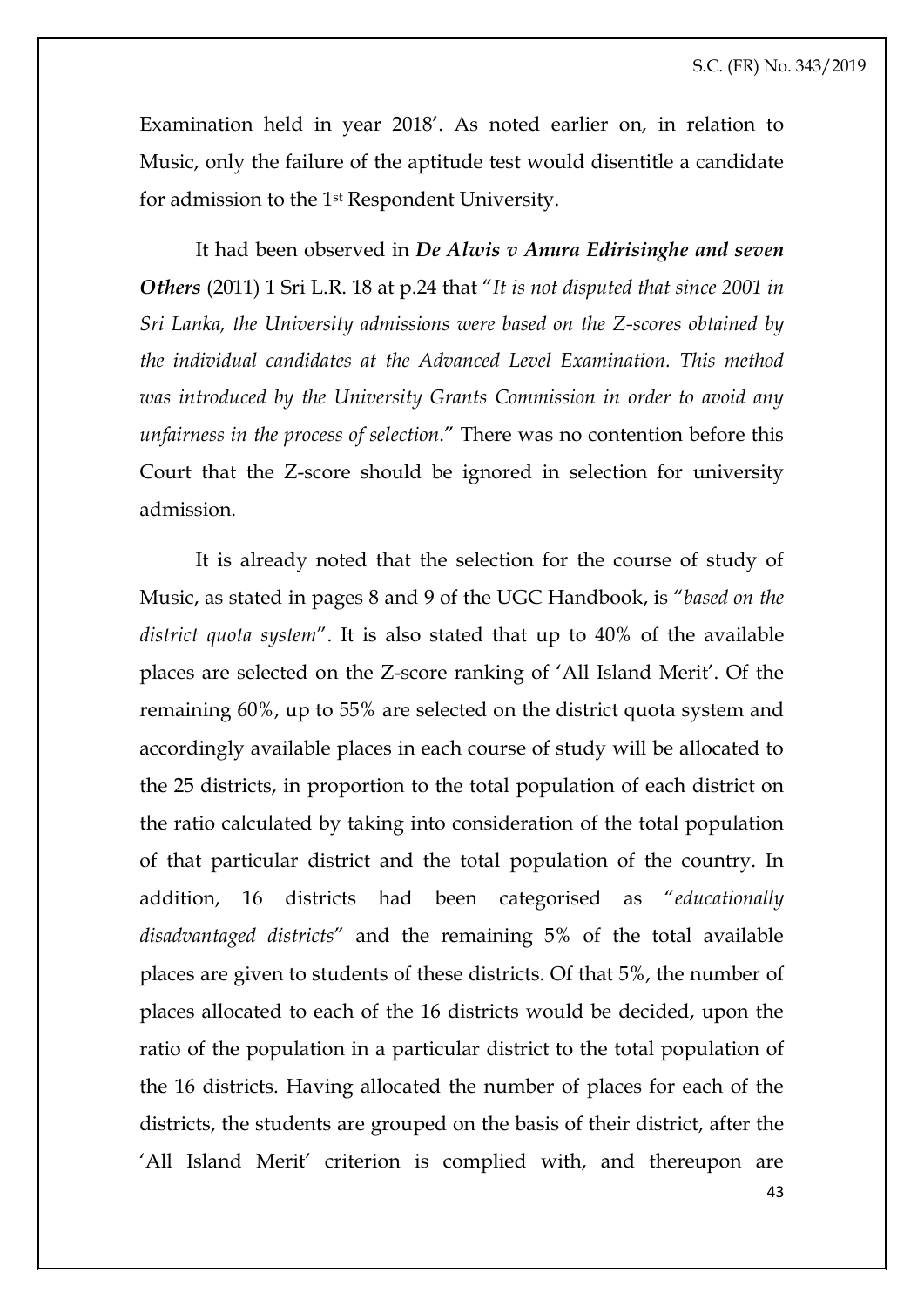arranged in their district ranking on the Z-score. The Z-score of the last student in the order of merit, who fills the number places allocated to a particular district last, is taken as the cut of mark for that particular academic year for that district. Then only the selection process for university admission is finalised by the 18th Respondent Commission, leaving only the task of issuing a notification to the respective Universities of the selected students.

At this juncture, it is prudent to consider the relative Z-scores of the students who have been selected for admission to the said Faculty by the 18th Respondent Commission, especially in view of the allegation of the Petitioners that the 2nd list, sent by the 1st Respondent University, did contain names of students who have *'failed'* the aptitude test and therefore are disentitled to be selected for admission.

44 The 18th Respondent Commission had tendered a list it had prepared in a table form, along with its limited objections (XII), based upon the information contained in the two lists of names of students sent by the 1st Respondent University; with separate columns under the following headings - the index number, full name, the District considered for admission, the individual Z-score, the cut off mark, selection status along with the category and finally, remarks. Under the said 'remarks' column, the 18th Respondent Commission had described the relative status of the Petitioners, stating whether each of them would have been selected for admission under list 1 or list 2. Based upon that classification, the 18th Respondent Commission averred that, out of the 52 Petitioners, 24 of them could not be selected because of their low Z-scores while the balance of 28 Petitioners could have been selected on their Z-scores, if only the 1<sup>st</sup> list is considered. It is also indicated, if the selections are made, out of the 336 names of the 1st list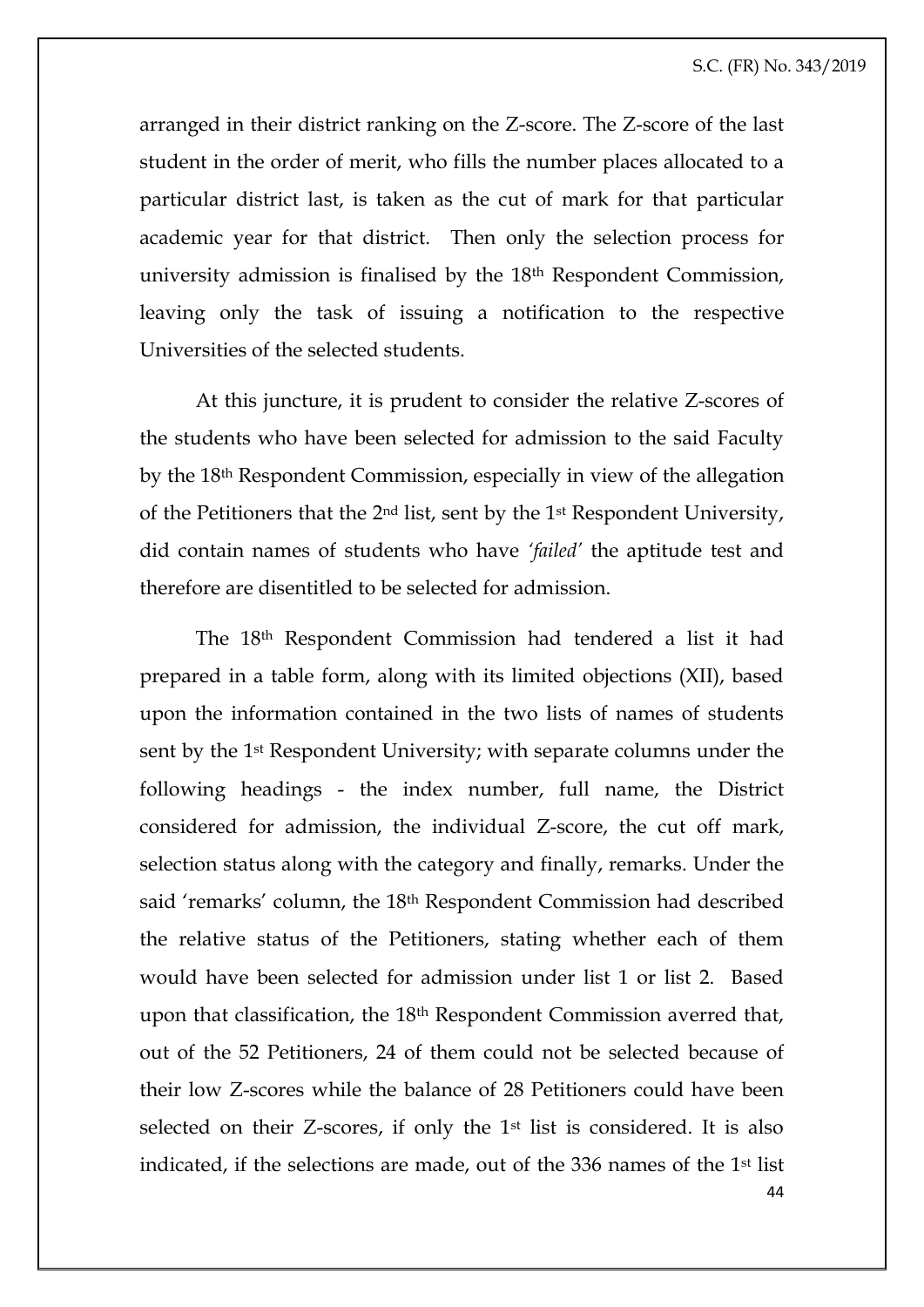containing the names of students who have passed the aptitude test by obtaining 50 or more marks, only 96 students would qualify to be admitted, thereby leaving wide gulf of 154 vacancies for admission to 1st Respondent University vacant.

The 18th Respondent Commission had determined the cut off marks for each of the districts after selecting students from the 1st list and the 2nd list. Since the Z-score being the primary consideration, exclusion of students with low Z-score from the selection list is clearly justified as it had been the declared and accepted selection policy contained in the UGC Handbook.

In order to have a clear understanding of the relative Z-scores of the students who had been selected from the districts from which the Petitioners also have sat for their Advance Level Examination, the highest and the lowest of Z-scores for that district along with the relevant cut off marks, and the Z-scores of the 52 Petitioners are arranged in tabulated form below, based on the information contained in the document P1 tendered by the Petitioners as well as the document marked X11 by the 18th Respondent Commission. In P1, the Petitioners have indicated the districts in which they sat for the Advanced Level Examination and the Z-score each of them has obtained.

| <b>Colombo District</b> |         |                                                                                                         |  |
|-------------------------|---------|---------------------------------------------------------------------------------------------------------|--|
| Petitioner              | Z-Score | Highest and the cut off mark of<br>the Z- score of the students from<br>both lists for Colombo District |  |
|                         |         | Highest Z-score: 1.7738 (Index                                                                          |  |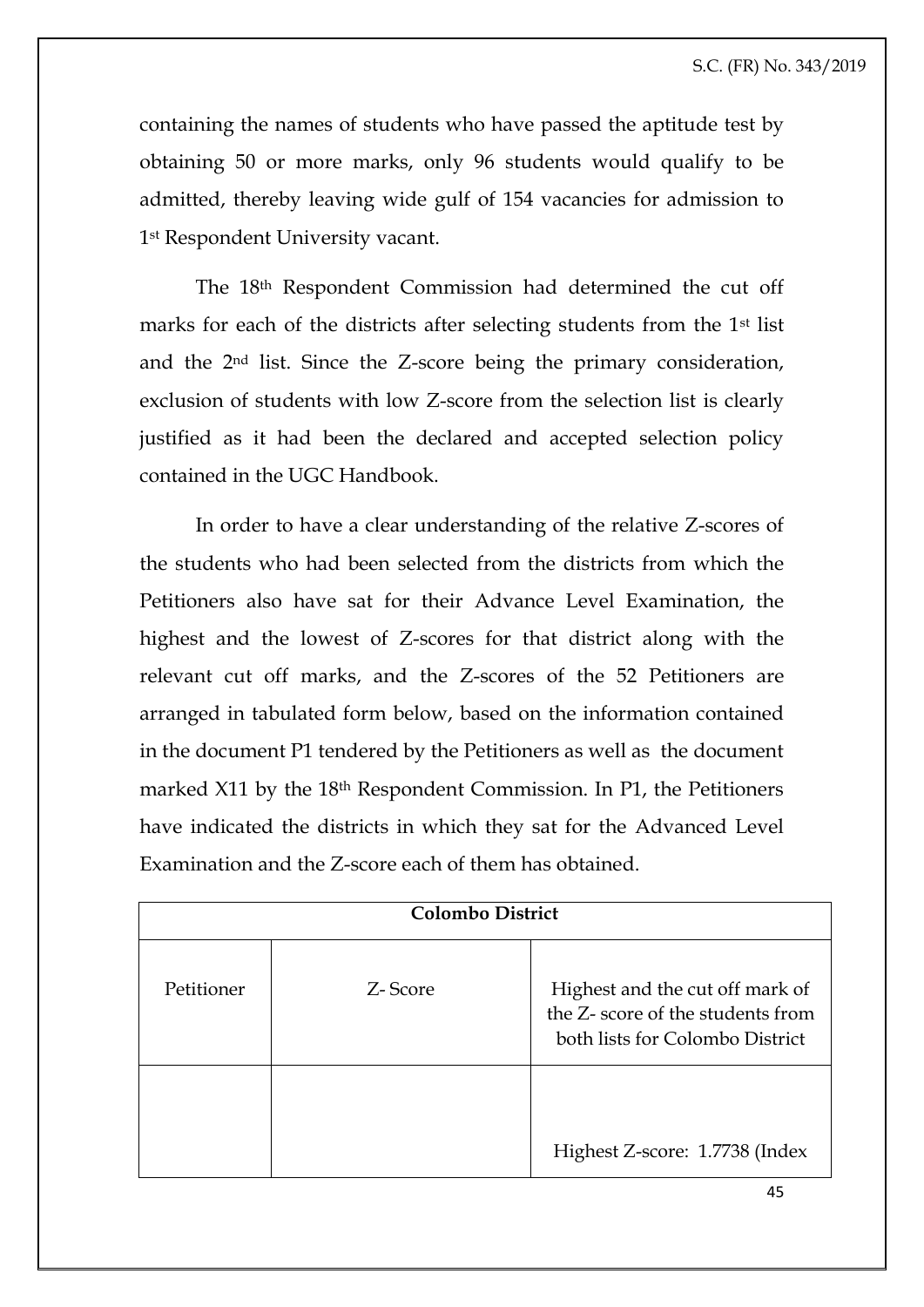| 2 <sup>nd</sup> Petitioner  | 0.2383 | No. 1136321                   |
|-----------------------------|--------|-------------------------------|
| 3rd Petitioner              | 0.5451 | Lowest Z-score: 0.9382 (Index |
| 6 <sup>th</sup> Petitioner  | 0.6353 | No. 1046535)                  |
| 10 <sup>th</sup> Petitioner | 0.6949 | Cut off Mark 0.9382           |
| 17 <sup>th</sup> Petitioner | 0.8401 |                               |
| 21 <sup>st</sup> Petitioner | 0.8558 |                               |
| 23rdPetitioner              | 0.7811 |                               |
|                             |        |                               |
| 25 <sup>th</sup> Petitioner | 0.2124 |                               |
| 27 <sup>th</sup> Petitioner | 0.2943 |                               |
| 29th Petitioner             | 0.2391 |                               |
| 48 <sup>th</sup> Petitioner | 0.5233 |                               |
|                             |        |                               |
|                             |        |                               |

| Kalutara District           |         |                                                                                                         |  |
|-----------------------------|---------|---------------------------------------------------------------------------------------------------------|--|
| Petitioner                  | Z-Score | Highest and the cut off mark of<br>the Z-score of the students from<br>both lists for Kalutara District |  |
| 5 <sup>th</sup> Petitioner  | 0.3011  |                                                                                                         |  |
|                             |         | Highest Z-score: 1.7478 (Index<br>No. 1765264)                                                          |  |
| 7 <sup>th</sup> Petitioner  | 0.5105  |                                                                                                         |  |
| 8 <sup>th</sup> Petitioner  | 0.6353  | Lowest Z-score: 0.93 (Index No.<br>1682474)                                                             |  |
| 35 <sup>th</sup> Petitioner | 0.9208  | Cut off Mark 0.93                                                                                       |  |
| 36 <sup>th</sup> Petitioner | 0.3555  |                                                                                                         |  |
| 45 <sup>th</sup> Petitioner | 0.5339  |                                                                                                         |  |
| 52 <sup>nd</sup> Petitioner | 0.9149  |                                                                                                         |  |
|                             |         |                                                                                                         |  |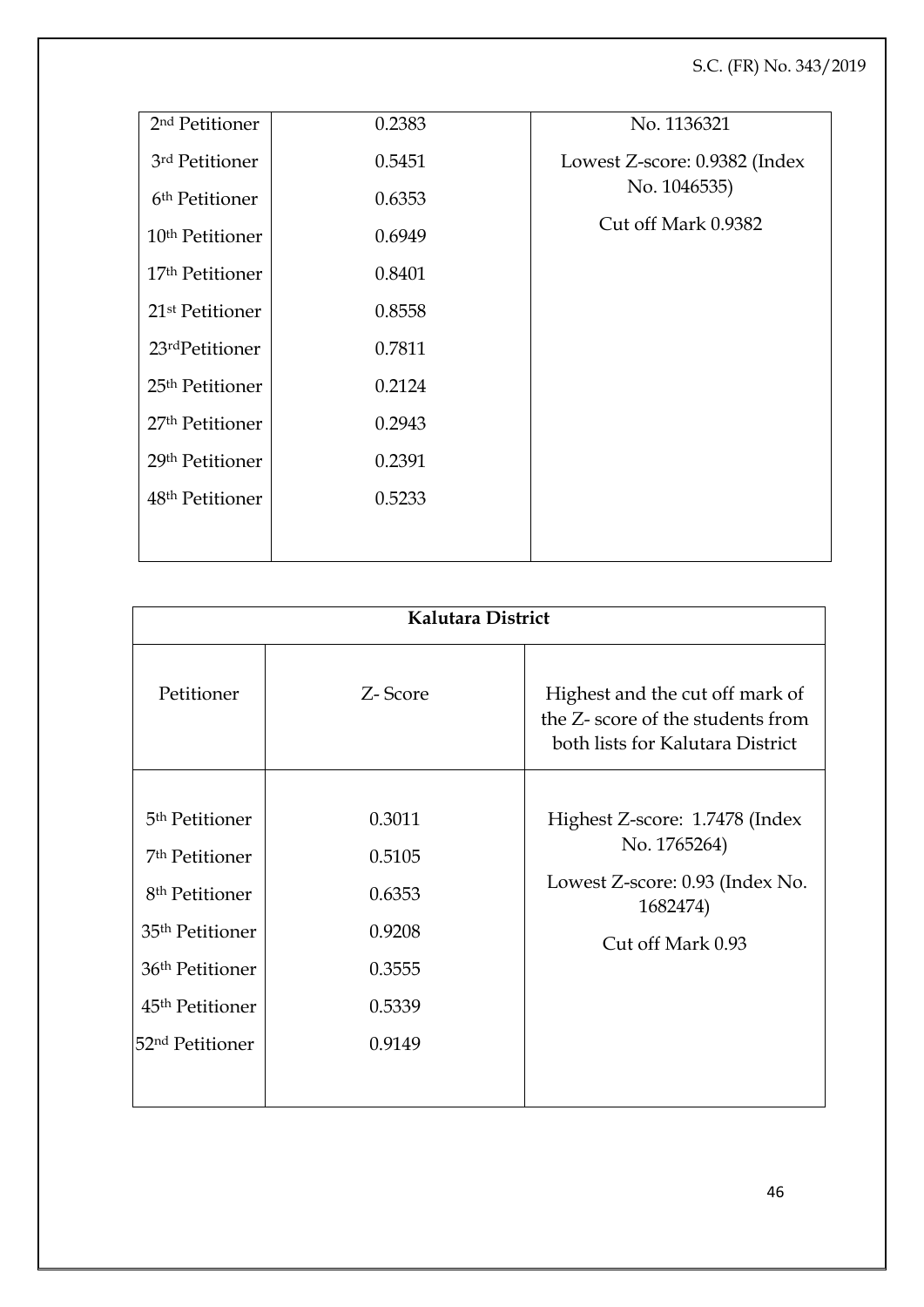| Matara District                                                                                                                                                                                                                          |                                                                              |                                                                                                                                                                   |  |
|------------------------------------------------------------------------------------------------------------------------------------------------------------------------------------------------------------------------------------------|------------------------------------------------------------------------------|-------------------------------------------------------------------------------------------------------------------------------------------------------------------|--|
| Petitioner                                                                                                                                                                                                                               | Z-Score                                                                      | Highest and the cut off mark of the<br>Z- score of the students from both<br>lists for Matara District                                                            |  |
| 4 <sup>th</sup> Petitioner<br>30 <sup>th</sup> Petitioner<br>31 <sup>st</sup> Petitioner<br>32 <sup>nd P</sup> etitioner<br>33rd Petitioner<br>37 <sup>th</sup> Petitioner<br>38 <sup>th</sup> Petitioner<br>39 <sup>th</sup> Petitioner | 0.8698<br>0.6966<br>0.9854<br>0.3473<br>1.0242<br>1.0955<br>0.9705<br>0.7828 | Highest Z- score: 1.7834 (Index<br>No. 2005123, but selected for a<br>higher preference)<br>Lowest Z -score: 1.1571 (Index No.<br>2106086)<br>Cut off Mark 1.1571 |  |

| Ratnapura District          |         |                                                                                                           |  |
|-----------------------------|---------|-----------------------------------------------------------------------------------------------------------|--|
| Petitioner                  | Z-Score | Highest and the cut off mark of the<br>Z- score of the students from both<br>lists for Ratnapura District |  |
|                             |         |                                                                                                           |  |
| 34 <sup>th</sup> Petitioner | 0.2383  | Highest Z- score: 1.5552 (Index                                                                           |  |
| 40 <sup>th</sup> Petitioner | 0.5451  | No. 2311160)                                                                                              |  |
| 49 <sup>th</sup> Petitioner | 0.6353  | Lowest Z -score: 1.0971 (Index No.<br>2289911)                                                            |  |
| 50 <sup>th</sup> Petitioner | 0.6949  | Cut off Mark 1.0971                                                                                       |  |
| 51 <sup>st</sup> Petitioner | 0.8401  |                                                                                                           |  |
|                             |         |                                                                                                           |  |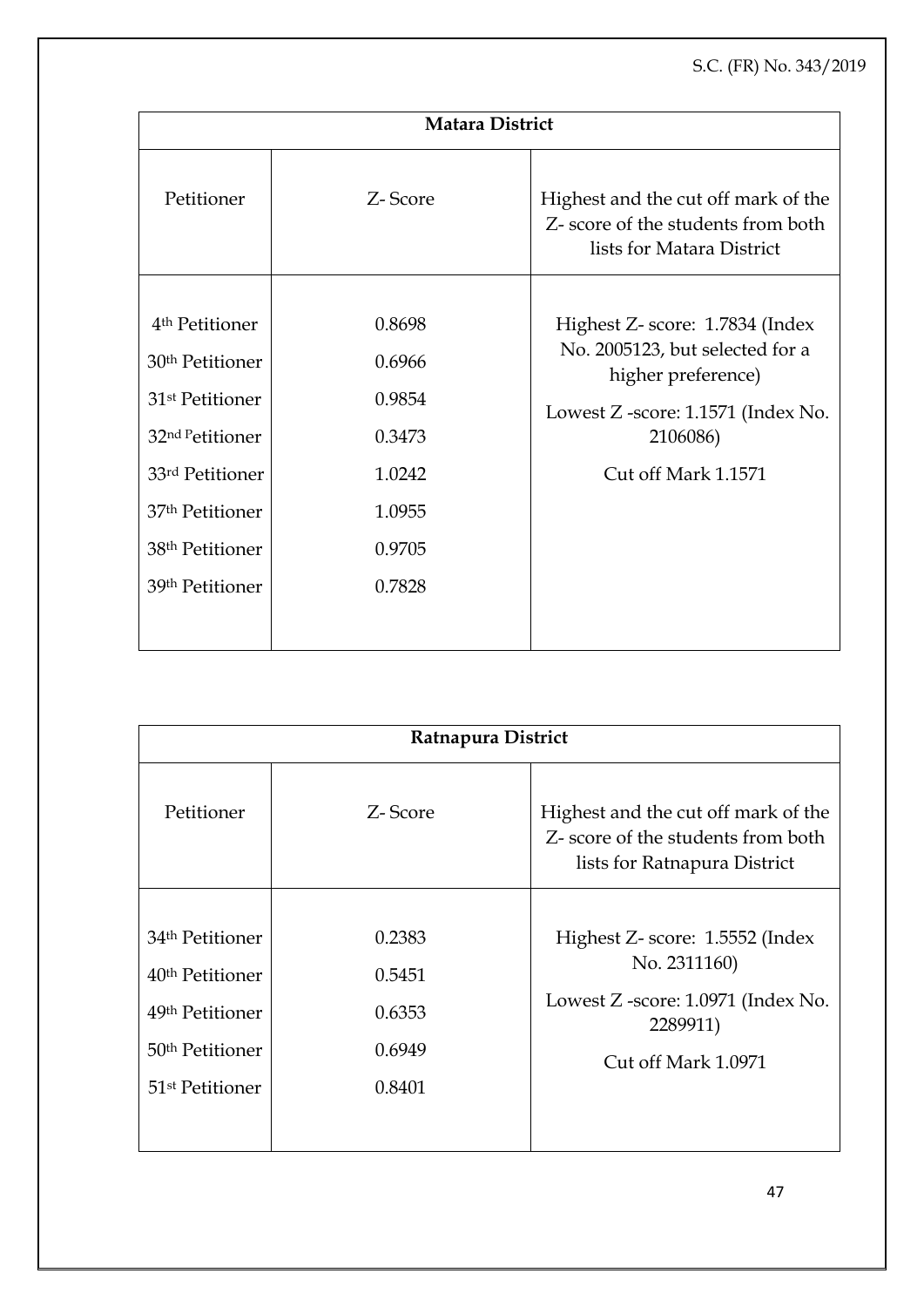| Anuradhapura District        |         |                                                                                                              |  |
|------------------------------|---------|--------------------------------------------------------------------------------------------------------------|--|
| Petitioner                   | Z-Score | Highest and the cut off mark of the<br>Z- score of the students from both<br>lists for Anuradhapura District |  |
|                              |         |                                                                                                              |  |
| 15 <sup>th</sup> Petitioner  | 1.0145  | Highest Z- score: 1.8504 (Index                                                                              |  |
| 16 <sup>th</sup> Petitioner  | 1.0522  | No. 3022889)                                                                                                 |  |
| 22 <sup>nd P</sup> etitioner | 0.3687  | Lowest Z -score: 1.054 (Index No.<br>2938820)                                                                |  |
| 28 <sup>th</sup> Petitioner  | 0.9300  | Cut off Mark 1.054                                                                                           |  |
|                              |         |                                                                                                              |  |

| <b>Puttalam District</b>    |         |                                                                                                          |  |
|-----------------------------|---------|----------------------------------------------------------------------------------------------------------|--|
| Petitioner                  | Z-Score | Highest and the cut off mark of the<br>Z- score of the students from both<br>lists for Puttalam District |  |
|                             |         |                                                                                                          |  |
| 11 <sup>th</sup> Petitioner | 0.3389  | Highest Z- score: 1.1669 (Index                                                                          |  |
| 14 <sup>th</sup> Petitioner | 0.4370  | No. 2916860)                                                                                             |  |
| 20 <sup>th</sup> Petitioner | 0.4958  | Lowest Z -score: 0.7412 (Index No.<br>29116894)                                                          |  |
| 26 <sup>th</sup> Petitioner | 0.4466  | Cut off Mark 0.7412                                                                                      |  |
|                             |         |                                                                                                          |  |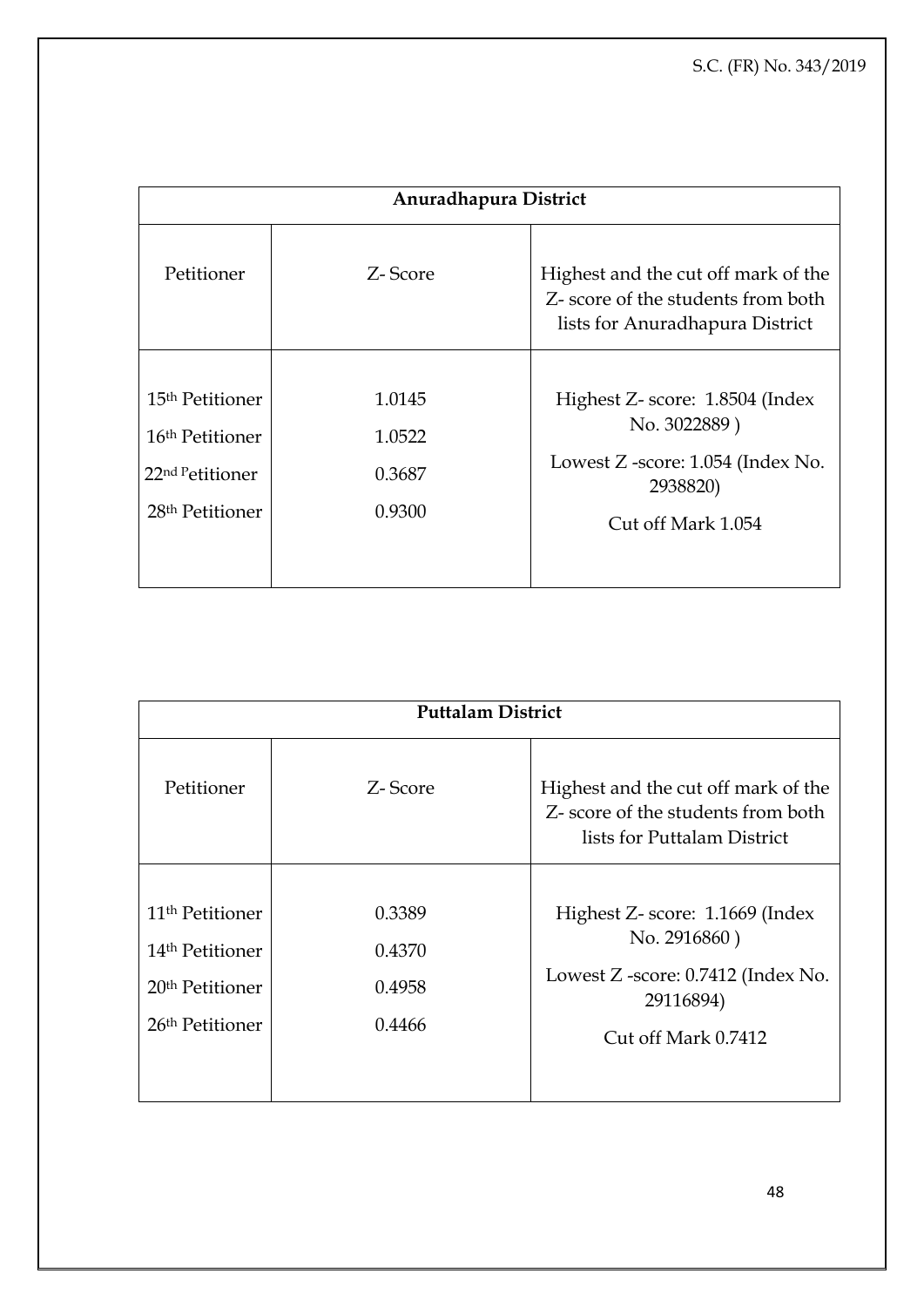| Kurunegala District                                                                       |                           |                                                                                                                                          |  |
|-------------------------------------------------------------------------------------------|---------------------------|------------------------------------------------------------------------------------------------------------------------------------------|--|
| Petitioner                                                                                | Z-Score                   | Highest and the cut off mark of the<br>Z- score of the students from both<br>lists for Kurunegala District                               |  |
| 13 <sup>th</sup> Petitioner<br>42 <sup>nd</sup> Petitioner<br>46 <sup>th</sup> Petitioner | 0.9179<br>0.738<br>1.0805 | Highest Z-score: 1.5859 (Index No.<br>2670496- but selected for a higher<br>preference)<br>Lowest Z -score: 1.0922 (Index<br>No.2752867) |  |
|                                                                                           |                           | Cut off Mark 1.0922                                                                                                                      |  |

| <b>Badulla District</b>     |         |                                                                                                         |  |
|-----------------------------|---------|---------------------------------------------------------------------------------------------------------|--|
| Petitioner                  | Z-Score | Highest and the cut off mark of the<br>Z- score of the students from both<br>lists for Badulla District |  |
| 18 <sup>th</sup> Petitioner | 0.6052  | Highest Z- score: 1.9434 (Index<br>No. 3660559)                                                         |  |
| 47 <sup>th</sup> Petitioner | 0.3101  | Lowest Z -score: 0.8746 (Index<br>No.3592260)                                                           |  |
|                             |         | Cut off Mark 0.8746                                                                                     |  |

| Monaragala District |         |                                                                                                            |
|---------------------|---------|------------------------------------------------------------------------------------------------------------|
| Petitioner          | Z-Score | Highest and the cut off mark of the<br>Z- score of the students from both<br>lists for Monaragala District |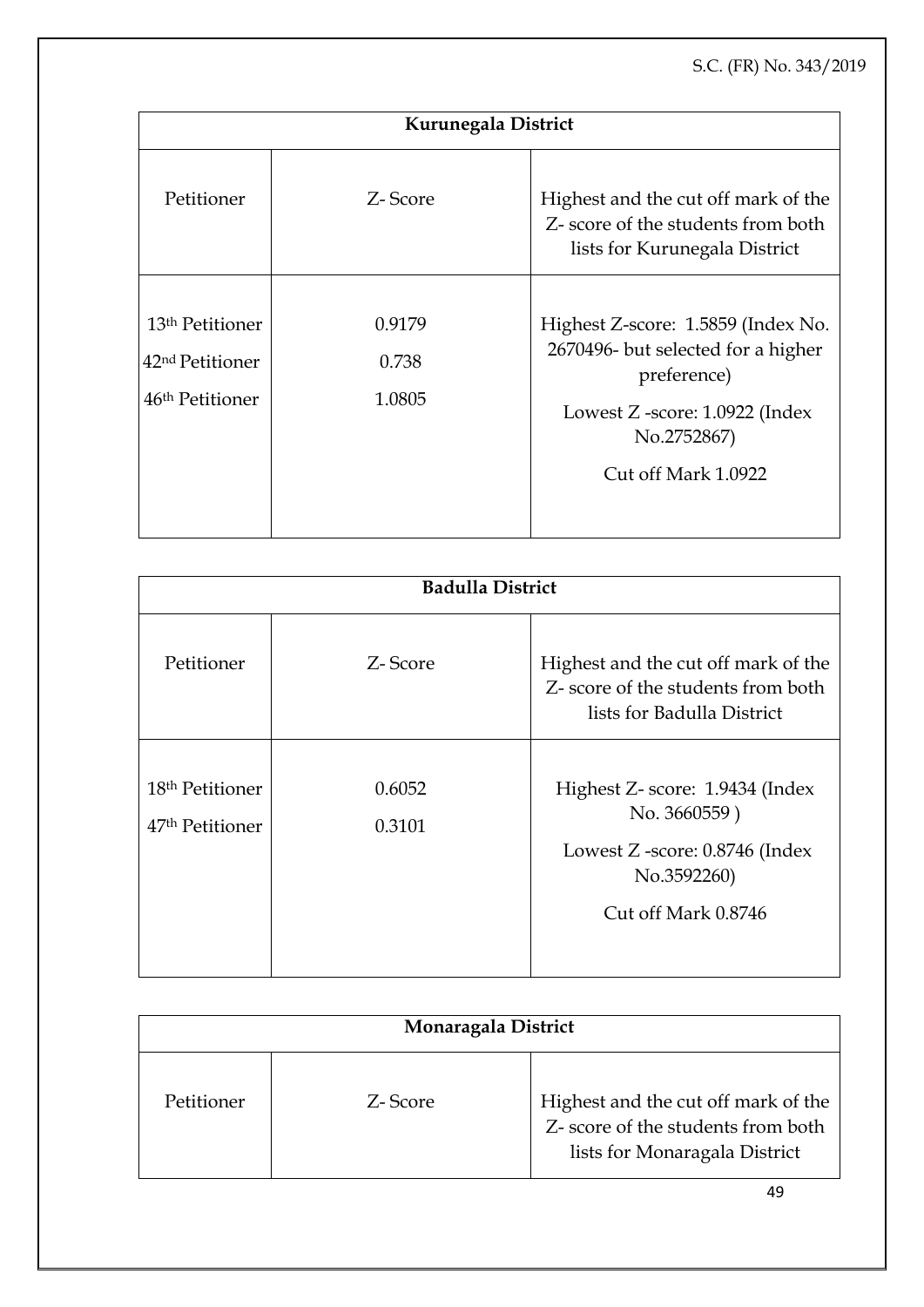| 19th Petitioner             | 0.2533 | Highest Z- score: 1.6043 (Index   |
|-----------------------------|--------|-----------------------------------|
| 41 <sup>st</sup> Petitioner | 0.8243 | No. 3694631)                      |
|                             |        | Lowest Z -score: 0.974 (Index No. |
|                             |        | 3701883)                          |
|                             |        | Cut off Mark 0.974                |
|                             |        |                                   |
|                             |        |                                   |

| Polonnaruwa District                                                                                         |                                      |                                                                                                                          |
|--------------------------------------------------------------------------------------------------------------|--------------------------------------|--------------------------------------------------------------------------------------------------------------------------|
| Petitioner                                                                                                   | Z-Score                              | Highest and the cut off mark of the<br>Z- score of the students from both<br>lists for Polonnaruwa District              |
| 43rd Petitioner<br>44 <sup>th</sup> Petitioner<br>20 <sup>th</sup> Petitioner<br>26 <sup>th</sup> Petitioner | 0.6418<br>0.6416<br>0.4958<br>0.4466 | Highest Z- score: 1.8446 (Index<br>No. 3121429)<br>Lowest Z -score: 0.9903 (Index No.<br>3111091)<br>Cut off Mark 0.9993 |

| <b>Kandy District</b>      |         |                                                                                                      |
|----------------------------|---------|------------------------------------------------------------------------------------------------------|
| Petitioner                 | Z-Score | Highest and the cut off mark of the<br>Z-score of the students from both<br>lists for Kandy District |
| 1 <sup>st</sup> Petitioner | 0.8055  | Highest Z- score: 1.4974 (Index<br>No. 3247260 - but selected for a<br>higher preference)            |
|                            |         | Lowest Z -score: 0.9954 (Index No.                                                                   |

50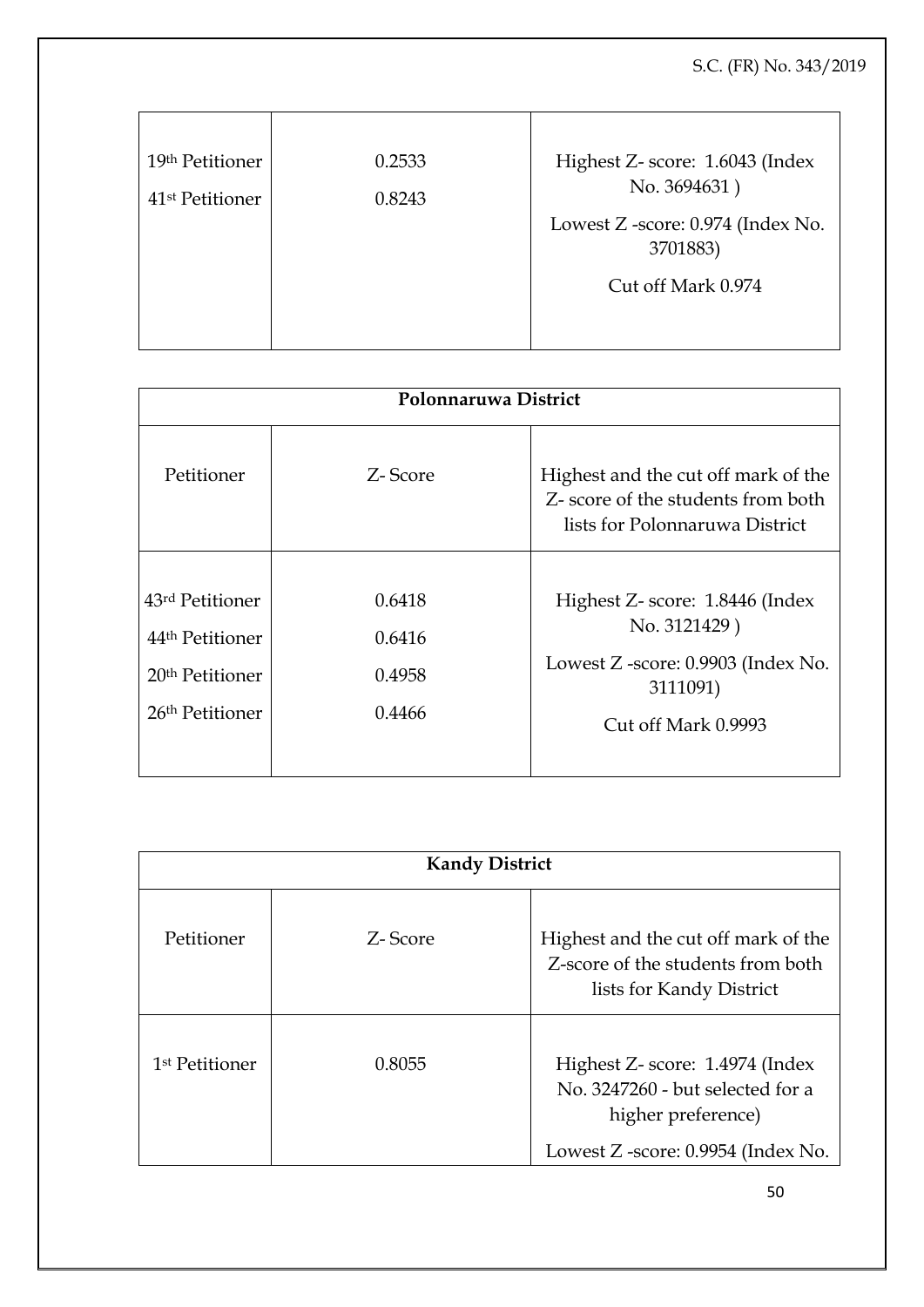|  | 3272117)            |
|--|---------------------|
|  | Cut off Mark 0.9954 |

| Nuwara Eliya District      |         |                                                                                                                        |
|----------------------------|---------|------------------------------------------------------------------------------------------------------------------------|
| Petitioner                 | Z-Score | Highest and the cut off mark of the<br>Z- score of the students from both<br>lists for Nuwara Eliya District           |
| 9 <sup>th</sup> Petitioner | 0.4141  | Highest Z-score: 1.0141 (Index No.<br>3498794)<br>Lowest Z-score: 0.7472 (Index No.<br>3479498)<br>Cut off Mark 0.7412 |

| <b>Kegalle District</b>     |         |                                                                                                                          |
|-----------------------------|---------|--------------------------------------------------------------------------------------------------------------------------|
| Petitioner                  | Z-Score | Highest and the cut off mark of the<br>Z-score of the students from both<br>lists for Kegalle District                   |
| 24 <sup>th</sup> Petitioner | 1.0424  | Highest Z- score: 1.8558 (Index<br>No. 2477297)<br>Lowest Z -score: 1.0591 (Index No.<br>2503034)<br>Cut off Mark 1.0591 |
|                             |         |                                                                                                                          |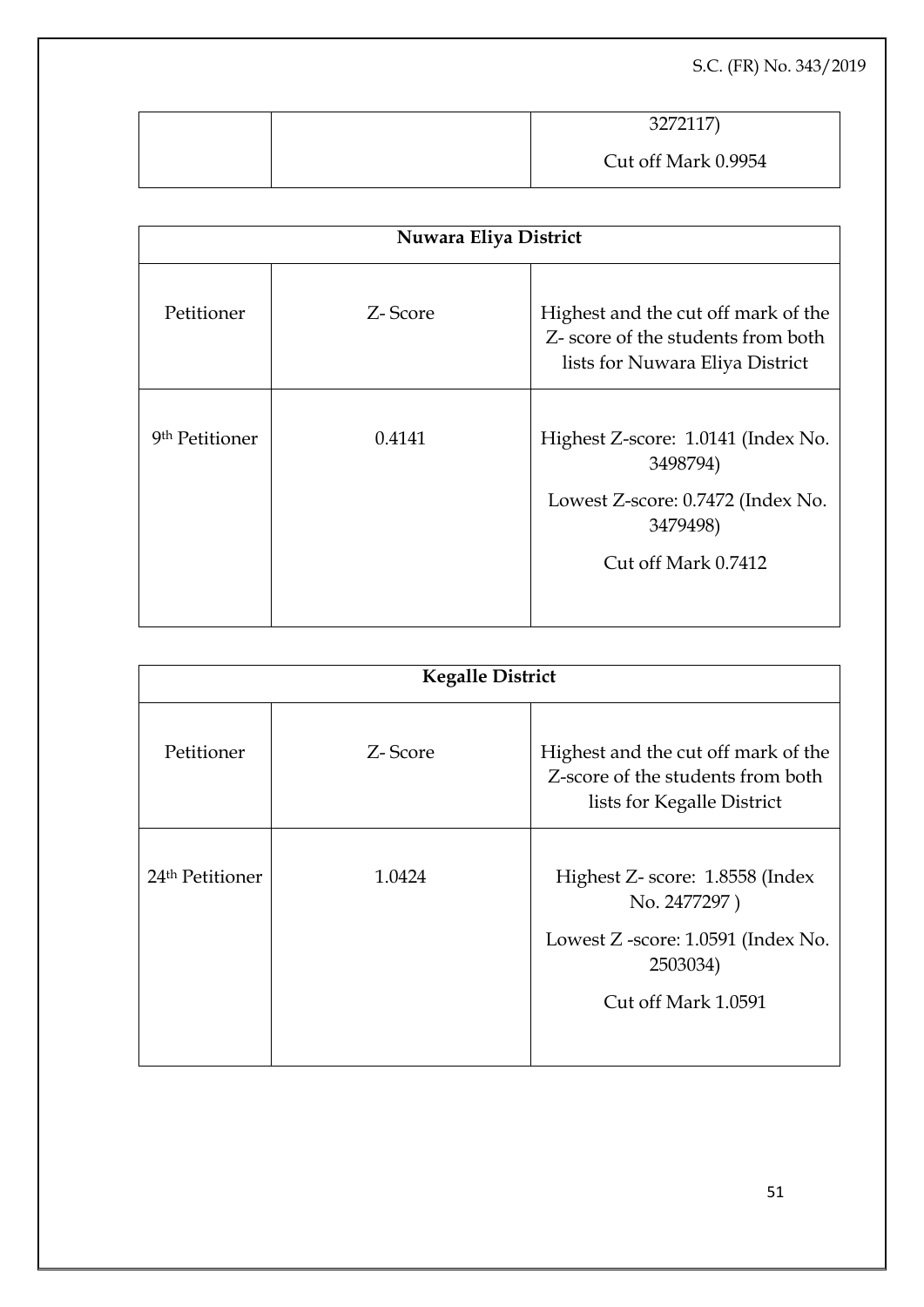| <b>Galle District</b>       |         |                                                                                                      |
|-----------------------------|---------|------------------------------------------------------------------------------------------------------|
| Petitioner                  | Z-Score | Highest and the cut off mark of the<br>Z-score of the students from both<br>lists for Galle District |
| 12 <sup>th</sup> Petitioner | 0.8314  | Highest Z-score: 1.6250 (Index No.<br>1946358)<br>Lowest Z -score: 1.0014 (Index No.<br>1897551)     |
|                             |         | Cut off Mark 1.0014                                                                                  |

It is already noted that the Petitioners have primarily relied on the instructions contained in the UGC Handbook in support of their claim of frustration of legitimate expectation. Therefore, it is important to examine the applicable instructions and policy statements contained in the said document, particularly in order to determine whether there was an undertaking or a promise of such a benefit, based on aptitude test marks, had been offered to the Petitioners by the 18th Respondent Commission. It is for this reason, the Petitioners contentions were considered against the policy statements contained in the UGC Handbook, in the preceding paragraphs.

But before I proceed with that undertaking, it is prudent to examine the applicable legal principles that defines the concept of legitimate expectation beforehand, since it is the basis on which the Petitioners have sought intervention of this Court to redress their grievance.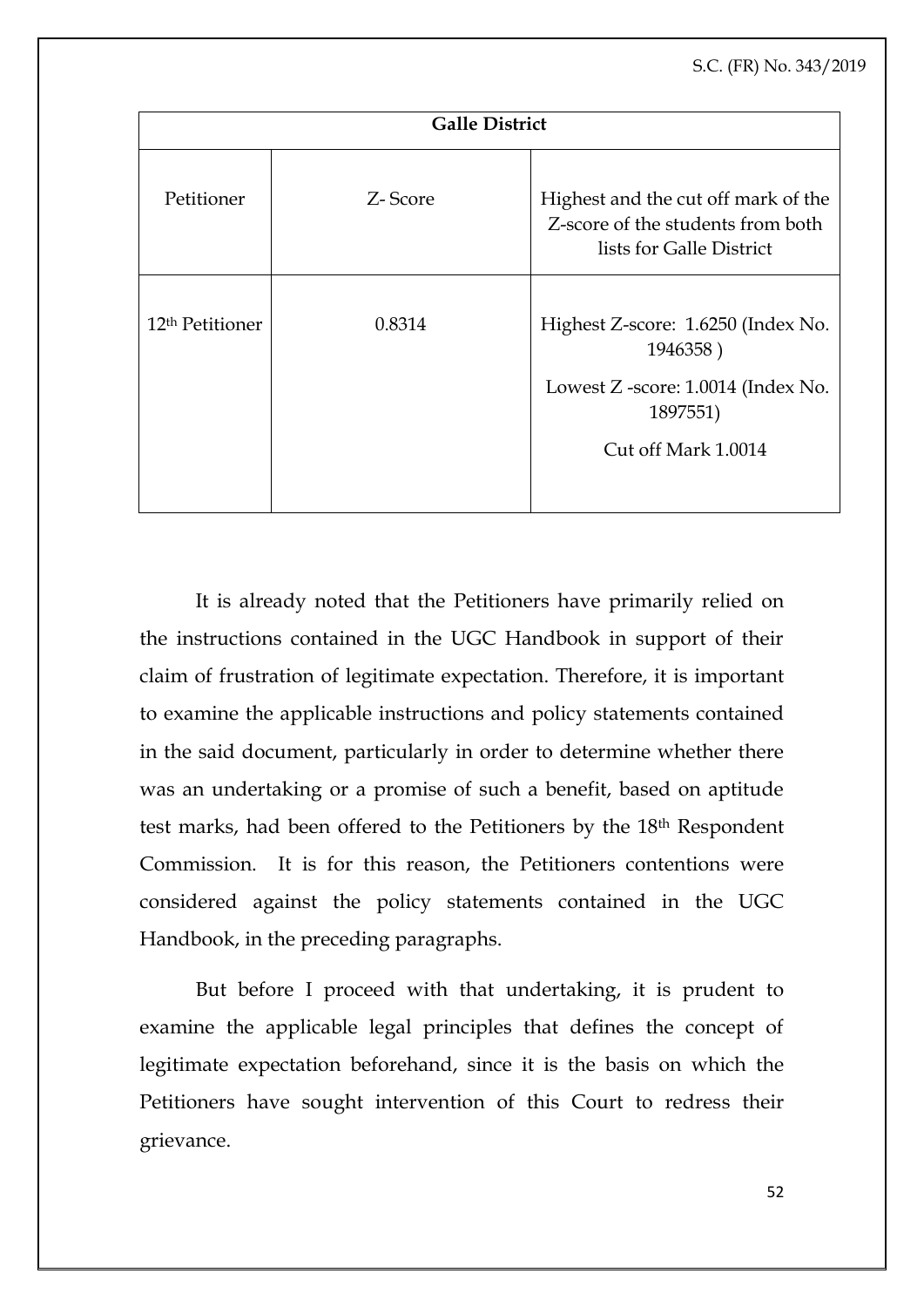In *De Smith's Judicial Review,* 8th Ed, at p. 673, it is stated that "*It is a basic principle of fairness that legitimate expectations ought not to be thwarted. The protection of legitimate expectations is at the root of the constitutional principle of the rule of law, which requires regularity, predictability, and certainty in government's dealings with the public*." The first use of the phrase 'legitimate expectation', in the context of Public law, is attributed to *Lord Denning* MR in the judgment of *Schmidt v. Secretary of State for Home Affairs* [1969] 2 Ch. 149, and only in the House of Lords decision in *Council of Civil Service Unions v. Minister for Civil Service* [1985] A.C. 374 where it was identified by the Court of the two situations in which a 'legitimate expectation' would arise. It had been stated by the House of Lords that legitimate expectation would arise if a person is deprived of some benefit or advantage which either he had been permitted by the decision maker to enjoy and which he can legitimately expect to be permitted to continue to do until it is communicated to him some rational ground for withdrawing it on which he has been given an opportunity to comment or, he has received assurance from the decision maker will not be withdrawn without first giving him an opportunity of advancing reasons for contending that they should not be withdrawn.

*De Smith* (at p. 676) and Craig on *Administrative Law* 5th Ed (at p.421) has described a third category on which legitimate expectation could arise, as an extension from the second category referred to above. *De Smith* describes it as "*Such an obligation to consult will arise if, without any promise, a public authority has established a policy distinctly and substantially affecting a specific person or group who in the circumstances was in reason entitle to rely on its continuance and did so*" and identifies the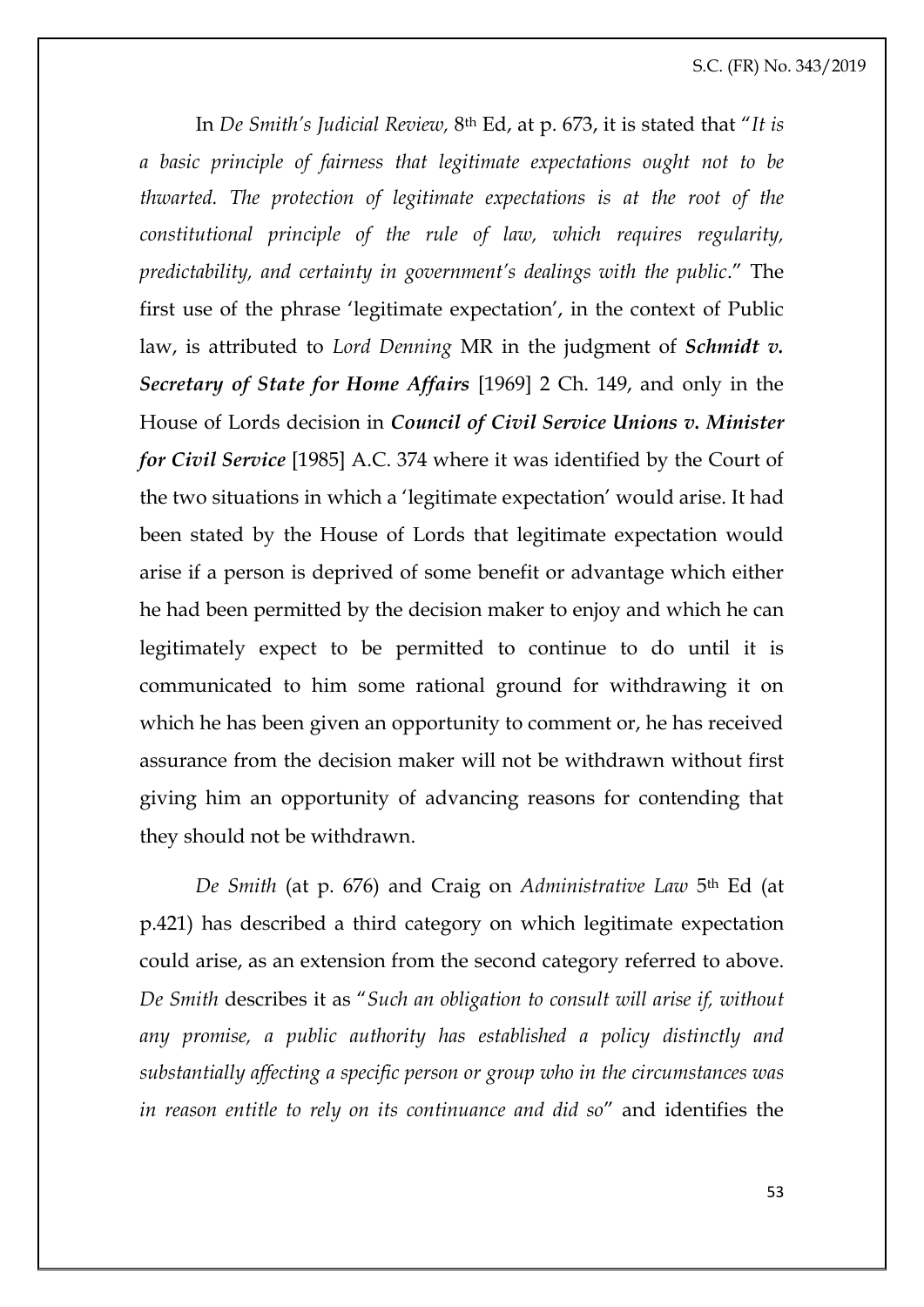expectation of the continuance of the policy as a "*substantive expectation*".

What is understood as '*substantive legitimate expectation*' as against procedural legitimate expectation was clarified by *Weerasuriya* J in *Sirimal & Others v. Board of Directors of the Co-operative Wholesale Establishment & Others* (2003) 2 Sri L.R. 23, at pg.28 with the statement *"If the legitimate expectations are protected only procedurally, the most employees could hope for, would be an order requiring consultation before a change of policy is affected. If however, the legitimate expectations are substantive the position is different, in that it is open to a Court to require the public authority to confer upon the person the substantive benefit which he is expected to receive under the earlier policy."*

In a more recent pronouncement of *Ariyarathne and Others v. Illangakoon and Others* (SC FR Application No. 444/2012 – decided on 30.07.2019) *Prasanna Jayawardena* J had observed that the "… *phrase 'substantive legitimate expectation' captures the situation in which the applicant seeks a particular benefit or commodity, such as a welfare benefit or a license, as a result of some promise, behaviour or representation made by the public body*". To elaborate the point further, his Lordship had cited Professor *Craig* on Administrative Law, 7th Ed. at p.679, where the learned author states that "*the doctrine of substantive legitimate expectation is based on the "principle of legal certainty" which requires that a person should be "able to plan action" on the basis of representations made to him by a public authority and which he has "reasonably relied on*".

54 When viewed in the light of the above principles, it appears that the Petitioners are in fact alleging frustration of their 'substantive' legitimate expectations as they seek a substantive relief, in the form of a direction from this Court on the Respondents, in admitting the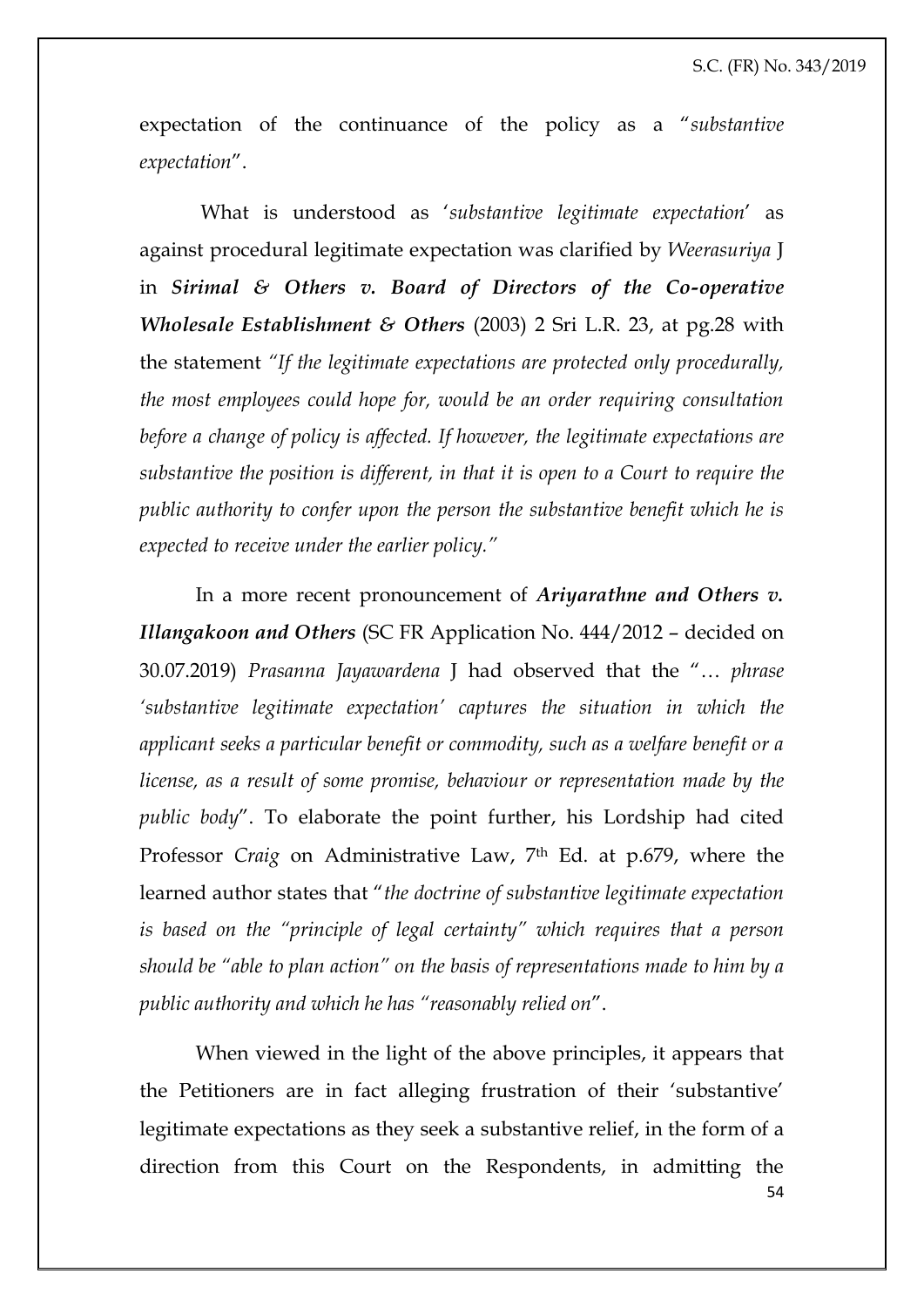Petitioners to the Faculty of Music of the 1st Respondent University. The Petitioners' prayer seeking the said relief is a clear indication that they do not seek a procedural legitimate expectation, by which they could only seek an opportunity of being heard, before a decision is taken.

Where an applicant relies on frustration of his legitimate expectation, in seeking to challenge a decision made by a public authority, the Court would have to satisfy itself as to the '*legitimacy*' of that expectation. In *R v. North and East Devon Health Authority, ex p Coughlan* [2000] 3 All E.R. 850, it was stated that in a situation where frustration of substantive legitimate expectation is alleged, the "*Court will have the task of weighing the requirements of fairness against any overriding interest relied upon for the change of policy*". But it would undertake that task "*once the legitimacy of the expectation is established*". In *Kaviratne and Others v Commissioner General of Examination and Others 2012 [B.L.R.] 139* at p.149, it was declared that *"whether an expectation is legitimate or not is a question of fact".* 

Therefore, it is necessary for this Court to satisfy itself that the undertaking or promise of a benefit from which the 18th Respondent Commission had resiled from, as alleged by the Petitioners in support of their claim of frustration of legitimate expectation, is a "*clear, unambiguous and devoid of relevant qualification*" per Lord Justice *Bingham* in *R v. IRC Ex p. MFK Underwriting Agencies* [1990] 1 W.L.R. 1545 at 1570. In examining whether such an undertaking is a "*clear, unambiguous and devoid of relevant qualification*", the House of Lords, in the case of *Francis Paponette and Others v. The Attorney General of Trinidad and Tobago* [2010] UKPC 32, adopted the test used in *R*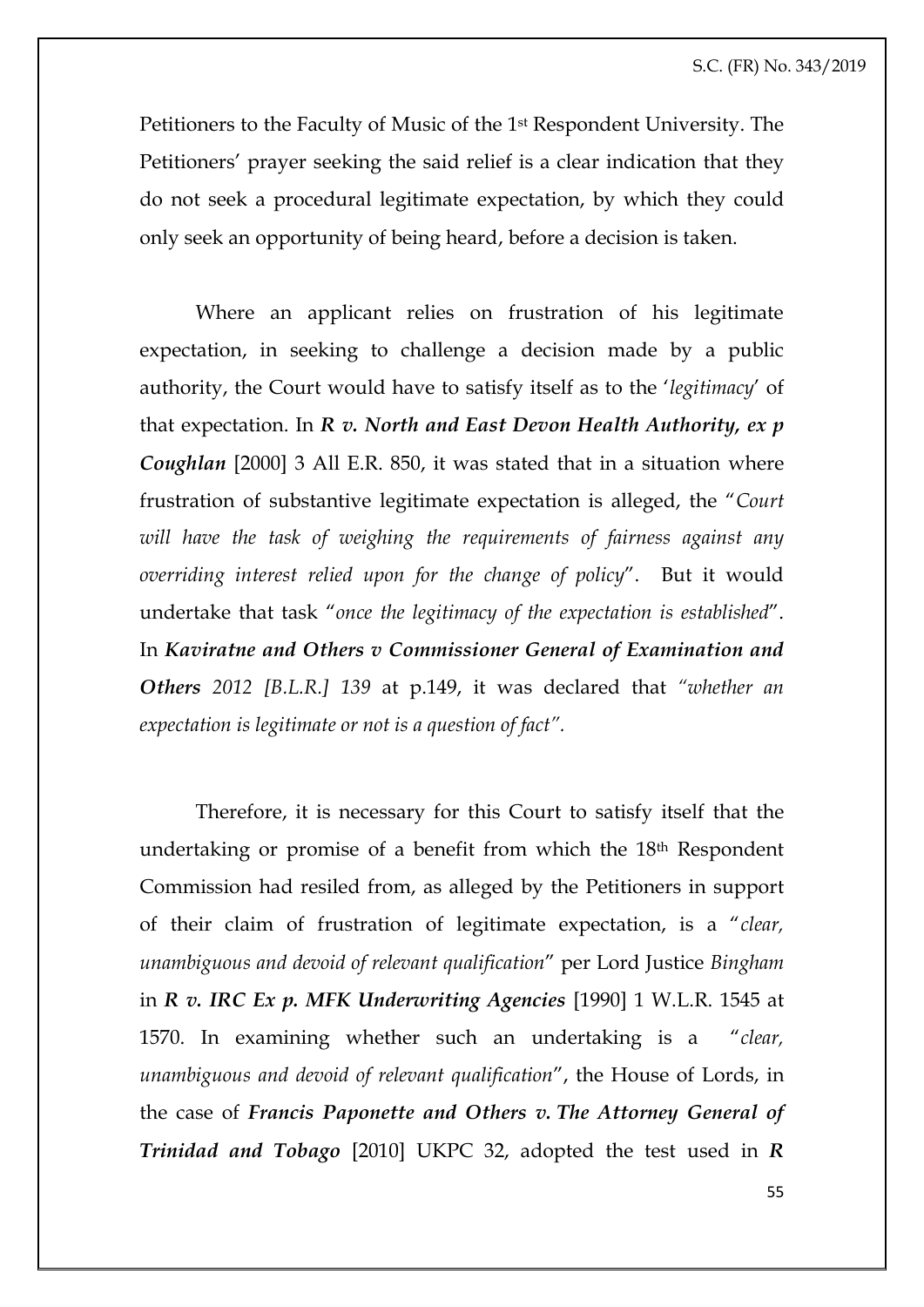*(Association of British Civilian Internees: Far East Region) v. Secretary of State for Defence* [2003] QB 1397at para 56: by stating *"… how on a fair reading of the promise it would have been reasonably understood by those to whom it was made*."

How, this objective test is applied is illustrated by the reasoning adopted in the judgment of *R v. North and East Devon Health Authority, ex p Coughlan* [2000] 3 All E.R. 850. This was an instance where a woman with special needs was assured by the National Health Service that she would receive nursing care 'for life' at a purpose-built facility by that service. At a later point of time, the National Health Service had decided to transfer her care to a local authority, after closing down that facility.

In determining the question whether the "*legitimacy of the expectation is established*", the Court considered the words used in a letter issued by a General Manager of the predecessor to the local health authority, which stated:

> *"I am writing to confirm therefore, that the Health Authority has made it clear to the Community Trust that it expects the Trust to continue to provide good quality care for you at Mardon House for as long as you choose to live there. I hope that this will dispel any anxieties you may have arising from the forthcoming change in management arrangements, about which I wrote to you recently."*

56 When the National Health Service challenged her application on the basis that there was no legitimate expectation since the letter did not actually use the expression '*home for life'*, the Court, after accepting that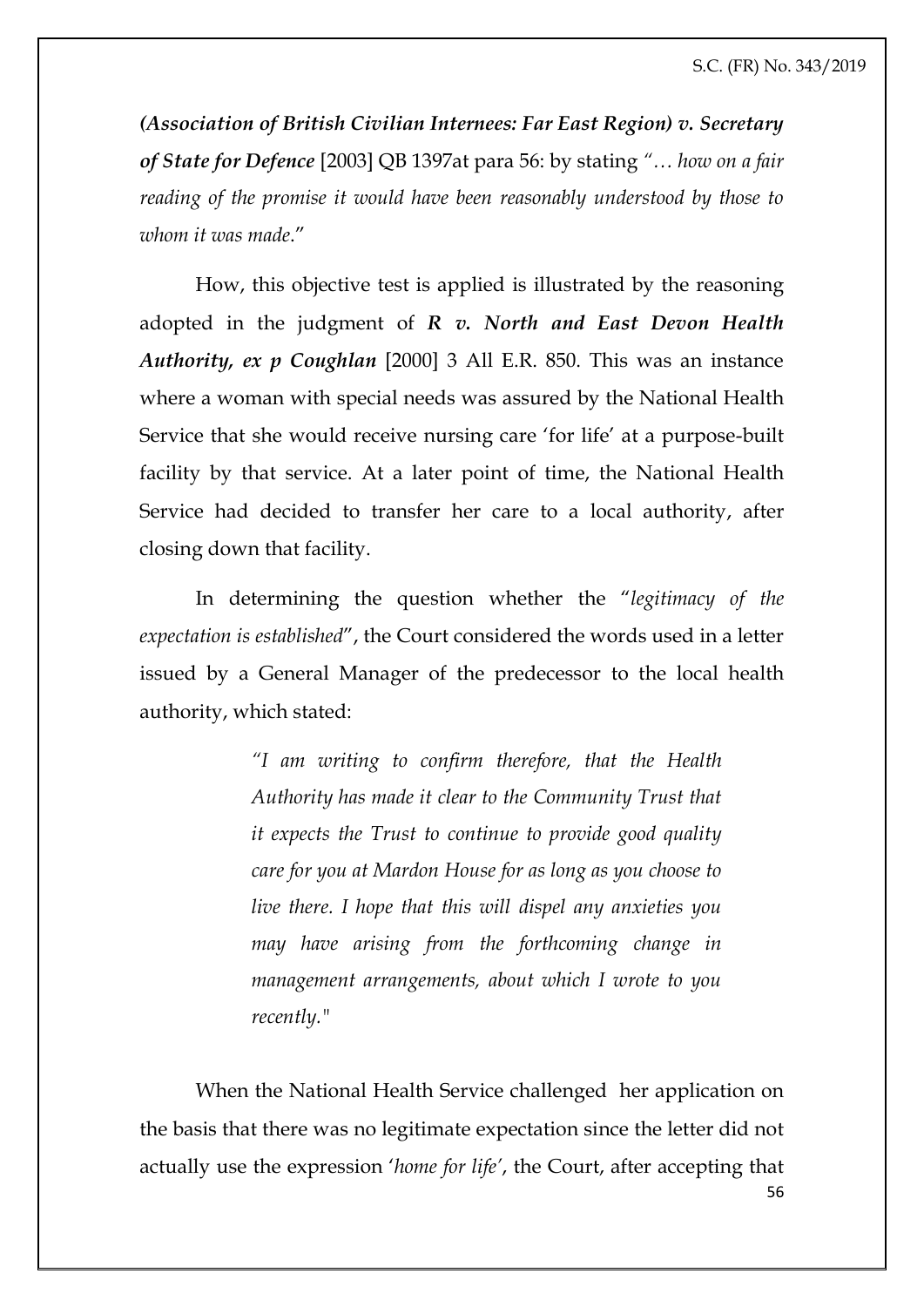the words of the letter did create a legitimate expectation for care for life in a dedicated facility, said: *" once the legitimacy of the expectation is established, the Court will have the task of weighing the requirements of fairness against any overriding interest relied upon for the change in policy*".

In relation to the consideration, whether there is frustration of substantive legitimate expectation, the Court observed:

> *"The Court has, in other words, to examine the relevant circumstances and to decide for itself whether what happened was fair. This is of a piece with the historic jurisdiction of the Courts over issues of procedural justice. But in relation to a legitimate expectation of a substantive benefit (such as a promise of a home for life) doubt has been cast upon whether the same standard of review applies."*

*De Smith*, (supra) states (at p.680) that the judgment of *R v. North and East Devon Health Authority, ex p. Coughlan* (ibid) is where *" a personally directed representation occurred in one of the earliest cases on the substantive expectation (although those words were not used)*" and adds that an example for the creation of a legitimate expectation would be " *where an express undertaking is given which induces an expectation of a specific benefit or advantage*" and the "*form of the express representation is unimportant as long as it appears to be a considered assurance, undertaking or promise of a benefit, advantage or course of action which the authority will follow*." Professor *Craig* describes this judgment as the "*leading decision*" at that point of time on substantial legitimate expectation, in the 5th edition of his book (at p.649).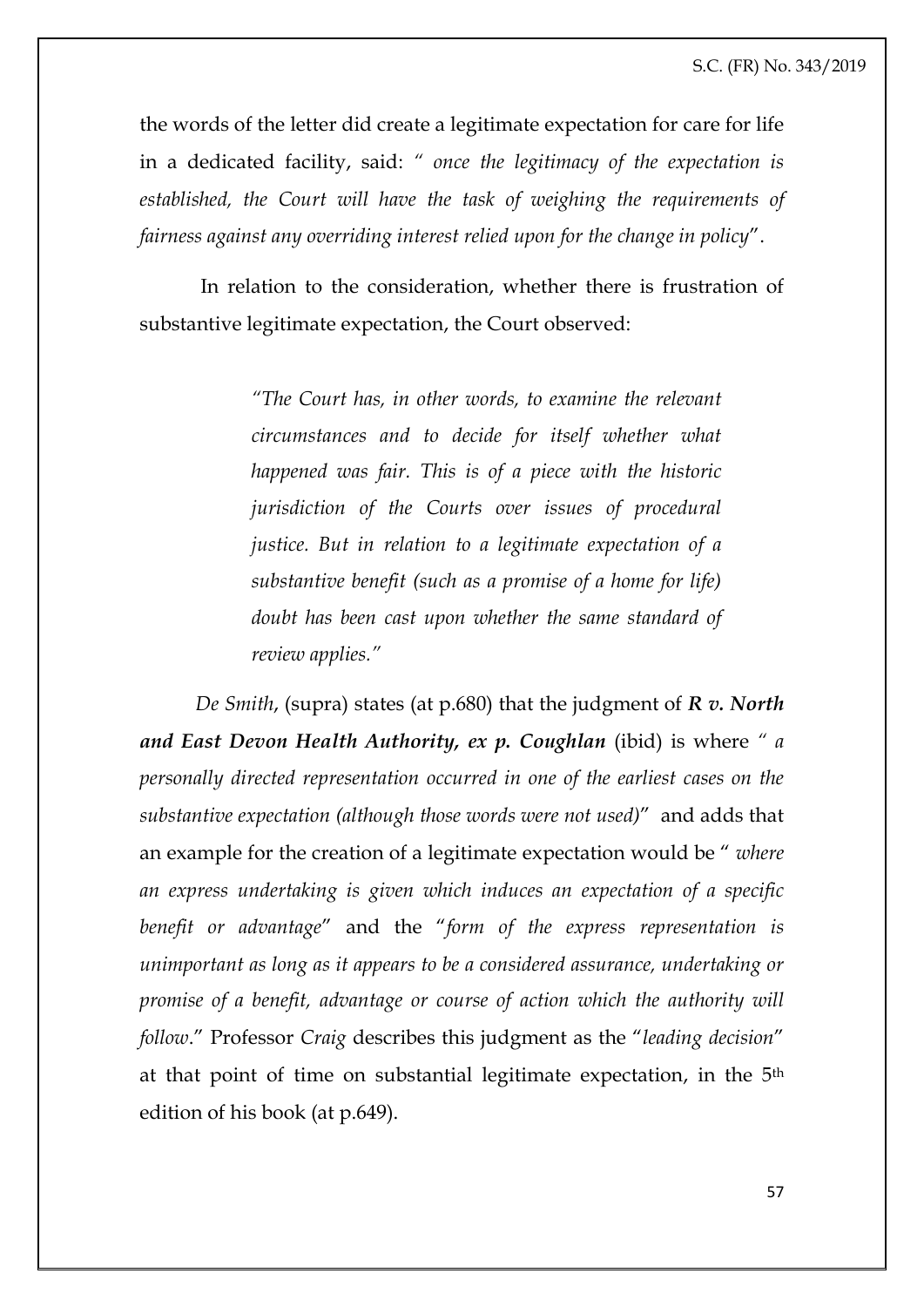The 18th Respondent Commission is the sole authority who decides whether a student is selected for university admission or not. That is a decision taken on the basis of the individual Z-score of the student. The 1st Respondent University had no such authority to select students for admission. The 1st Respondent University, in informing each Petitioner of his or her result in relation to the aptitude test, through letters P11(i) to P11(lii), thought it fit to remind them of the fact that their selection to the University is dependent on the result of the aptitude test as well as their Z-score. Hence, the fact that, in securing 50 or more marks in the aptitude test, the Petitioners have satisfied an additional entry requirement for University admission, in turn offered them of no undertaking or a promise of a benefit by the 18th Respondent Commission.

Irrespective of the selection criterion for the admission to the State Universities, whether they are selected under the *'All Island Merit'* or the *'District Quota'*, the primary consideration adopted by the 18th Respondent Commission is the "rank *order of the Z-scores obtained by the candidate*" for that particular year in the Advance Level Examination. The said Commission asserted that it had selected the students for the Faculty of Music of the 1st Respondent University on that basis and the above table referring to the relative Z-scores supports that position. The emphasis of Z-score in selection for admission by the 18th Respondent Commission is clearly stated in the UGC Handbook. The achievement of 50 or more marks at the aptitude test by the Petitioners, only indicated that they are not disqualified for admission to the course of study in music. If they were to be selected to the 1st Respondent University, they had to have the required level of the Z-score, which is set under the district basis scheme and also to 'pass' the aptitude test.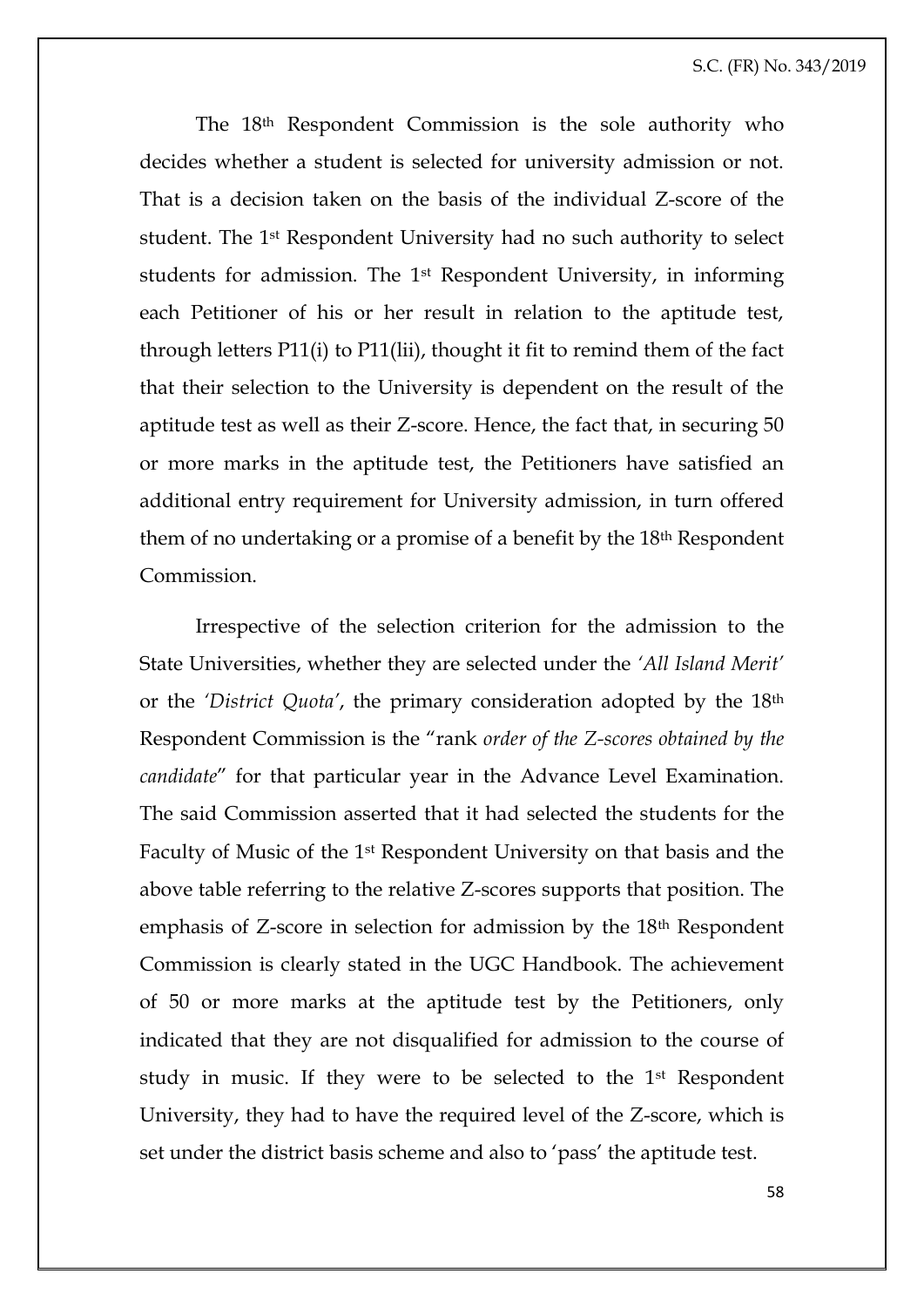Thus, I am of the view that the contention of the Petitioners, that once the 1st Respondent University conducts the aptitude test, it would then "*constructs a list of the applicants who have passed the aptitude test, in the order of the highest receiving mark, and refer the same to the 18th Respondent*" as one of the important procedural requirements that had to be followed in the selection process, is based on an erroneous assumption made on the selection policy, as declared in the UGC Handbook.

It is already noted elsewhere, that the manner in which the Petitioners have perceived the selection process employed by the 18th Respondent Commission for selection of students for University admission is that the said Commission, having received the list of the students who have passed the aptitude test from the 1st Respondent University, then, "*selects the mark obtained by the 250th applicant in the said list and sets the Z-score received by the 250th applicant as the final cut off Zscore for the enrolment of applicants to the Faculty of Music of the 1st Respondent for the respective year*".

It is clearly evident from the above considerations that this is not the procedure of selection as set out in the UGC Handbook issued by the 18th Respondent Commission. Clearly the Petitioners have misled themselves in adopting the said view in relation to the actual selection process for admission to the Faculty of Music in the 1st Respondent University. It is not a situation where the application of a simple equation in which the names of the students who have scored 50 or more are arranged in the order of merit and then the 18th Respondent Commission picks the Z-score obtained by the 250th student as the cut off mark for university admission.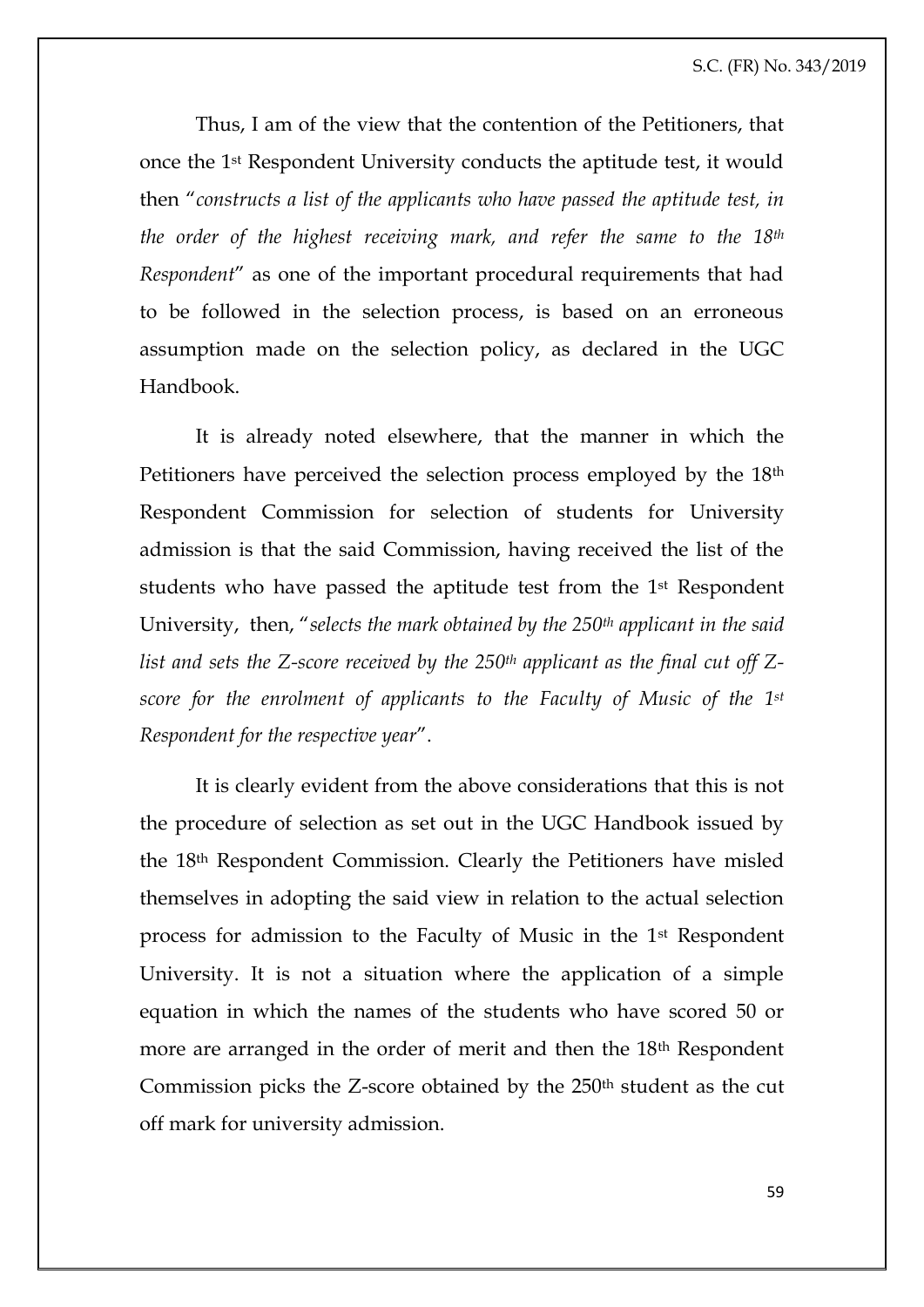The perception of the Petitioners, in relation to the selection process that "*accordingly the 250 applicants selected to the Faculty of Music in the 1st Respondent University, first and foremost pass the mandatory aptitude test and then subsequently must satisfy the minimum Z-score set by the 18th Respondent …"* could not be termed as a perception that had been created upon 'fair reading' of the statements contained in the UGC Handbook.

The factual situation as well as the legal principles that had been relied upon by the Petitioners are more or less akin to what had been relied upon by the Petitioner in her application under Article 126, as indicative from the judgment of this Court in *De Alwis v Anura Edirisinghe and Others* (2011) 1 Sri L.R. 18.

In that application, the Petitioner, being a student who had been initially selected for the medical faculty on her Z-score, as indicated in a provisional list, was subsequently selected to the dental faculty. The said provisional list was revised upon the release of re-correction results of other candidates. The re-correction results had changed the overall Zscore of students, which in turn resulted in receiving a lower Z-score by the Petitioner than her previous Z-score. In these circumstances she had, in support of her allegation of violation of Article 12(1) of the Constitution, claimed frustration of substantive legitimate expectation, alleging that "*she had a legitimate expectation that she could enter a Faculty of Medicine without sitting for the Advanced Level Examination for a further time*". The Respondents had taken up the position that her selection to Medical Faculty was made on the provisional Z-score and therefore is not final. They also contended that there was no change in the applicable policy and accordingly she could not have entertained any legitimate expectation, based on the said provisional Z-score result.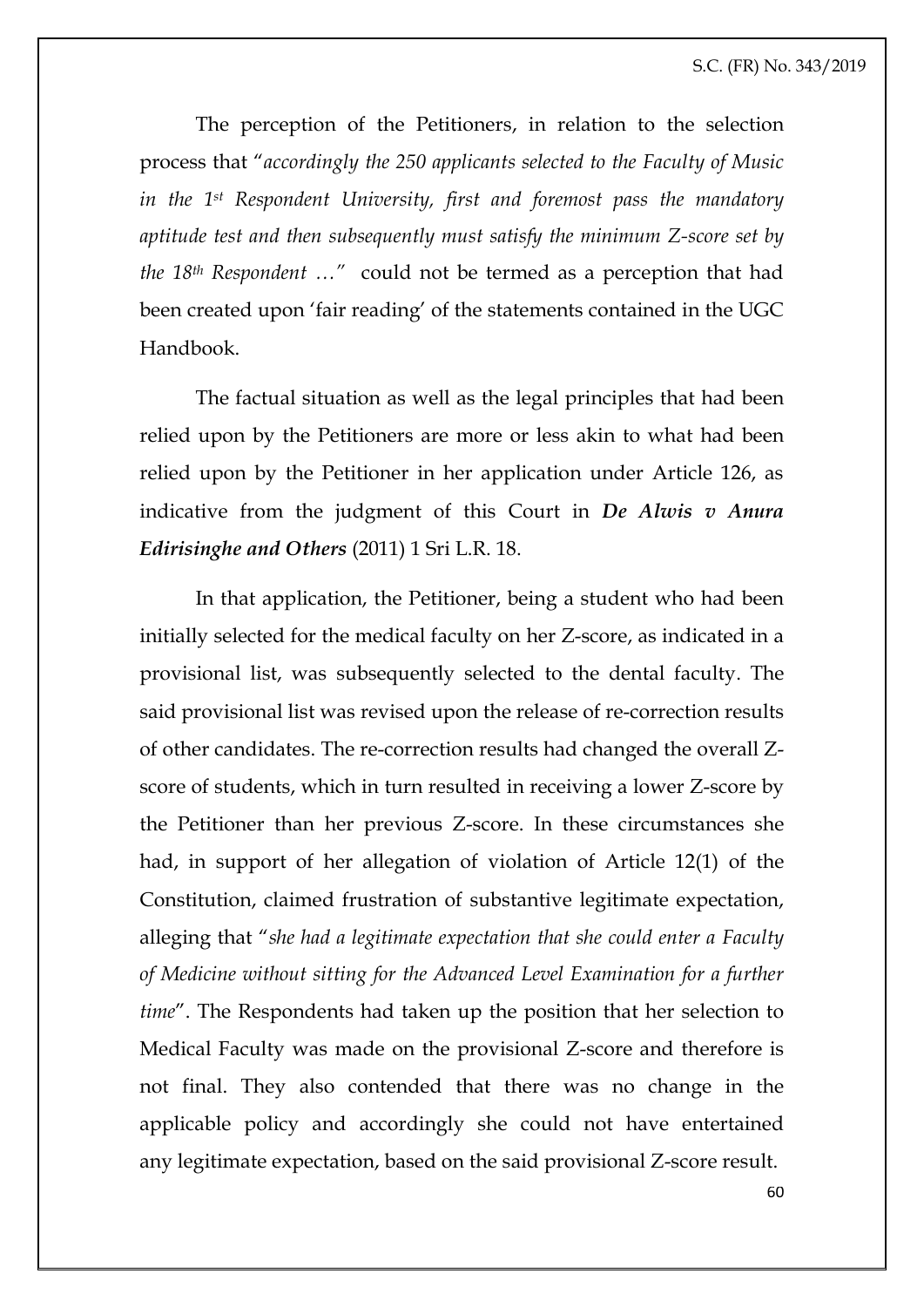This Court, having relied on dicta of Lord *Diplock* in *Council of Civil Service Unions v. Minister for the Civil Service (The GCHQ Case) -* (1984) 3 All E.R. 935*,* that *'if a person relies on legitimate past practice that had been withdrawn or changed suddenly without any notice or reason for such withdrawal or change*', determined that there was no '*promise or an undertaking*' on the part of the Respondents, which established a past conduct on which the student could have founded her claim on a legitimate expectation.

It is held by the Court that :

" … *the present application, as has been shown clearly, there is no material to indicate that the past practice has been changed or withdrawn at the time the petitioner had sat for the Advanced Level Examination or at the time the results were released. On the contrary the same system which was used in the previous year had been followed and the candidates were told that depending on the results of the re-scrutiny of papers, the Z-scores could change*."

Similarly, in this instance too, there was no change in the declared admission policy by the 18th Respondent Commission. The 1st Respondent University partially complied with the directive of the 18th Respondent Commission to send names of students who have passed the aptitude test in three times the proposed intake. In fulfilling the said requirement, the 1st Respondent University therefore revised its predetermined pass mark and made an additional list of another 393 names of students in its 2nd list, as students, who also have passed the aptitude test.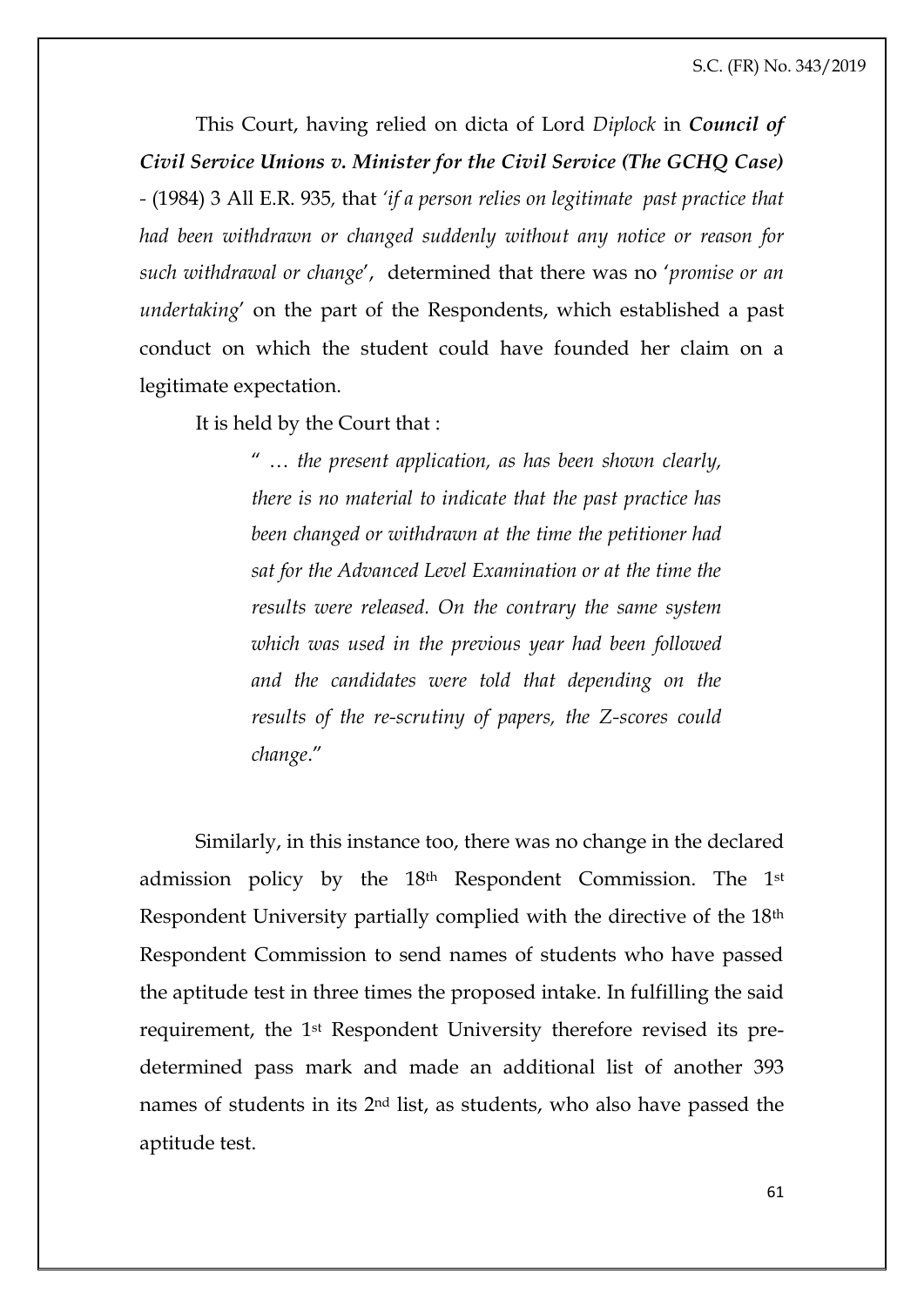This fact does not validate the contention advanced by the Petitioners that the students, whose names are contained in the 2nd list, were selected to be admitted to the 1st Respondent University by the 18th Respondent Commission, in spite of the fact that they had 'failed' in the aptitude test. The said 1st list of names of 360 students could be taken only as a provisional list, in view of the subsequent revision of the pass mark by the 1st Respondent University in compiling the 2nd list. Hence none of the students included in the 2nd list can be considered as disqualified for admission, as they too have passed the aptitude test.

Learned Counsel for the 18th Respondent Commission contended that the Petitioners have failed to demonstrate to this Court that there has been an established practice by the said Commission of giving primacy to the results of the aptitude test over that of the Z-score obtained by students and had relied on the following quotation from the judgment of Ariyaratne *et al v. Illangakoon et al* (SC FR Application No. 444/2012 – SC minutes of 30.07.2019), in support:

> *"… the first characteristic which will sustain a Petitioner's claim that he has a substantive legitimate expectation the respondent public authority will act in a particular manner with regard to him, is that the petitioner must establish the public authority gave him a specific, unambiguous and unqualified assurance that it will act in that manner [or, alternatively, that the respondent 57 public authority has followed an established and unambiguous practice which entitled the petitioner to have a legitimate expectation the public authority will continue to act in that manner or that the facts and circumstances of the dealings between the public*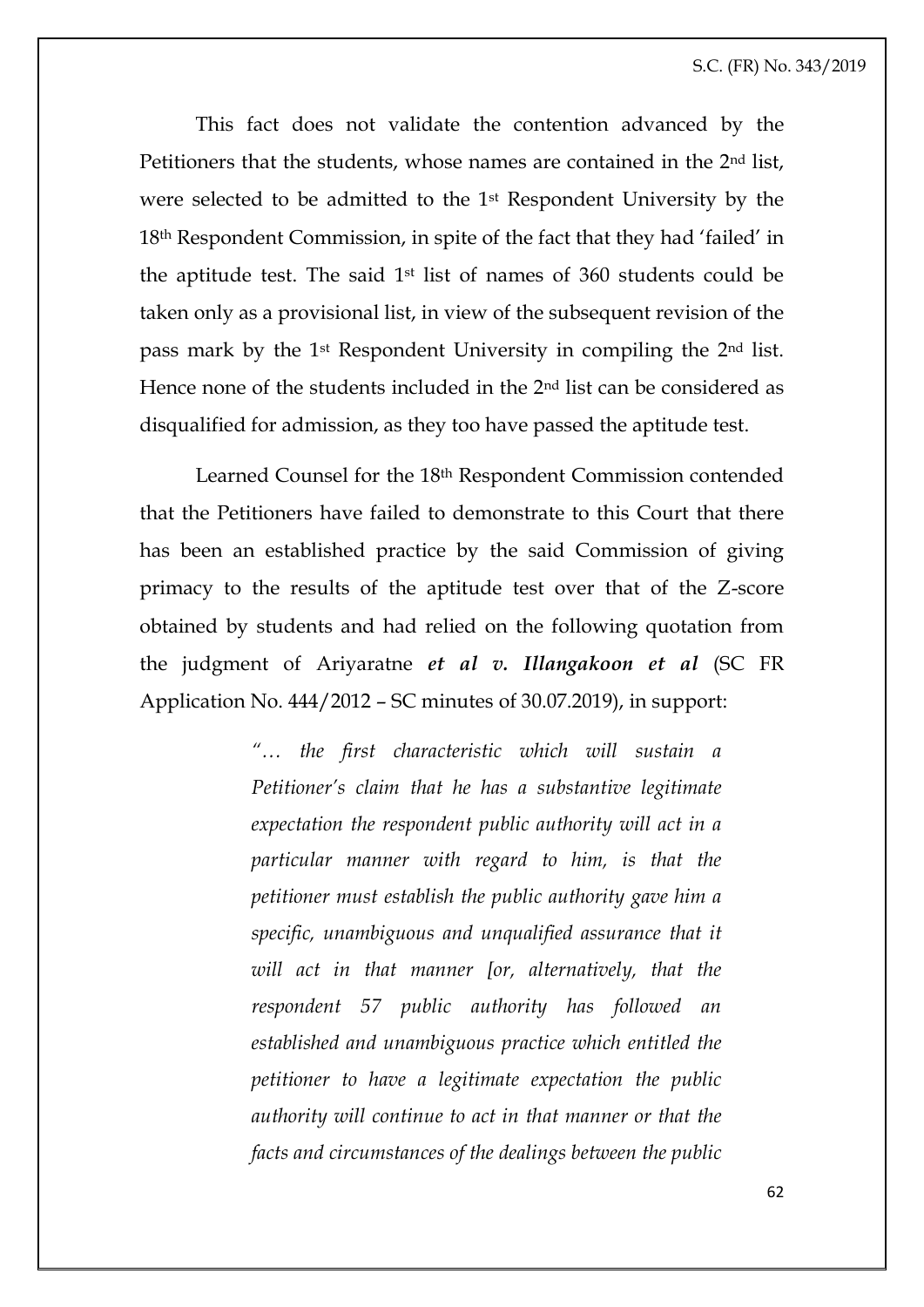*authority and the petitioner have created such an expectation."*

As in the case of, *De Alwis v Anura Edirisinghe and Others* (supra) in this instance too, the Petitioners have failed to establish that there is an undertaking or a '*promise of a benefit'* contained in the UGC Handbook or in any other notification addressed to them stating that the selection for admission for the Faculty of Music of the 1st Respondent University by the 18th Respondent Commission would be made on the basis that the *" … mark obtained by the 250th applicant in the said list and sets the Z-score received by the 250th applicant as the final cut off Z-score for the enrolment of applicants to the Faculty of Music of the 1st Respondent for the respective year*".

In applying the objective test of '*fair reading*' on the policies and the applicable selection criterion as stated in the UGC Handbook, on which the Petitioners have founded their contention before this Court, I find that there never was an undertaking or a '*promise of a benefit'* given to any of the Petitioners by the 18th Respondent Commission that in selecting students for admission to the Faculty of Music of the 1st Respondent University, it would only consider the students who have scored 50 marks and above in the aptitude test. In the absence of any undertaking or a promise of a benefit, the legitimacy of the expectation, being an integral component of the Petitioners contention, remain an unestablished factor.

On the other hand, the UGC Handbook (P2) indicates the consistency of the position adopted by the 18th Respondent Commission before this Court, in very clear terms to any Petitioner, who took the trouble to read the 20th question and answer in the section titled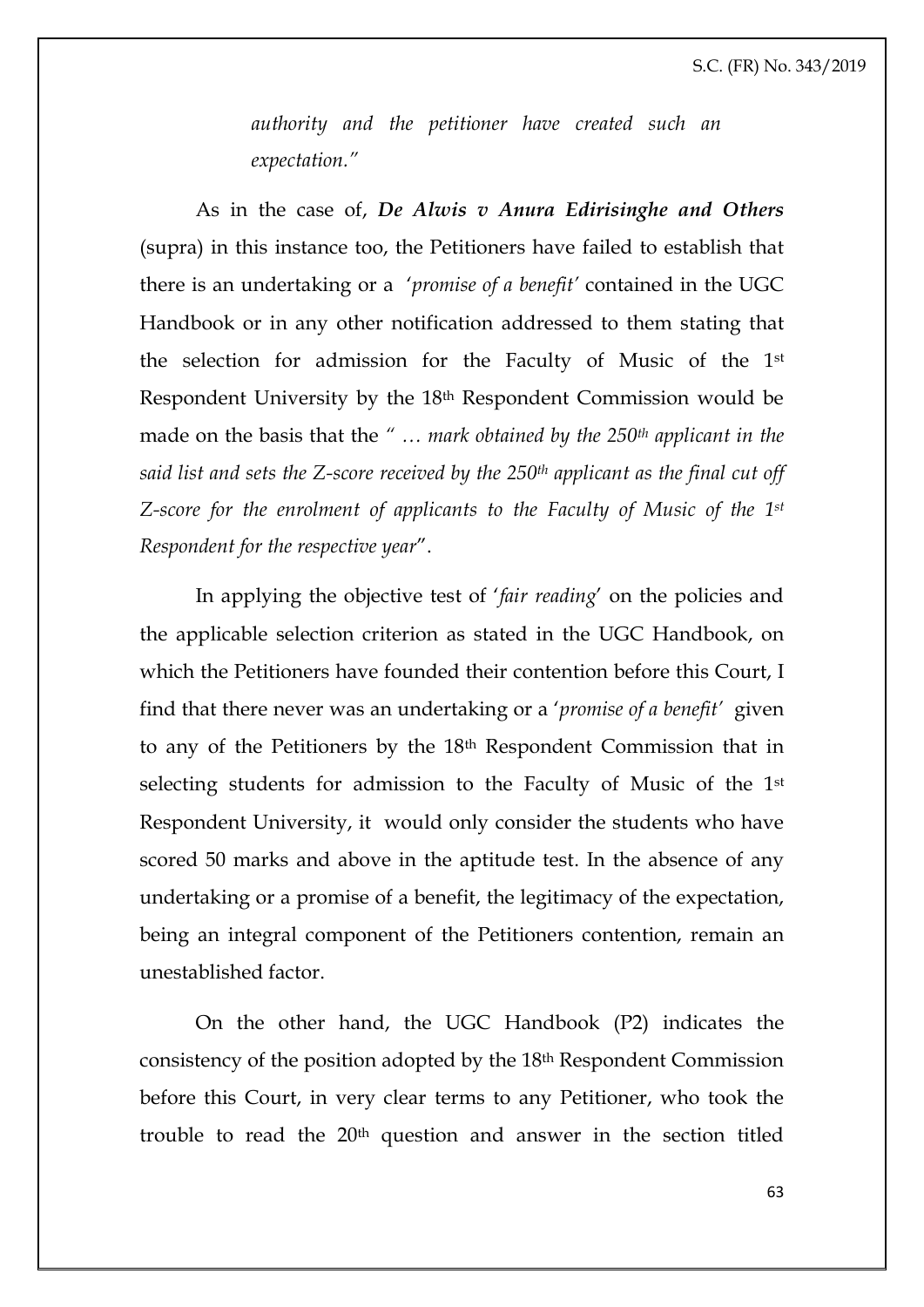*"Frequently Asked Questions by the Students"* (at p. 215). It is appropriate to quote the particular frequently asked question and its answer relevant to this application in *verbatim*, to illustrate how the 18th Respondent Commission had indicated its admission policy on this aspect.

The question No. 20 reads as follows:

"What, if I pass the practical/aptitude test but not within the cut off for the same course of study?

To enter the course of study that requires a practical/aptitude test, you must obtain required Zscore in addition to passing the practical/aptitude test. You will not be selected to a course of study merely by passing the practical/aptitude test, if you have not obtained sufficient Z-score."

This question and its answer under FAQ, provides an unambiguous answer to the issue, whether there was any undertaking or a *promise of a benefit,* that had emanated from the 18th Respondent Commission, that students with 50 or more marks are only considered for admission to the 1st Respondent University irrespective of their individual Z-score, clearly in the negative. It is explicitly stated therein that only the students, who obtained the '*required Z-score'*, in addition to '*passing*' the aptitude test are selected. In applying the said objective test of 'fair reading' of the highlighted policies and instructions contained in the UGC Handbook (P2) I am of the view that there never was such an undertaking or a promise of a benefit given to any of the Petitioners by the 18th Respondent Commission.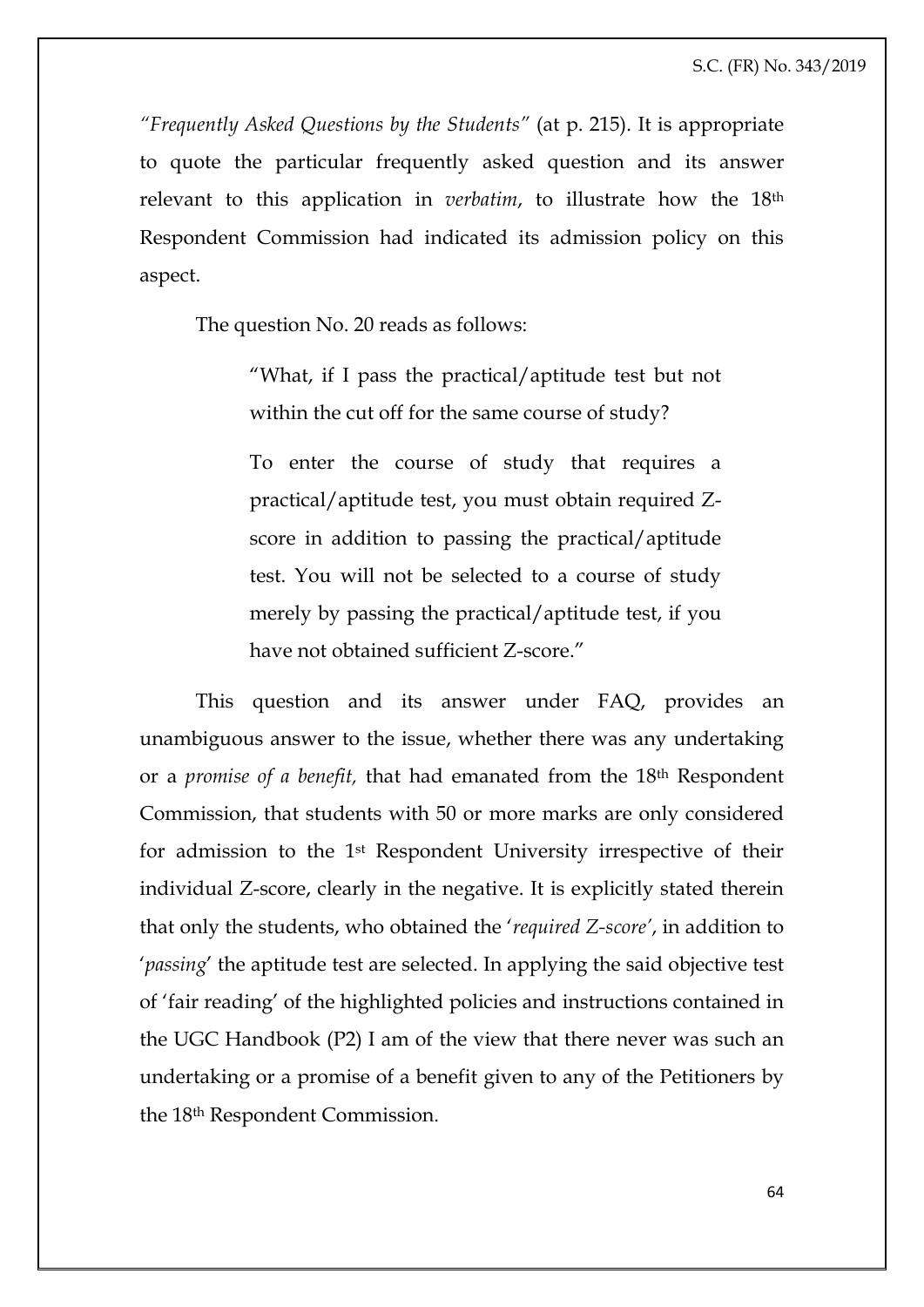It is indeed unfortunate that if the internal squabble between the two State institutions that are invested with statutory powers and functions relating to tertiary level education over the failure to send 750 names, had created a mistaken belief of a '*legitimate expectation'* in the minds of the Petitioners for selection for admission to the 1st Respondent University, to which they had no reasonable prospect of, due to their relatively low Z-score values. This Court empathies with the Petitioners and understands their frustration in failing to fulfil their aspirations to pursue higher education in their chosen areas of study. Not only the Petitioners have scored more than 50 marks at the aptitude test; most of them have secured A passes for the subject of music in the Advanced level examination, a clear indication of being gifted with a natural talent in music. But the highly competitive and therefore tightly-regulated University selection process designed to minimise inequality, based on the national policies on University admission, and gave them no undertaking or a *'promise of a benefit*' of making the selections the way they have expected. Accordingly, the Petitioners are not entitled to relief under the public law principle of substantive legitimate expectation.

The imposition of an additional requirement of a 'pass' in the practical/aptitude test, in the selection for admission to the degree programs in the Arts, apparently had a troubled history. The 1st Respondent University strongly felt the result of such a test should be the determinant factor for selection of students to the degree programmes conducted by it. However, the 18<sup>th</sup> Respondent Commission is not so convinced of the validity of an argument for attributing an enhanced status to the results of the aptitude test in the University selection process. Essentially, this is a policy issue best left to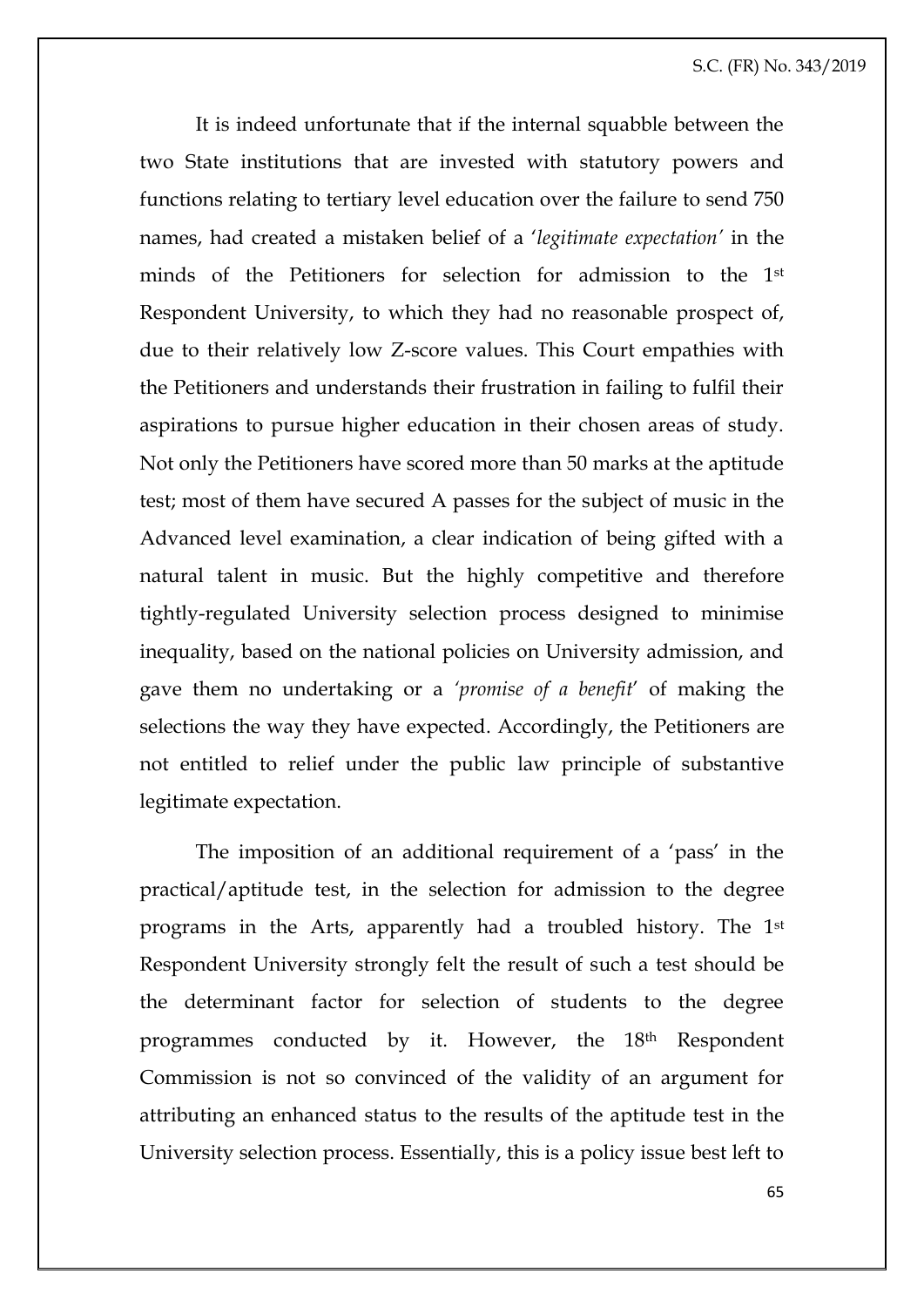be resolved by the concerned public entities, who possess the required expertise to formulate a policy that addresses these concerns, in the light of the Directive Principles of State Policy, as set out in the Article 27(2)(h) of the Constitution.

Before I part with this judgment, there is one more allegation of the Petitioners that should be considered. In their act of citing the 28th, 29th and 30th Respondents, the Petitioners would have intended to demonstrate to Court that at least in the selection of one of the said three Respondents to the Faculty of Music of the 1st Respondent University, the 18th Respondent Commission had acted contrary to its own selection of policy of admitting students who "… *fails the practical/aptitude test he/she is deemed ineligible for admission for the relevant course of study*."

Despite making the claim that the 28th, 29th and 30th Respondents have 'failed' the aptitude test, the Petitioners did not substantiate that assertion by making reference to them in the two lists sent by the 1st Respondent University to the 18th Respondents, marked as 2R4A and 2R6A/XII. These two documents contain only the names of the students who have 'passed' the aptitude test along with their index numbers and the NIC numbers, as confirmed by the 1st Respondent University. No individual marks were mentioned in any of these two lists. It is only in the list, marked as 2R3, details of the marks received by each student is disclosed to Court but that too under the reference "Exam No" with no mention of their names, index numbers or the NIC numbers. Hence, whether the 28<sup>th</sup> and 29<sup>th</sup> Respondents have passed or failed in their aptitude test were not established or could be ascertained.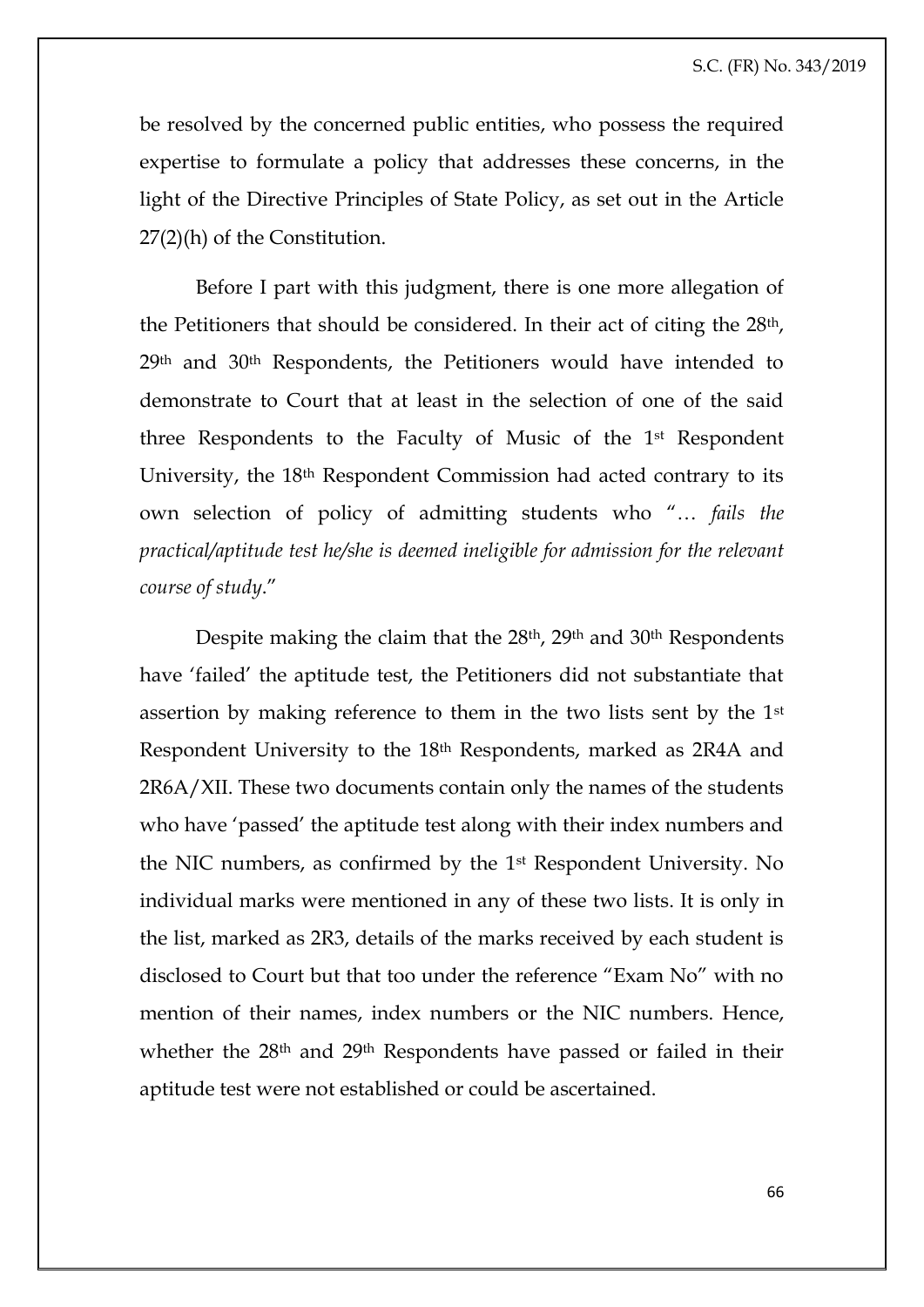Name of the 30th Respondent is listed under No.4 in *Colombo* district with a Z-score of 1.2032 and included as No.114 in the list of selected students for admission (2R2A). It is clear from the above tabulation that the 30th Respondent has a Z-score over and above the cut off mark of 0.9382 for *Colombo* district. The Z-score of the 21st Petitioner, who had the highest Z-Score of 0.8558, when compared with the other Petitioners who sat for the Advance Level Examination from the *Colombo* district, is obviously a lower Z-score than the said cut off mark. The 30th Respondent's name is included in the 2nd list containing names of the students who have 'passed' the aptitude test conducted by the 1st Respondent University under No. 169 and therefore does not disqualify herself for admission, since the applicable policy consideration clearly stipulated that the failure of the aptitude test only made a particular student "*ineligible for admission for the relevant course of study."*

Considering all the facts and circumstances that had been placed before this Court and for the reasons set out above, I have reached the conclusion that the Petitioners have failed to establish the legitimacy of their expectation in the selection of the students for admission to the degree program of Bachelor of Performing Arts – Music (Special) conducted by the Faculty of Music in the 1st Respondent University, for the academic year 2018/2019 by the 18th Respondent Commission. Therefore, the said selection made by the 18<sup>th</sup> Respondent Commission could not be termed as an illegal, unfair, arbitrary or an unreasonable act, which had violated any of the 52 Petitioners' fundamental right to equality as guaranteed under Article 12(1) of the Constitution, by frustrating their substantial legitimate expectation.